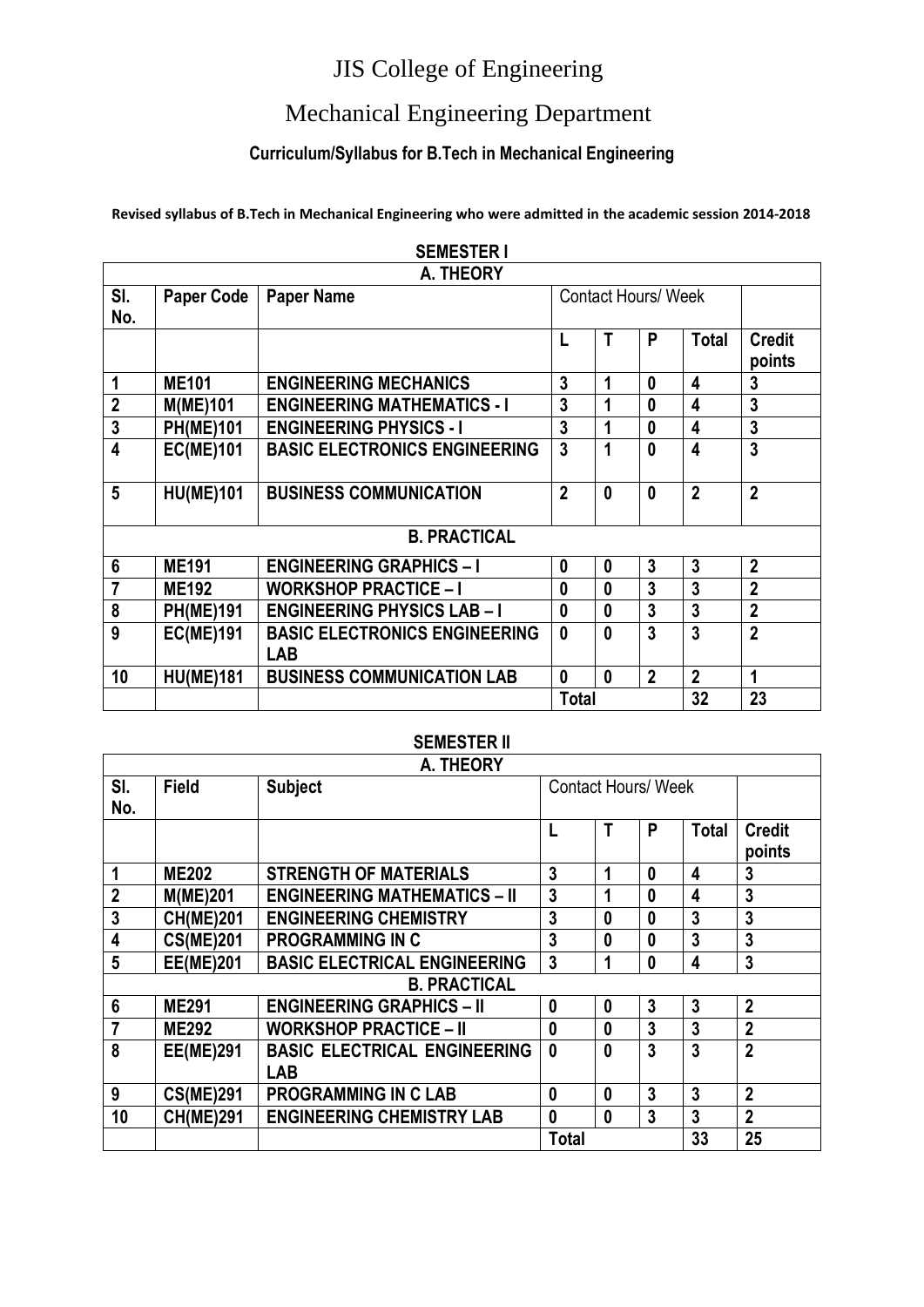#### Mechanical Engineering Department

#### **SEMESTER III**

| SI.<br>No.              | <b>Field</b>     | <b>Subject</b>                       | <b>Contact Hours/ Week</b> |                  |              |                         |                         |
|-------------------------|------------------|--------------------------------------|----------------------------|------------------|--------------|-------------------------|-------------------------|
|                         |                  |                                      |                            |                  | P            | <b>Total</b>            | <b>Credit</b><br>points |
| $\mathbf 1$             | <b>ME301</b>     | <b>ENGINEERING THERMODYNAMICS</b>    | 3                          | 1                | $\mathbf{0}$ | 4                       | 3                       |
| $\mathbf{2}$            | <b>ME302</b>     | <b>FLUID MECHANICS - I</b>           | 3                          |                  | 0            | 4                       | 3                       |
| $\overline{\mathbf{3}}$ | <b>ME303</b>     | <b>ENGINEERING MATERIALS</b>         | 3                          | 0                | 0            | 3                       | 3                       |
| 4                       | <b>EE(ME)301</b> | <b>ELECTRICAL MACHINES</b>           | 3                          | $\bf{0}$         | 0            | 3                       | 3                       |
| 5                       | <b>M(ME)301</b>  | <b>ENGINEERING MATHEMATICS - III</b> | 3                          | 1                | 0            | $\overline{\mathbf{4}}$ | 3                       |
| 6                       | <b>PH(ME)301</b> | <b>ENGINEERING PHYSICS - II</b>      | 3                          | 1                | $\mathbf{0}$ | 4                       | 3                       |
|                         |                  |                                      |                            |                  |              |                         |                         |
|                         |                  | <b>B. PRACTICAL</b>                  |                            |                  |              |                         |                         |
| $\overline{7}$          | <b>ME391</b>     | <b>STRENGTH OF MATERIALS LAB</b>     | 0                          | $\boldsymbol{0}$ | 3            | $\overline{3}$          | $\mathbf{2}$            |
| 8                       | <b>ME381</b>     | <b>MACHINE DRAWING - I</b>           | 0                          | $\boldsymbol{0}$ | 3            | 3                       | $\overline{2}$          |
| 9                       | <b>EE(ME)391</b> | <b>ELECTRICAL MACHINES LAB</b>       | $\mathbf{0}$               | $\mathbf{0}$     | 3            | 3                       | $\overline{2}$          |
| 10                      | <b>PH(ME)391</b> | <b>ENGINEERING PHYSICS LAB - II</b>  | 0                          | $\mathbf{0}$     | 3            | 3                       | $\overline{2}$          |
|                         |                  |                                      | <b>Total</b>               |                  |              | 34                      | 26                      |

#### **SEMESTER IV**

|                         |                   | A. THEORY                                                             |                  |                            |                |                |                         |
|-------------------------|-------------------|-----------------------------------------------------------------------|------------------|----------------------------|----------------|----------------|-------------------------|
| SI.<br>No.              | <b>Field</b>      | <b>Subject</b>                                                        |                  | <b>Contact Hours/ Week</b> |                |                |                         |
|                         |                   |                                                                       | L                | т                          | P              | <b>Total</b>   | <b>Credit</b><br>points |
| 1                       | <b>ME401</b>      | <b>HEAT &amp; MASS TRANSFER</b>                                       | 3                | $\mathbf 1$                | 0              | 4              | 3                       |
| $\overline{2}$          | <b>ME402</b>      | <b>FLUID MECHANICS - II</b>                                           | 3                | $\mathbf{0}$               | $\bf{0}$       | 3              | 3                       |
| 3                       | <b>ME403</b>      | PRIMARY MANUFACTURING PROCESSES                                       | 3                | 1                          | $\bf{0}$       | 4              | 3                       |
| $\overline{\mathbf{4}}$ | <b>ME404</b>      | <b>MECHANISMS</b>                                                     | 3                | 1                          | $\mathbf{0}$   | 4              | $\overline{3}$          |
| 5                       | <b>M(ME)401</b>   | <b>NUMERICAL METHODS</b>                                              | 3                | $\mathbf{0}$               | 0              | 3              | 3                       |
| 6                       | <b>CH(ME)401</b>  | <b>ENVIRONMENT &amp; ECOLOGY</b>                                      | $\mathbf{2}$     | 0                          | $\bf{0}$       | $\overline{2}$ | $\overline{2}$          |
|                         |                   |                                                                       |                  |                            |                |                |                         |
|                         |                   | <b>B.PRACTICAL</b>                                                    |                  |                            |                |                |                         |
| $\overline{7}$          | <b>ME491</b>      | <b>HEAT &amp; MASS TRANSFER LAB</b>                                   | $\boldsymbol{0}$ | $\mathbf{0}$               | $\overline{3}$ | 3              | $\overline{2}$          |
| 8                       | <b>ME 492</b>     | <b>MANUFACTURING TECHNOLOGY LAB</b>                                   | 0                | $\bf{0}$                   | 3              | $\overline{3}$ | $\overline{2}$          |
| 9                       | <b>ME493</b>      | <b>MATERIAL TESTING LAB</b>                                           | 0                | $\bf{0}$                   | 3              | 3              | $\overline{2}$          |
| 10                      | <b>ME481</b>      | <b>MACHINE DRAWING - II</b>                                           | 0                | 0                          | $\overline{3}$ | $\overline{3}$ | $\overline{2}$          |
| 11                      | <b>M(ME)491</b>   | <b>NUMERICAL METHODS LAB</b>                                          | $\mathbf{0}$     | 0                          | $\overline{3}$ | $\overline{3}$ | $\overline{2}$          |
| 12                      | <b>HU(ME) 481</b> | <b>TECHNICAL REPORT WRITING &amp;</b><br><b>LANGUAGE LAB PRACTICE</b> | $\mathbf{0}$     | $\mathbf{0}$               | $\overline{2}$ | $\overline{2}$ | $\overline{2}$          |
|                         |                   |                                                                       | <b>Total</b>     |                            |                | 37             | 29                      |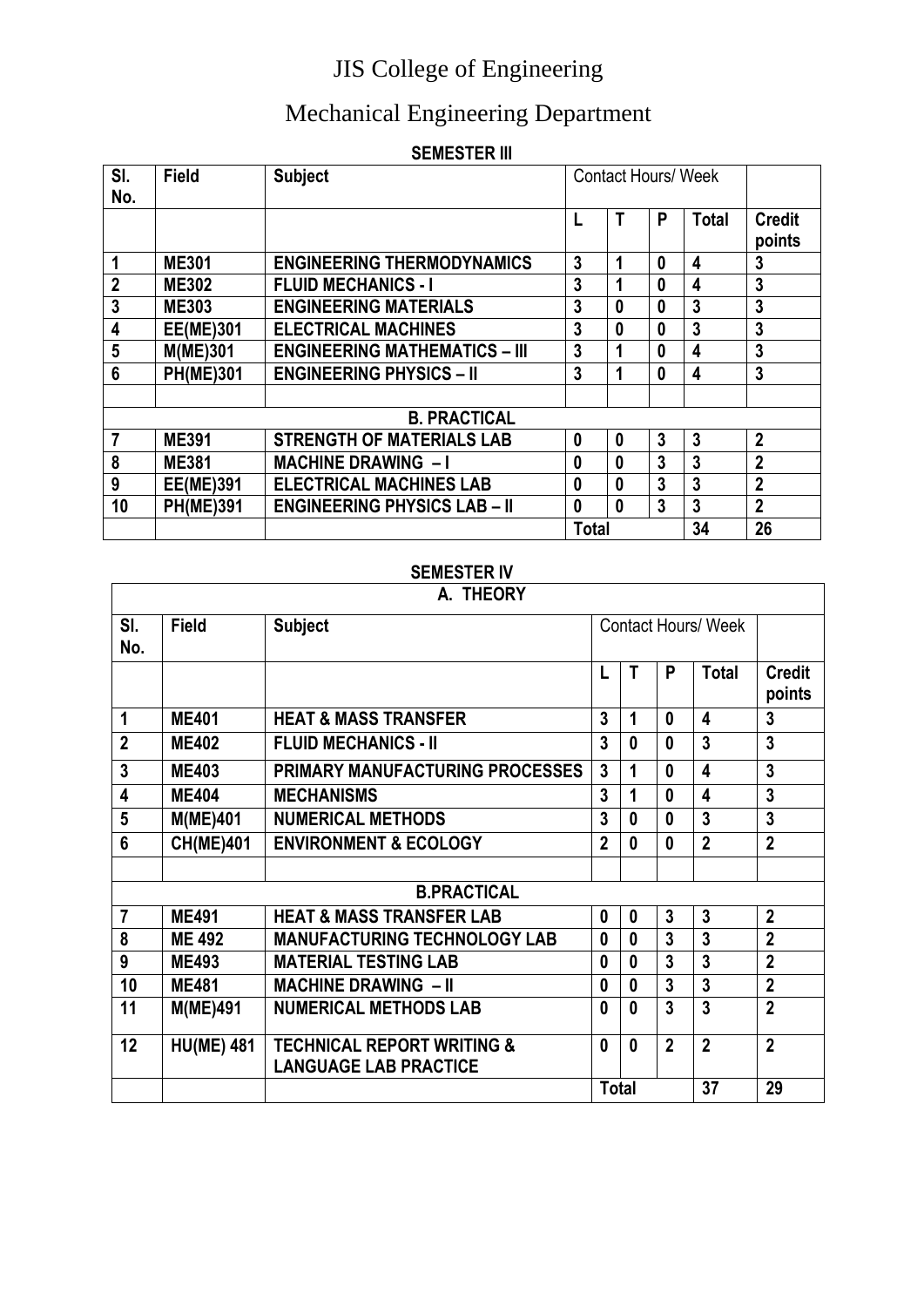## Mechanical Engineering Department

|                  |                  | <b>SEMESIER V</b>                                           |   |                            |                  |                |                |                         |
|------------------|------------------|-------------------------------------------------------------|---|----------------------------|------------------|----------------|----------------|-------------------------|
|                  |                  | A. THEORY                                                   |   |                            |                  |                |                |                         |
| SI.              | <b>Field</b>     | <b>Subject</b>                                              |   | <b>Contact Hours/ Week</b> |                  |                |                |                         |
| No.              |                  |                                                             |   |                            |                  |                |                |                         |
|                  |                  |                                                             |   |                            | P                | <b>Total</b>   |                | <b>Credit</b><br>points |
|                  | <b>ME501</b>     | <b>INTERNAL COMBUSTION ENGINE</b><br><b>AND GAS TURBINE</b> | 4 | 0                          | 0                | 4              |                | 3                       |
| $\boldsymbol{2}$ | <b>ME502</b>     | <b>FLUID MACHINERY</b>                                      | 3 | 0                          | 0                | 3              |                | 3                       |
| $\overline{3}$   | <b>ME503</b>     | <b>DESIGN OF MACHINE ELEMENTS-I</b>                         | 4 | 0                          | 0                | 4              |                | 3                       |
| 4                | <b>ME504</b>     | <b>DYNAMICS OF MACHINES</b>                                 | 3 | 0                          | 0                | 3              |                | 3                       |
| 5                | <b>ME505</b>     | <b>METROLOGY &amp; MEASUREMENT</b>                          | 3 | 0                          | 0                | 3              |                | 3                       |
| 6                | <b>HU(ME)501</b> | <b>VALUES &amp; ETHICS</b>                                  | 3 | 0                          | 0                | 3              |                | 3                       |
|                  |                  | <b>B. PRACTICAL</b>                                         |   |                            |                  |                |                |                         |
| $\overline{7}$   | <b>ME591</b>     | <b>INTERNAL COMBUSTION ENGINE LAB</b>                       |   | $\mathbf{0}$               | $\bf{0}$         | 3              | 3              | $\mathbf{2}$            |
| 8                | <b>ME592</b>     | <b>FLUID MECHANICS &amp; HYDRAULIC</b>                      |   | $\bf{0}$                   | $\boldsymbol{0}$ | 3              | 3              | $\overline{2}$          |
|                  |                  | <b>MACHINES LAB</b>                                         |   |                            |                  |                |                |                         |
| 9                | <b>ME581</b>     | <b>MACHINE DESIGN - I</b>                                   |   | 0                          | 0                | 3              | 3              | $\overline{2}$          |
| 10               | <b>ME593</b>     | <b>METROLOGY &amp; MEASUREMENT LAB</b>                      |   | $\bf{0}$                   | $\bf{0}$         | $\overline{2}$ | $\overline{2}$ | $\overline{2}$          |
|                  |                  |                                                             |   | Total                      |                  |                | 31             | 26                      |

#### **SEMESTER V**

#### **SEMESTER VI**

|              | A. THEORY        |                                                         |                         |              |                |                         |                      |  |  |
|--------------|------------------|---------------------------------------------------------|-------------------------|--------------|----------------|-------------------------|----------------------|--|--|
| SI.          | <b>Field</b>     | <b>Subject</b>                                          |                         |              | Contact Hours/ |                         |                      |  |  |
| No.          |                  |                                                         |                         | Week         |                |                         |                      |  |  |
|              |                  |                                                         |                         | Τ            | P              | <b>Total</b>            | <b>Credit points</b> |  |  |
| 1            | <b>ME601</b>     | <b>REFRIGERATION AND AIR</b><br><b>CONDITIONING</b>     | 3                       | 0            | 0              | 3                       | 3                    |  |  |
| $\mathbf{2}$ | <b>ME602</b>     | <b>MACHINING PRINCIPLES AND</b><br><b>MACHINE TOOLS</b> | $\mathbf{3}$            | 0            | $\mathbf{0}$   | 3                       | 3                    |  |  |
| 3            | <b>ME603</b>     | <b>DESIGN OF MACHINE ELEMENTS-</b><br>Ш                 | $\overline{\mathbf{4}}$ | 0            | 0              | $\overline{\mathbf{4}}$ | 3                    |  |  |
| 4            | <b>ME604</b>     | <b>ADVANCED MANUFACTURING</b><br><b>TECHNOLOGY-1</b>    | $\overline{3}$          | $\mathbf{0}$ | $\mathbf{0}$   | $\overline{3}$          | 3                    |  |  |
| 5            | <b>ME 605</b>    | <b>POWER PLANT ENGINEERING</b>                          | 4                       | 0            | $\mathbf{0}$   | 4                       | 3                    |  |  |
| 6            | <b>HU(ME)601</b> | <b>ECONOMICS &amp; ACCOUNTANCY</b>                      | $\overline{3}$          | 0            | $\mathbf{0}$   | $\overline{3}$          | 3                    |  |  |
|              |                  |                                                         | <b>B. PRACTICAL</b>     |              |                |                         |                      |  |  |
| 6            | <b>ME691</b>     | <b>REFRIGERATION AND AIR</b>                            | $\bf{0}$                | 0            | 3              | $\overline{3}$          | $\overline{2}$       |  |  |
|              |                  | <b>CONDITIONING LAB</b>                                 |                         |              |                |                         |                      |  |  |
| 8            | <b>ME692</b>     | <b>MACHINING &amp; MACHINE TOOLS LAB</b>                | $\mathbf{0}$            | 0            | 3              | 3                       | $\overline{2}$       |  |  |
| 9            | <b>ME681</b>     | <b>MACHINE DESIGN - II</b>                              | $\boldsymbol{0}$        | 0            | 3              | 3                       | $\overline{2}$       |  |  |
| 10           | <b>ME 693</b>    | DYNAMICS OF MACHINES LAB                                | $\boldsymbol{0}$        | 0            | 3              | $\overline{3}$          | $\overline{2}$       |  |  |
| 11           | <b>ME682</b>     | <b>SEMINAR</b>                                          | $\boldsymbol{0}$        | 0            | $\overline{2}$ | $\overline{2}$          | $\overline{2}$       |  |  |
|              |                  |                                                         |                         | Total        |                | 34                      | 28                   |  |  |

**Summer training at Industry after sixth semester examination**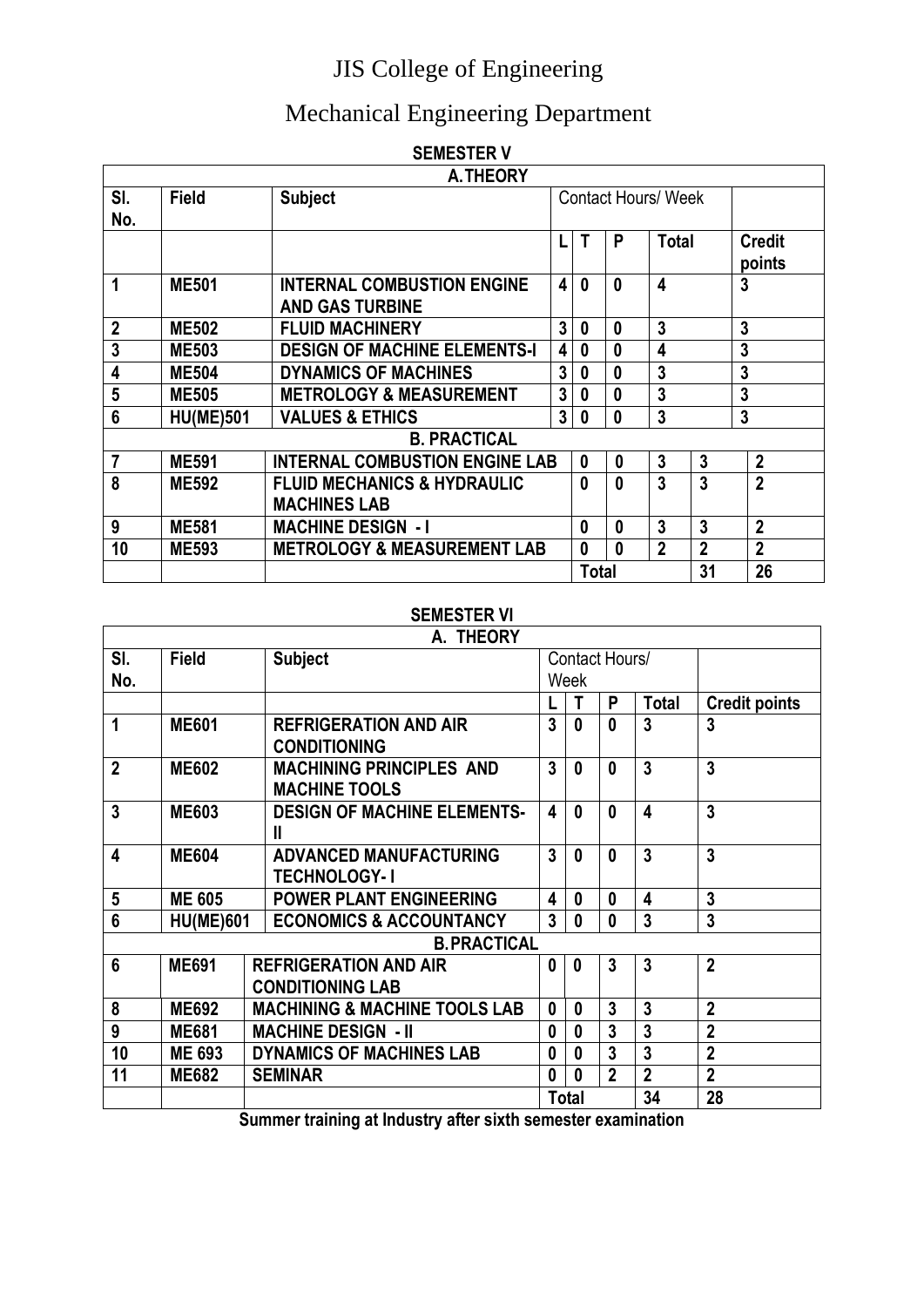#### Mechanical Engineering Department

| <b>SEMESTER VII</b> |
|---------------------|
|---------------------|

| SI.                     | <b>Field</b>    | <b>Subject</b>                 | Contact Hours/   |              |              |                |                      |
|-------------------------|-----------------|--------------------------------|------------------|--------------|--------------|----------------|----------------------|
| No.                     |                 |                                | Week             |              |              |                |                      |
|                         |                 |                                |                  | Τ            | P            | <b>Total</b>   | <b>Credit points</b> |
| 1                       | <b>ME701</b>    | <b>ADVANCED MANUFACTURING</b>  | 3                | $\bf{0}$     | $\bf{0}$     | 3              | 3                    |
|                         |                 | <b>TECHNOLOGY-II</b>           |                  |              |              |                |                      |
| $\boldsymbol{2}$        | <b>ME702</b>    | <b>MATERIALS HANDLING</b>      | 3                | 0            | $\bf{0}$     | 3              | 3                    |
| $\overline{\mathbf{3}}$ | <b>ME 703</b>   | <b>ELECTIVE - I</b>            | 3                | 0            | 0            | 3              | 3                    |
| 4                       | <b>ME 704</b>   | <b>ELECTIVE - II</b>           | 3                | 0            | 0            | 3              | 3                    |
| 5                       | <b>M(ME)701</b> | <b>OPERATIONS RESEARCH</b>     | 3                | $\bf{0}$     | $\mathbf{0}$ | 3              | 3                    |
|                         |                 | <b>B. PRACTICAL</b>            |                  |              |              |                |                      |
| $6\phantom{1}6$         | <b>ME791</b>    | <b>ADVANCED MANUFACTURING</b>  | $\mathbf{0}$     | $\bf{0}$     | 3            | $\overline{3}$ | $\overline{2}$       |
|                         |                 | <b>LAB</b>                     |                  |              |              |                |                      |
| $\overline{7}$          | <b>ME781</b>    | <b>PROJECT: PART-I</b>         | $\boldsymbol{0}$ | 0            | 4            | 4              | 3                    |
| 8                       | <b>ME782</b>    | <b>VIVA-VOCE ON VACATIONAL</b> | 0                | $\bf{0}$     | 0            | $\bf{0}$       | $\overline{2}$       |
|                         |                 | <b>TRAINING</b>                |                  |              |              |                |                      |
| 9                       | <b>ME783</b>    | <b>GROUP DISCUSSION</b>        | $\mathbf{0}$     | $\mathbf{0}$ | $\bf{0}$     | $\mathbf{0}$   | $\overline{2}$       |
|                         |                 |                                | <b>Total</b>     |              |              | 22             | 24                   |

#### **SEMESTER VIII**

| SI.<br>No.     | <b>Field</b>  | <b>Subject</b>                | <b>Contact Hours/ Week</b> |   |    |      |                         |
|----------------|---------------|-------------------------------|----------------------------|---|----|------|-------------------------|
|                |               |                               |                            |   | P  | Tota | <b>Credit</b><br>points |
|                | <b>ME801</b>  | <b>INDUSTRIAL ENGINEERING</b> | 3                          | 0 | 0  | 3    | 3                       |
| $\overline{2}$ | <b>ME802</b>  | <b>ELECTIVE - III</b>         | 3                          | 0 | 0  | 3    | 3                       |
| 3              | <b>ME803</b>  | <b>ELECTIVE-IV</b>            | 3                          | 0 |    | 3    | 3                       |
|                |               | <b>B. PRACTICAL</b>           |                            |   |    |      |                         |
| 4              | <b>ME 881</b> | <b>DESIGN OF A MECHANICAL</b> | 0                          | 0 | 3  | 3    | 2                       |
|                |               | <b>SYSTEM</b>                 |                            |   |    |      |                         |
| 5              | <b>ME882</b>  | <b>PROJECT: PART - II</b>     | $\mathbf{0}$               | 0 | 12 | 12   | 6                       |
| 6              | <b>ME883</b>  | <b>COMPREHENSIVE VIVA</b>     | 0                          | 0 | 0  |      | $\overline{2}$          |
|                |               |                               | <b>Total</b>               |   |    | 24   | 19                      |

**Total Credit Points = 23+25+26+29+26+28+24+19=200**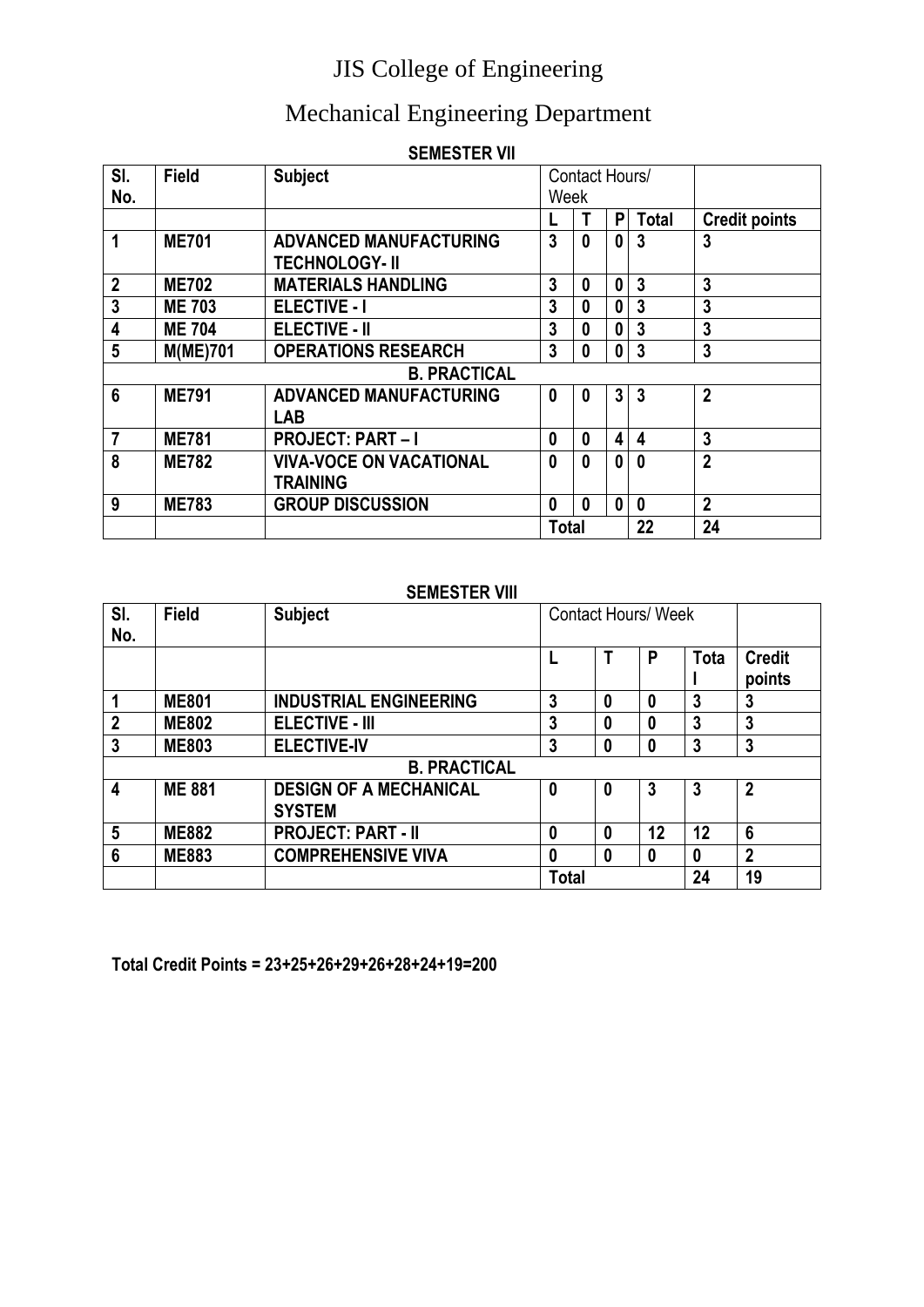#### Mechanical Engineering Department

#### **ELECTIVE – I**

#### **1. ADVANCED WELDING TECHNOLOGY (ME703 A)**

#### **2. CAD/CAM (ME703 B)**

- 3. QUANTITY PRODUCTION METHOD (ME703 C)
- 4. APPLIED FLUID MECHANICS (ME703 D)
- 5. BIOMECHANICS & BIOMATERIALS (ME704E)

#### **ELECTIVE - II**

**1. ENERGY CONSERVATION & MANAGEMENT (ME704A)** 

#### **2. TRIBOLOGY (ME704B)**

- 3. INDUSTRIAL INSTRUMENTATION (ME 704C)
- 4. SAFETY & OCCUPATIONAL HEALTH (ME704D)

#### **ELECTIVE – III**

- **1. RENEWABLE ENERGY SYSTEMS (ME802A)**
- **2. QUALITY & RELIABILITY ENGINEERING (ME802B)**
- 3. TURBO MACHINERY (ME802C)
- 4. MECHATRONICS (ME802D)
- 5. AUTOMATION & CONTROL (ME 802 E)

#### **ELECTIVE – IV**

- **1. AUTOMOBILE ENGINEERING (ME803A)**
- **2. MAINTENANCE ENGINEERING (ME803B)**
- 3. INDUSTRIAL ROBOTICS (ME803C)
- 4. FINITE ELEMENT METHOD (ME803D)

**TOTAL CREDIT POINTS= 23+25+26+29+26+28+24+19=200**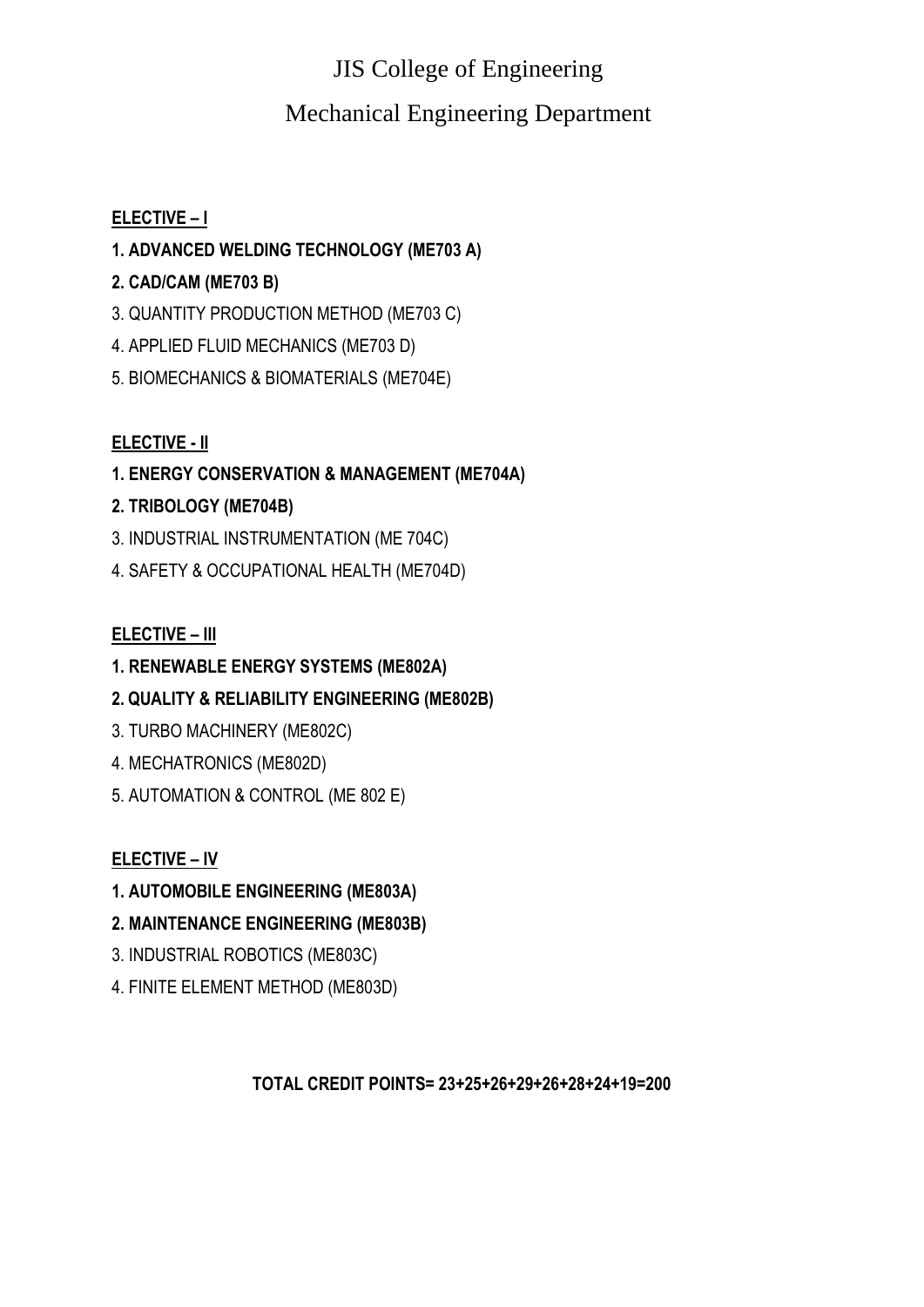| <b>Paper Name: Engineering Mechanics</b> |                                                                                                                                                                                                                                                                                              |                 |  |  |  |
|------------------------------------------|----------------------------------------------------------------------------------------------------------------------------------------------------------------------------------------------------------------------------------------------------------------------------------------------|-----------------|--|--|--|
| Paper Code: ME101                        |                                                                                                                                                                                                                                                                                              |                 |  |  |  |
| <b>Module</b><br>No.                     | <b>Syllabus</b>                                                                                                                                                                                                                                                                              | Contact<br>Hrs. |  |  |  |
| $\mathbf{1}$                             | Importance of Mechanics in engineering; Introduction to Statics; Concept<br>of Particle and Rigid Body; Types of forces: collinear, concurrent, parallel,<br>concentrated, distributed; Vector and scalar quantities; Force is a vector;<br>Transmissibility of a force (sliding vector).    | 10              |  |  |  |
|                                          | Introduction to Vector Algebra; Parallelogram law; Addition and<br>subtraction of vectors; Lami's theorem; Free vector; Bound vector;<br>Representation of forces in terms of i,j,k; Cross product and Dot product<br>and their applications.                                                |                 |  |  |  |
|                                          | Two dimensional force system; Resolution of forces; Moment; Varignon's<br>theorem; Couple; Resolution of a coplanar force by its equivalent force-<br>couple system; Resultant of forces.                                                                                                    |                 |  |  |  |
| $\overline{2}$                           | Concept and Equilibrium of forces in two dimensions; Free body concept<br>and diagram; Equations of equilibrium.                                                                                                                                                                             | 6               |  |  |  |
|                                          | Concept of Friction; Laws of Coulomb friction; Angle of Repose;<br>Coefficient of friction.                                                                                                                                                                                                  |                 |  |  |  |
| 3                                        | Distributed Force: Centroid and Centre of Gravity; Centroids of a triangle,<br>circular sector, quadralateral, composite areas consisting of above<br>figures.                                                                                                                               | $\overline{7}$  |  |  |  |
|                                          | Moments of inertia: MI of plane figure with respect to an axis in its plane,<br>MI of plane figure with respect to an axis perpendicular to the plane of<br>the figure; Parallel axis theorem; Mass moment of inertia of symmetrical<br>bodies, e.g. cylinder, sphere, cone.                 |                 |  |  |  |
| 4                                        | Introduction to Dynamics: Kinematics and Kinetics; Newton's laws of<br>motion; Law of gravitation & acceleration due to gravity; Rectilinear<br>motion of particles; determination of position, velocity and acceleration<br>under uniform and non-uniformly accelerated rectilinear motion; | 5               |  |  |  |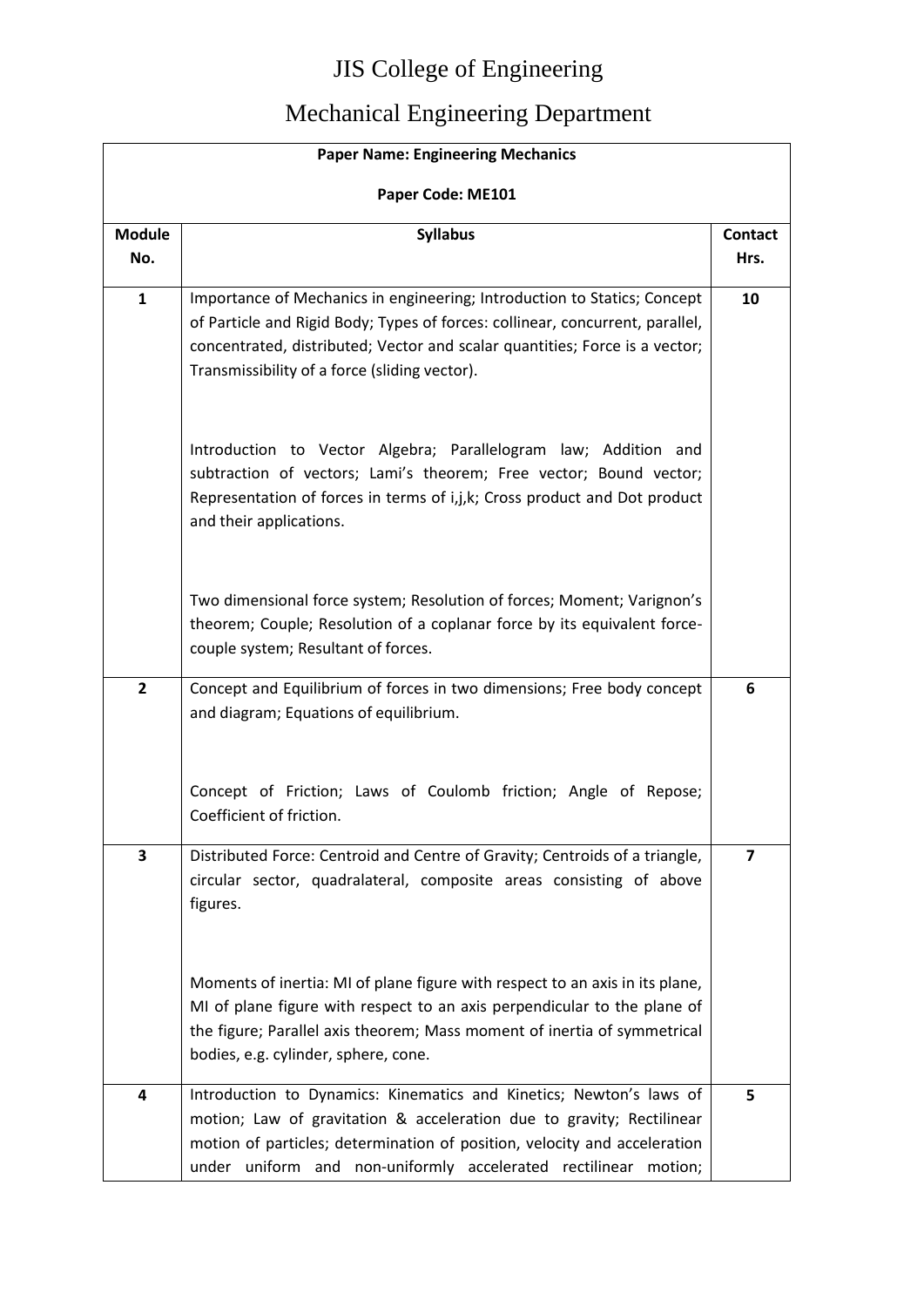|                                                                                      | construction of x-t, v-t and a-t graphs.                                                                                                                                                                     |   |  |  |  |  |  |
|--------------------------------------------------------------------------------------|--------------------------------------------------------------------------------------------------------------------------------------------------------------------------------------------------------------|---|--|--|--|--|--|
|                                                                                      | Plane curvilinear motion of particles: Rectangular components (Projectile<br>motion); Normal and tangential components (circular                                                                             |   |  |  |  |  |  |
|                                                                                      | motion).                                                                                                                                                                                                     |   |  |  |  |  |  |
| 5                                                                                    | Kinetics of particles: Newton's second law; Equation of motion;<br>D.Alembert's principle and free body diagram; Principle of work and<br>energy; Principle of conservation of energy; Power and efficiency. | 5 |  |  |  |  |  |
|                                                                                      | <b>Recommended Books:</b>                                                                                                                                                                                    |   |  |  |  |  |  |
|                                                                                      | 1. Engineering Mechanics [Vol-I & II]by Meriam & Kraige, 5th ed. - Wiley India                                                                                                                               |   |  |  |  |  |  |
|                                                                                      | 2. Engineering Mechanics: Statics & Dynamics by I.H.Shames, 4th ed. - PHI                                                                                                                                    |   |  |  |  |  |  |
|                                                                                      | 3. Engineering Mechanics by Timoshenko, Young and Rao, Revised 4th ed. - TMH                                                                                                                                 |   |  |  |  |  |  |
|                                                                                      | 4. Elements of Strength of Materials by Timoshenko & Young, 5th ed. - E.W.P                                                                                                                                  |   |  |  |  |  |  |
| 5. Fundamentals of Engineering Mechanics by Debabrata Nag & Abhijit Chanda-          |                                                                                                                                                                                                              |   |  |  |  |  |  |
| Chhaya Prakashani                                                                    |                                                                                                                                                                                                              |   |  |  |  |  |  |
| 6. Engineering Mechanics by Basudeb Bhattacharyya-Oxford University Press.           |                                                                                                                                                                                                              |   |  |  |  |  |  |
| 7. Engineering Mechanics: Statics & Dynamics by Hibbeler & Gupta, 11th ed. - Pearson |                                                                                                                                                                                                              |   |  |  |  |  |  |
|                                                                                      |                                                                                                                                                                                                              |   |  |  |  |  |  |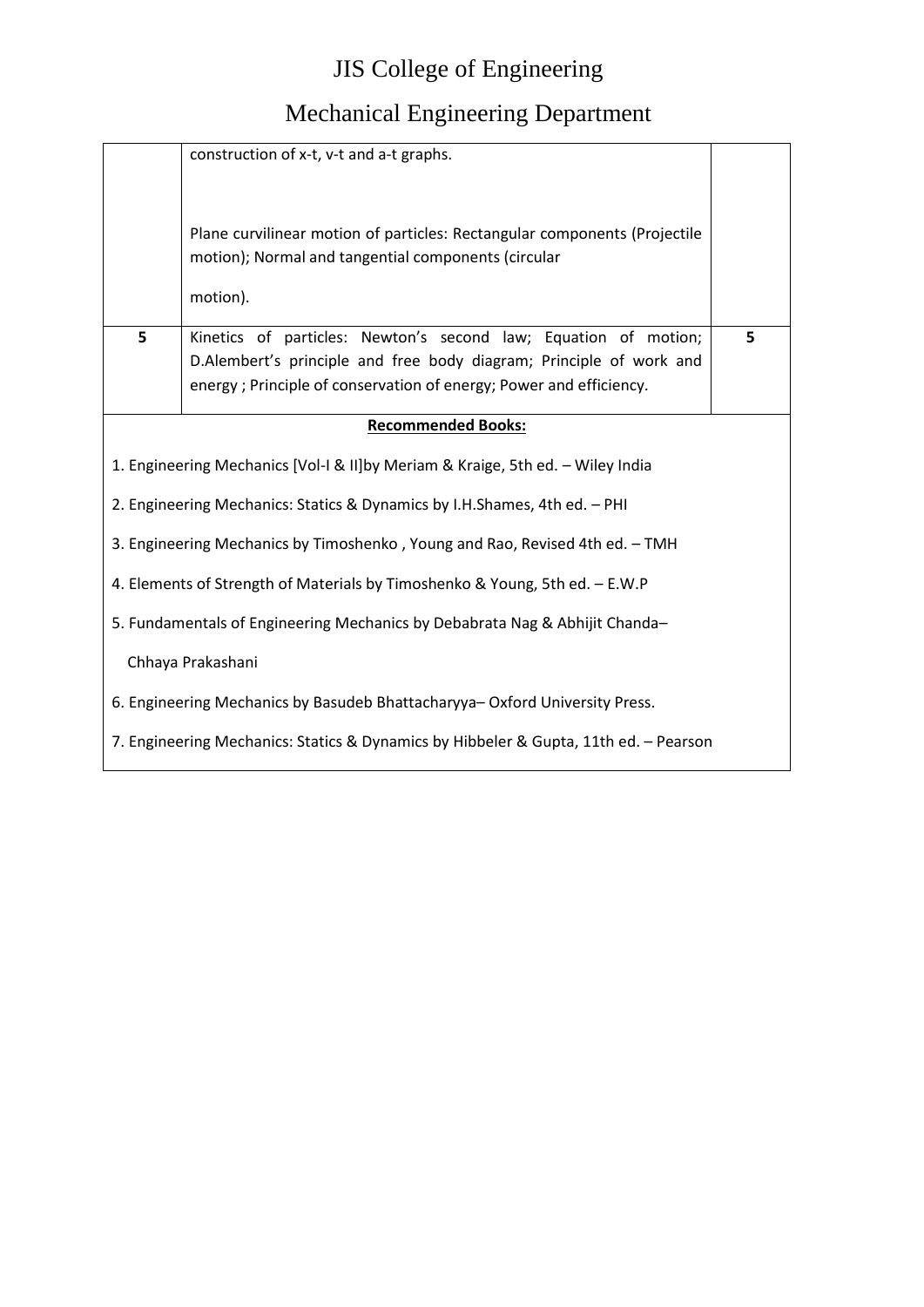|                      | <b>Paper Name: Strength of Materials</b>                                                                                                                                                                                                                                                                                |                         |  |  |  |  |
|----------------------|-------------------------------------------------------------------------------------------------------------------------------------------------------------------------------------------------------------------------------------------------------------------------------------------------------------------------|-------------------------|--|--|--|--|
| Paper Code: ME202    |                                                                                                                                                                                                                                                                                                                         |                         |  |  |  |  |
| <b>Module</b><br>No. | <b>Syllabus</b>                                                                                                                                                                                                                                                                                                         | <b>Contact</b><br>Hrs.  |  |  |  |  |
| 1.                   | Concept of mechanics of deformable solids; concept of stress developed<br>against external force/pressure; brief review of normal and shearing<br>stress and strain; Deformation of axially loaded members, statically<br>determinate and indeterminate problems. Strain energy in tension and<br>compression           | 6                       |  |  |  |  |
| 2.                   | Analysis of Biaxial stresses-Mohr's circle for biaxial stress; concept of<br>normal stress, principal stress and pure shear. Shear strain and shear<br>strain energy. Stresses in thin walled pressure vessels- tangential and<br>Hoop stress. Relation between shear modulus and Young's modulus.                      | 6                       |  |  |  |  |
| 3.                   | Stresses in beams; shear force (SF), axial force and bending moment<br>(BM); differential relations for BM, SF and load; SF and BM diagrams;<br>bending stresses in straight beams - symmetric loading; stresses in<br>beams of various cross sections; stresses in built-up beams and beams of<br>different materials. | 7                       |  |  |  |  |
| 4.                   | Torsion of a circular shaft, shear energy in torsion. Concept of closed and<br>open coiled helical springs, Stresses and deflection of helical springs<br>under axial pull.                                                                                                                                             | 4                       |  |  |  |  |
| 5.                   | Deflection of statically determinate and indeterminate beams due to<br>bending moment, differential equation of elastic line, Area-moment<br>method, Strain energy method- Castigliano's theorem, superposition<br>method.                                                                                              | $\overline{\mathbf{z}}$ |  |  |  |  |
| 6.                   | Theory of columns; eccentric loading of short strut; column buckling:                                                                                                                                                                                                                                                   | 6                       |  |  |  |  |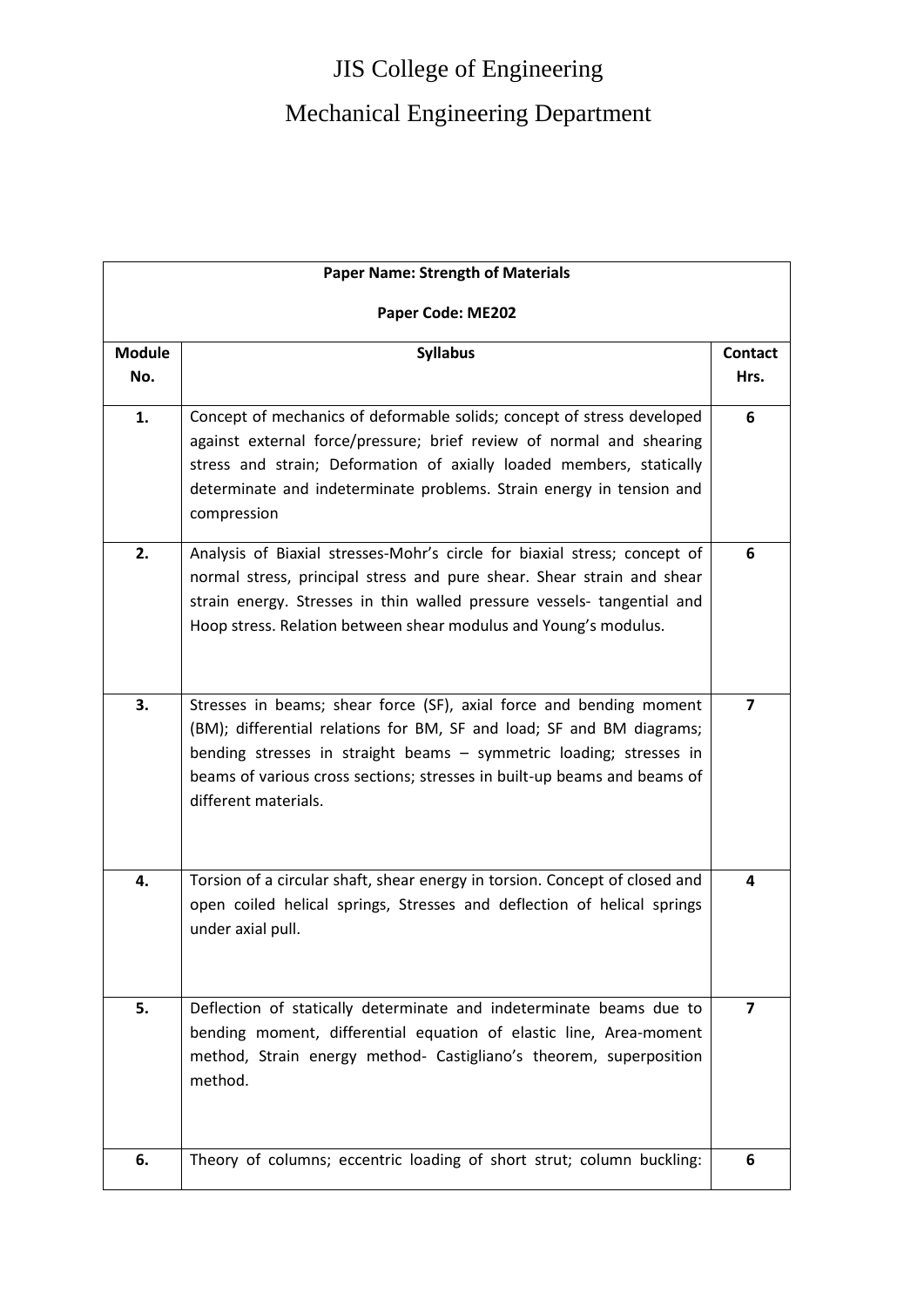#### Mechanical Engineering Department

Euler load for columns with pinned ends and other end restraints; Euler's curve; empirical column formulae – (i) straight line, (ii) parabolic and (iii) Rankine Gordon.

#### **Recommended Books:**

1. Elements of Strength of Materials by Timoshenko & Young, 5<sup>th</sup> Ed.- East west press.

2. Introduction to Solid Mechanics by Shames & Pitarresi, 3<sup>rd</sup> Ed., Prentice Hall India.

3. Mechanics of Materials by Beer & Johnston, TMH

4. Engineering Mechanics of Solids by E.P. Popov; 2<sup>nd</sup> Ed., Prentice Hall India

5. Fundamentals of Strength of Materials by Nag & Chanda, Wiley India

6. Strength of Materials by R.Subramanian, 2nd Ed., Oxford Univ. Press

7. Strength of Materials by Ryder, Mcmillan press

| <b>Paper Name: Engineering Thermodynamics</b> |                                                                                                                                  |                        |
|-----------------------------------------------|----------------------------------------------------------------------------------------------------------------------------------|------------------------|
|                                               | Paper Code: ME301                                                                                                                |                        |
| <b>Module</b><br>No.                          | <b>Syllabus</b>                                                                                                                  | <b>Contact</b><br>Hrs. |
|                                               | <b>PART - A</b>                                                                                                                  |                        |
| 1.                                            | <b>Basic Concepts of Thermodynamics</b>                                                                                          | 4                      |
|                                               | Introduction: Microscopic and Macroscopic viewpoints                                                                             |                        |
|                                               | Definition of Thermodynamic systems: closed, open and isolated<br>systems, Concept of Thermodynamics state; state postulate.     |                        |
|                                               | Definition of properties: intensive, extensive & specific properties.                                                            |                        |
|                                               | Thermodynamic equilibrium, Thermodynamic processes; quasi-<br>static, reversible & irreversible processes; Thermodynamic cycles. |                        |
|                                               | Zeroth law of thermodynamics. Concept of empirical temperature.                                                                  |                        |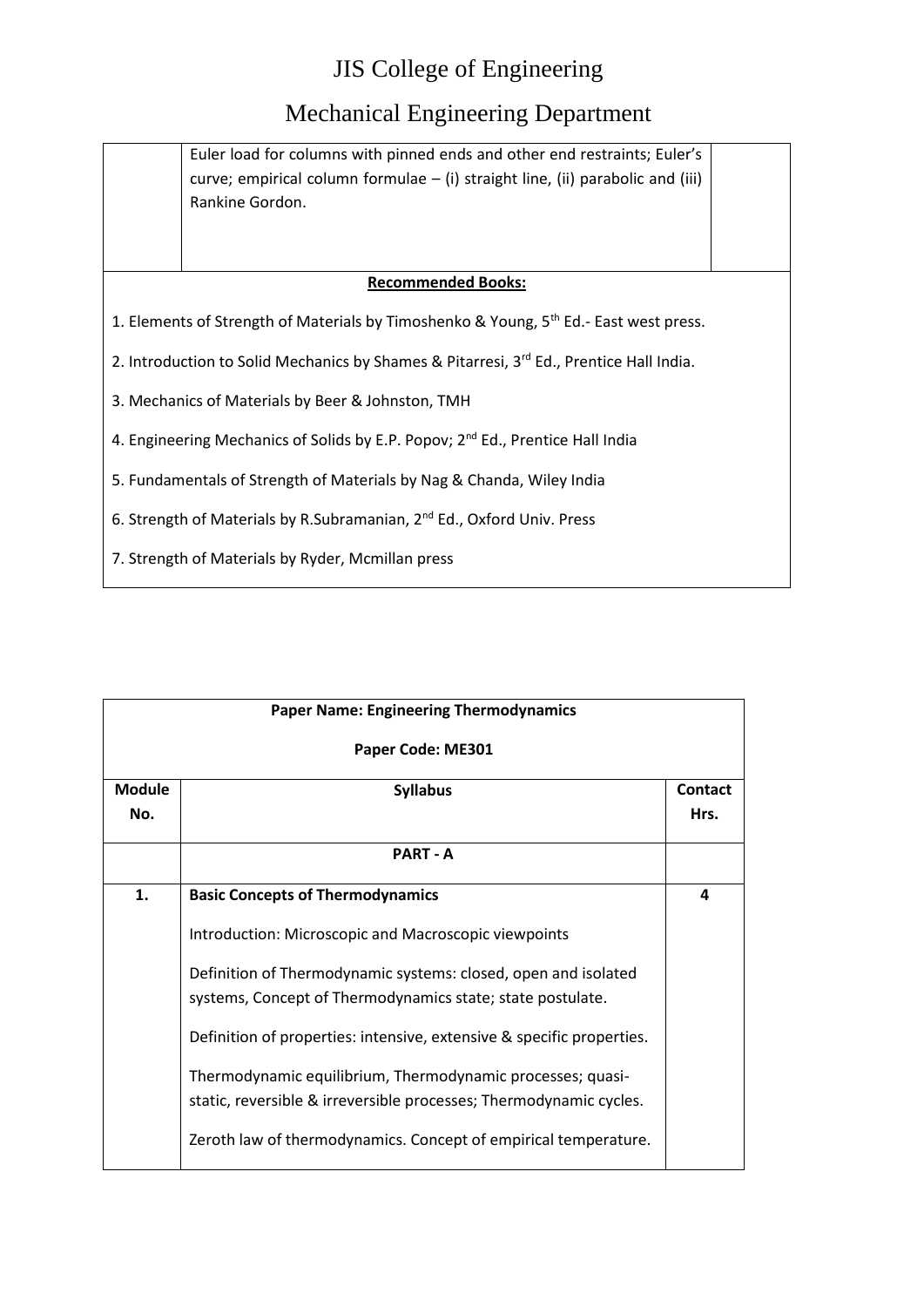|     | <b>Heat and Work</b>                                                                                                                                                                                                                                                                                                                                                                                                                                                                                                              |   |
|-----|-----------------------------------------------------------------------------------------------------------------------------------------------------------------------------------------------------------------------------------------------------------------------------------------------------------------------------------------------------------------------------------------------------------------------------------------------------------------------------------------------------------------------------------|---|
|     | Definition & units of thermodynamic work, Examples of different<br>forms of thermodynamic works; example of electricity flow as<br>work, Work done during expansion of a compressible simple<br>system, Definition of Heat; unit of Heat, Similarities &<br>Dissimilarities between Heat & Work                                                                                                                                                                                                                                   | 5 |
|     | Ideal Equation of State, processes; Real Gas                                                                                                                                                                                                                                                                                                                                                                                                                                                                                      |   |
|     | Definition of Ideal Gas; Ideal Gas Equations of State,<br>Thermodynamic Processes for Ideal Gas; P-V plots; work done,<br>heat transferred for isothermal, isobaric, isochoric, isentropic &<br>polytropic processes, Equations of State of Real Gases: Van der<br>Waal's equation; Virial equation of state.                                                                                                                                                                                                                     | 5 |
|     | <b>Properties of Pure Substances</b>                                                                                                                                                                                                                                                                                                                                                                                                                                                                                              |   |
|     | Pure Substance, Properties of pure substance(like H2O); Phases of<br>pure substances- Phase rule; Phase Change Processes of Pure<br>Substances - triple pt., critical pt.; Property diagrams of Phase<br>change Processes; P-V-T surface for phase change; Introduction to<br>steam table with respect to steam generation process; definition of<br>liquid, saturated, wet & superheated vapour,<br>compressed<br>Definition of dryness fraction of steam, degree of superheat of<br>steam, h-s chart of steam (Mollier's Chart) | 5 |
| 2.  | <b>1st Law of Thermodynamics</b>                                                                                                                                                                                                                                                                                                                                                                                                                                                                                                  | 6 |
|     | Definition of Stored Energy & Internal Energy, 1st Law of<br>Thermodynamics for cyclic processes, Non Flow Energy Equation<br>Flow Energy & Definition of Enthalpy, Conditions for Steady State<br>Steady flow: Steady State Steady Flow Energy Equation, First law<br>for unsteady flow system.                                                                                                                                                                                                                                  |   |
| 3A. | 2nd Law of Thermodynamics & Entropy                                                                                                                                                                                                                                                                                                                                                                                                                                                                                               | 4 |
|     | Definition of Sink, Source Reservoir of Heat. Heat Engine, heat<br>Pump & Refrigerator; Thermal efficiency of Heat Engines & co-<br>efficient of performance of Refrigerators, Kelvin - Planck &<br>Clausius statements of 2nd Law of Thermodynamics, the corollaries<br>& their proofs; Carnot Cycle & Carnot efficiency, PMM-2; definition<br>& its impossibility, Absolute or Thermodynamic scale of<br>temperature,                                                                                                           |   |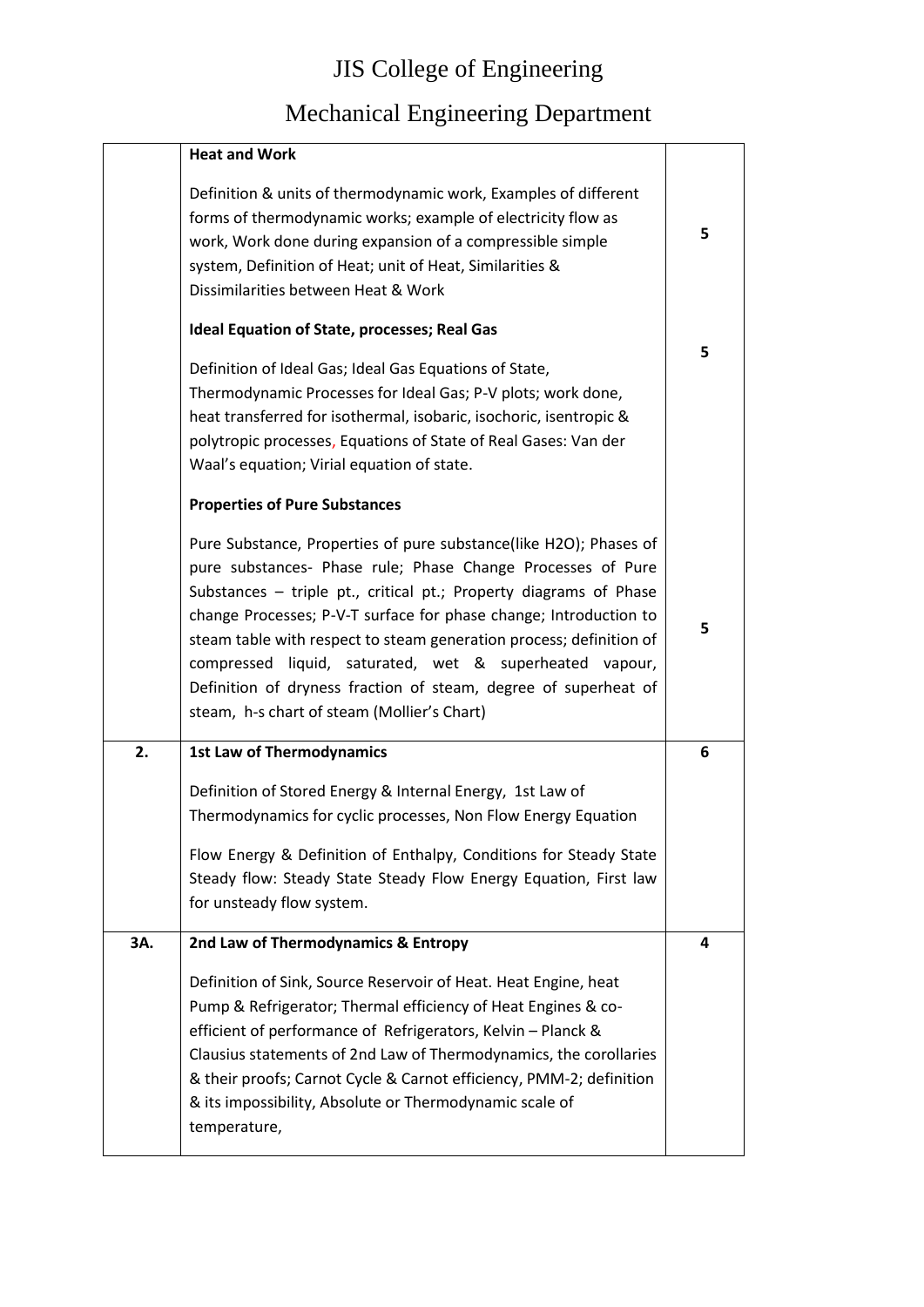|             | <b>PART - B</b>                                                                                                                                                                                                                                               |   |
|-------------|---------------------------------------------------------------------------------------------------------------------------------------------------------------------------------------------------------------------------------------------------------------|---|
| 3B          | Clausius Integral, Entropy, Entropy change calculation for ideal<br>gas processes, Tds equations and calculation of entropy change;<br>concept and uses of entropy; the entropy generation principle.<br>The second law of thermodynamics for an open system. | 4 |
| 4.          | Exergy analysis, Reversible work and irreversibility, Exergy change<br>of a system, 2 <sup>nd</sup> Law efficiency.<br>Maxwell relations; Clapeyron Equation, Joule Thompson co-<br>efficient                                                                 | 7 |
| 5.          | Air standard Cycles for IC engines                                                                                                                                                                                                                            | 8 |
|             | Introduction: Concepts of IC engines.                                                                                                                                                                                                                         |   |
|             | Otto cycle; plot on P-V, T-S planes; Thermal efficiency                                                                                                                                                                                                       |   |
|             | Diesel cycle; plot on P-V, T-S planes; Thermal efficiency                                                                                                                                                                                                     |   |
|             | Dual Combustion, plot on P-V, T-S planes; Thermal efficiency.                                                                                                                                                                                                 |   |
|             | Rankine cycle of steam Power Generation                                                                                                                                                                                                                       |   |
|             | Simple Rankine cycle plot on P-V, T-S, h-s planes                                                                                                                                                                                                             |   |
|             | Rankine cycle efficiency with & without pump work                                                                                                                                                                                                             |   |
|             | <b>Basic Refrigeration Cycles</b>                                                                                                                                                                                                                             |   |
|             | Introduction: Concepts of Refrigeration                                                                                                                                                                                                                       |   |
|             | Simple vapour compression Refrigeration cycle, plot on p-v,p-h, T-S<br>planes, COP.                                                                                                                                                                           |   |
|             | <b>Recommended Books:</b>                                                                                                                                                                                                                                     |   |
|             | 1. Engineering Thermodynamics-4e by P.K .Nag, TMH                                                                                                                                                                                                             |   |
|             | 2. Fundamentals of Thermodynamics - 6e by Sonntag, Borgnakke & Van Wylen,                                                                                                                                                                                     |   |
| John Wiley. |                                                                                                                                                                                                                                                               |   |
|             | 3. Engineering Thermodynamics - P.K Chattopadyay, OUP                                                                                                                                                                                                         |   |
|             | 4. Thermodynamics- an Engineering approach - 6e, Cengel & Boles, TMH                                                                                                                                                                                          |   |
|             | 5. Engineering Thermodynamics-M. Achyuthan, PHI                                                                                                                                                                                                               |   |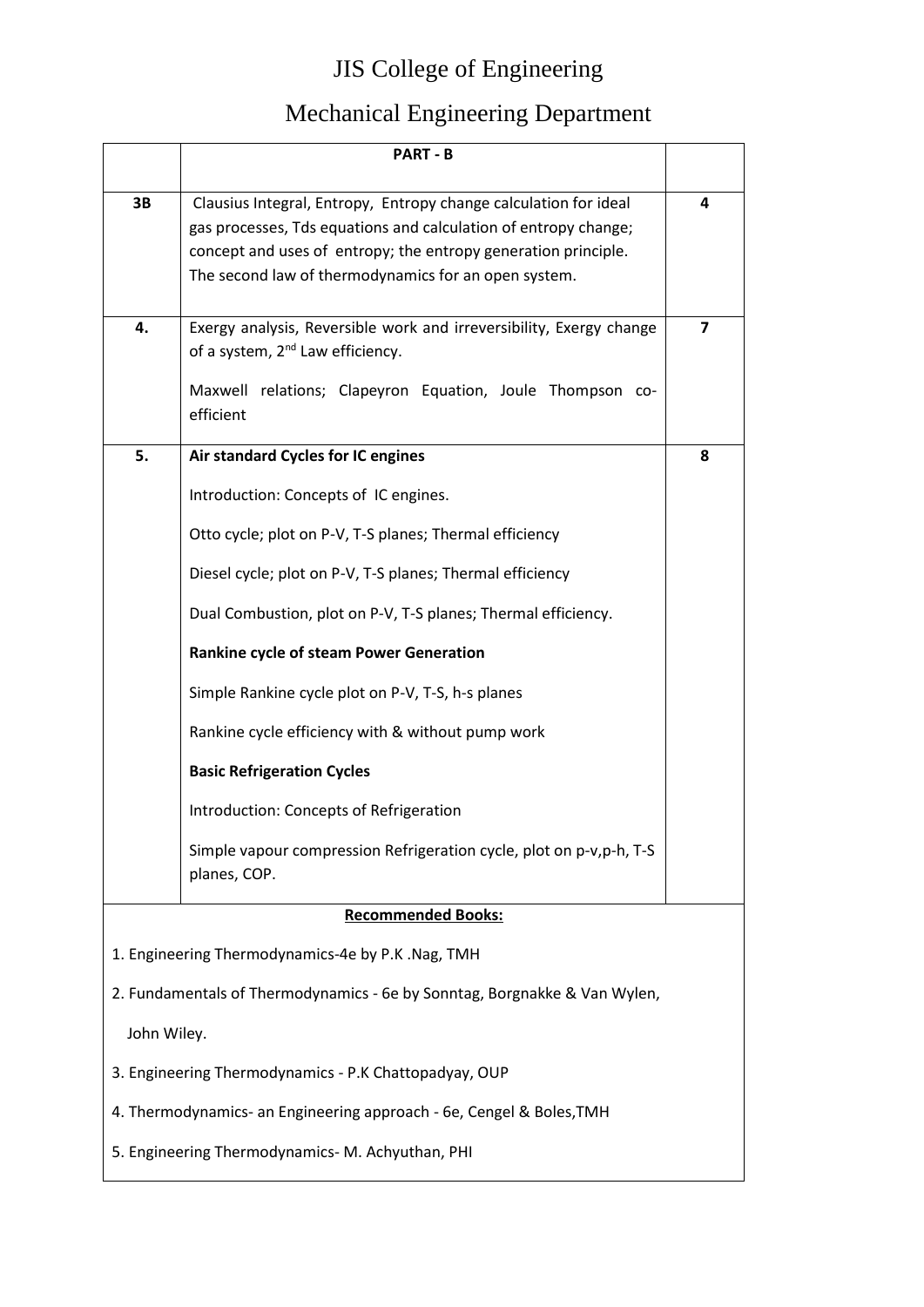| <b>Paper Name: Fluid Mechanics-I</b> |                                                                                                                                                                                                                                                                                                                                                                                                            |                        |  |
|--------------------------------------|------------------------------------------------------------------------------------------------------------------------------------------------------------------------------------------------------------------------------------------------------------------------------------------------------------------------------------------------------------------------------------------------------------|------------------------|--|
|                                      | Paper Code: ME302                                                                                                                                                                                                                                                                                                                                                                                          |                        |  |
|                                      | <b>Syllabus</b>                                                                                                                                                                                                                                                                                                                                                                                            | <b>Contact</b><br>Hrs. |  |
| 1.                                   | Properties of Fluids: Introduction, definition of fluid, difference between<br>a solid and a fluid, difference between liquids and gases, concept of<br>continuum, density, specific weight, specific volume, specific gravity,<br>viscosity, no-slip condition, non-Newtonian fluids, compressibility and<br>bulk modulus of elasticity, surface tension, capillarity, vapour pressure<br>and cavitation. | $\mathbf{2}$           |  |
| 2.                                   | Pressure and its measurement: Fluid pressure at a point, Pascal's law for<br>pressure at a point, pressure variation in a fluid at rest, absolute, gauge,<br>atmospheric and vacuum pressures, simple manometers, differential<br>manometers, barometer, pressure variation in a compressible fluid.                                                                                                       | $\mathbf{2}$           |  |
| 3.                                   | Hydrostatic Forces on Surfaces: Total pressure force and centre of<br>pressure, hydrostatic force on a plane horizontal submerged surface,<br>hydrostatic force on a plane vertical submerged surface, hydrostatic force<br>on a plane inclined surface, hydrostatic force on a curved submerged<br>surface, lock gates, fluids under rigid body motion.                                                   | $\overline{2}$         |  |
| 4.                                   | Buoyancy and Floatation: Buoyancy, stability of a submerged body,<br>metacentre, stability of a floatation body, determination of metacentric<br>height, experimental determination of metacentric height, oscillation of a<br>floating body.                                                                                                                                                              | $\mathbf{2}$           |  |
| 5.                                   | Kinematics of Fluid Flow: Methods of analyzing fluid motion, types of<br>fluid flows, streamlines, pathlines and streaklines, continuity equation in<br>three dimensions, local and convective acceleration, deformation of fluid<br>elements, circulation, stream function and velocity potential function.                                                                                               | $\mathbf{2}$           |  |
| 6.                                   | Dynamics of Inviscid Flows: Differential equation of motion, Euler's<br>equation of motion along a streamline, Bernoulli's equation; static,<br>dynamic, stagnation and total pressures; energy equation for real fluid;<br>application of Bernoulli's equation - measurement of flow rate;<br>momentum equation; applications of the momentum equation, free<br>liquid jets, vortex flows.                | $\mathbf{2}$           |  |
| 7.                                   | Flow Through Orifices and Mouthpieces: Classification of orifices, flow<br>through an orifice, hydraulic coefficients, determination of coefficient of<br>velocity, coefficient of discharge and coefficient of contraction; flow<br>through large orifices, submerged orifice, partially submerged orifices;                                                                                              | $\mathbf{2}$           |  |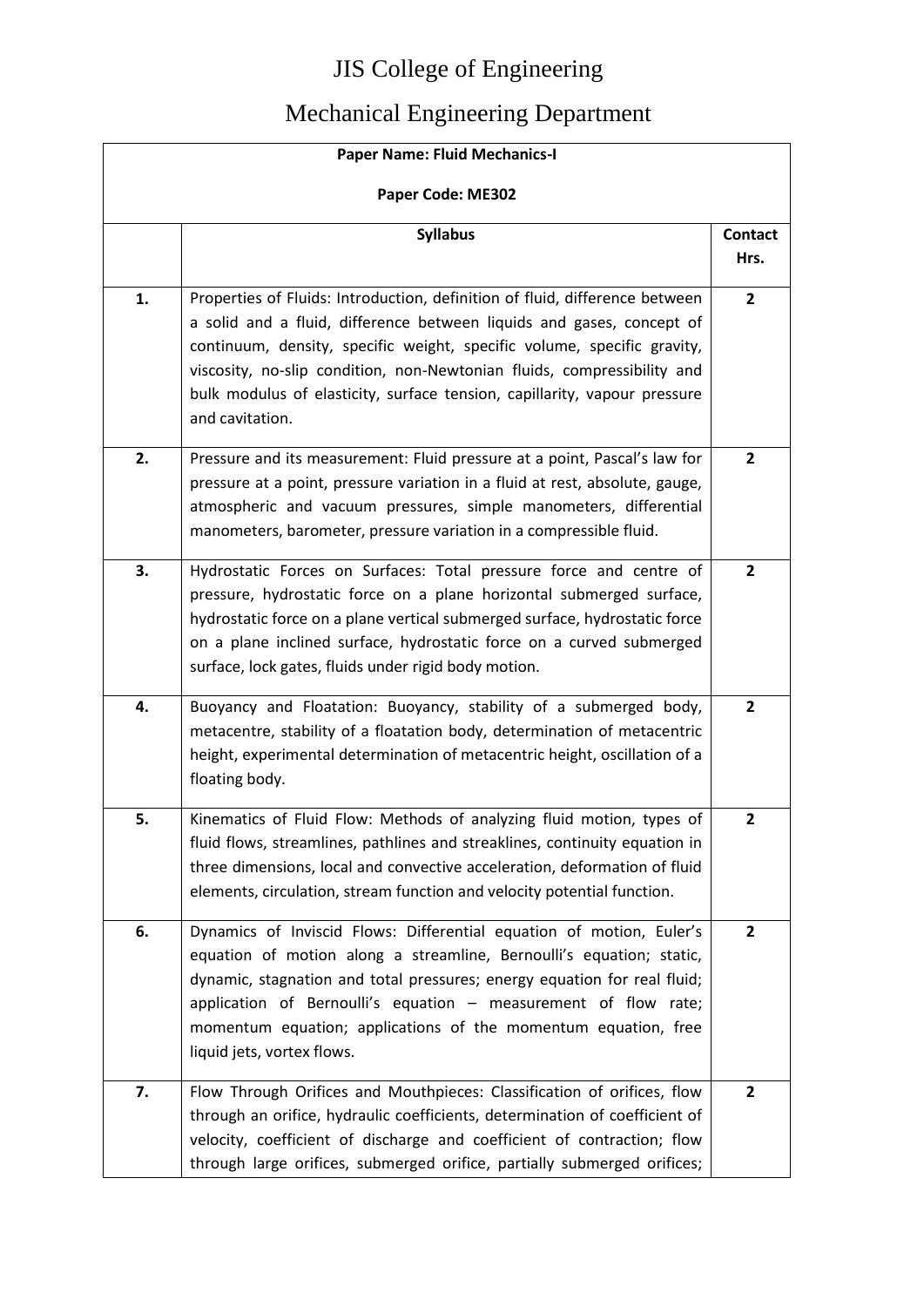|                                                                                    | time of emptying a tank through an orifice at its bottom, time of<br>emptying hemispherical tank, circular horizontal tank; classification of                                                                                                                                                                                                                                                                                                                                        |              |
|------------------------------------------------------------------------------------|--------------------------------------------------------------------------------------------------------------------------------------------------------------------------------------------------------------------------------------------------------------------------------------------------------------------------------------------------------------------------------------------------------------------------------------------------------------------------------------|--------------|
|                                                                                    | mouthpieces, flow through external cylindrical mouthpieces, convergent-<br>divergent mouthpieces, internal mouthpieces.                                                                                                                                                                                                                                                                                                                                                              |              |
| 8.                                                                                 | Flow Over Notches and Weirs: Classification of notches and weirs,<br>discharge over rectangular, triangular, trapezoidal and stepped notches<br>or weirs; effect on discharge over a notch or weir due to error in the<br>measurement of head, velocity of approach, empirical formulae for<br>discharge over rectangular weir, Cippoletti weir, discharge over broad-<br>crested weir, Ogee weir, submerged weir.                                                                   | $\mathbf{2}$ |
| 9.                                                                                 | Dimensional and Model Analysis: Review of dimensions and dimensional<br>homogeneity; dimensional analysis, model analysis, similitude, forces<br>influencing hydraulic phenomena, dimensionless numbers and their<br>consequences in fluid mechanics, model laws, classification of models.                                                                                                                                                                                          | $\mathbf{2}$ |
| 10.                                                                                | Flow of Ideal Fluids: Stream function and velocity potential function,<br>elementary flows in a two-dimensional plane, superposition of<br>elementary flows.                                                                                                                                                                                                                                                                                                                         | 1            |
| 11.                                                                                | Dynamics of Viscous Flows: Navier-Stokes equations, concept of<br>developing and fully developed flow, fully developed laminar flow<br>between two infinite parallel plates, Couette flow, fully developed flow<br>through circular pipe, concentric annulus, flow between two concentric<br>rotating cylinders; power absorbed in bearings, movement of piston in<br>dash-pot, methods of determination of coefficient of viscosity                                                 | $\mathbf{2}$ |
| 12.                                                                                | Turbulent Flow: Reynold's experiment, loss of head due to fluid friction in<br>pipes, characteristics of turbulent flow, shear stresses in turbulent flows,<br>hydrodynamically smooth and rough boundaries, velocity distribution in<br>turbulent flow through pipes, velocity distribution for turbulent flow in<br>terms of average velocity, velocity distribution for turbulent flow in<br>smooth pipes by power law, resistance to flow of fluid in smooth and<br>rough pipes. | 3            |
|                                                                                    | <b>Recommended Books:</b>                                                                                                                                                                                                                                                                                                                                                                                                                                                            |              |
|                                                                                    | 1. A textbook on Fluid Mechanics and Hydraulic Machines - Sukumar Pati, TMH                                                                                                                                                                                                                                                                                                                                                                                                          |              |
|                                                                                    | 2. Fluid Mechanics & Machinery - R.K.Bansal, Luxmi Publications.                                                                                                                                                                                                                                                                                                                                                                                                                     |              |
| 3. Introduction to Fluid Mechanics & Fluid Machines-Som, Biswas, Chakraborty, TMH. |                                                                                                                                                                                                                                                                                                                                                                                                                                                                                      |              |
| 4. Fluid Mechanics & Turbo Machines - M.M.Das, PHI, 2010.                          |                                                                                                                                                                                                                                                                                                                                                                                                                                                                                      |              |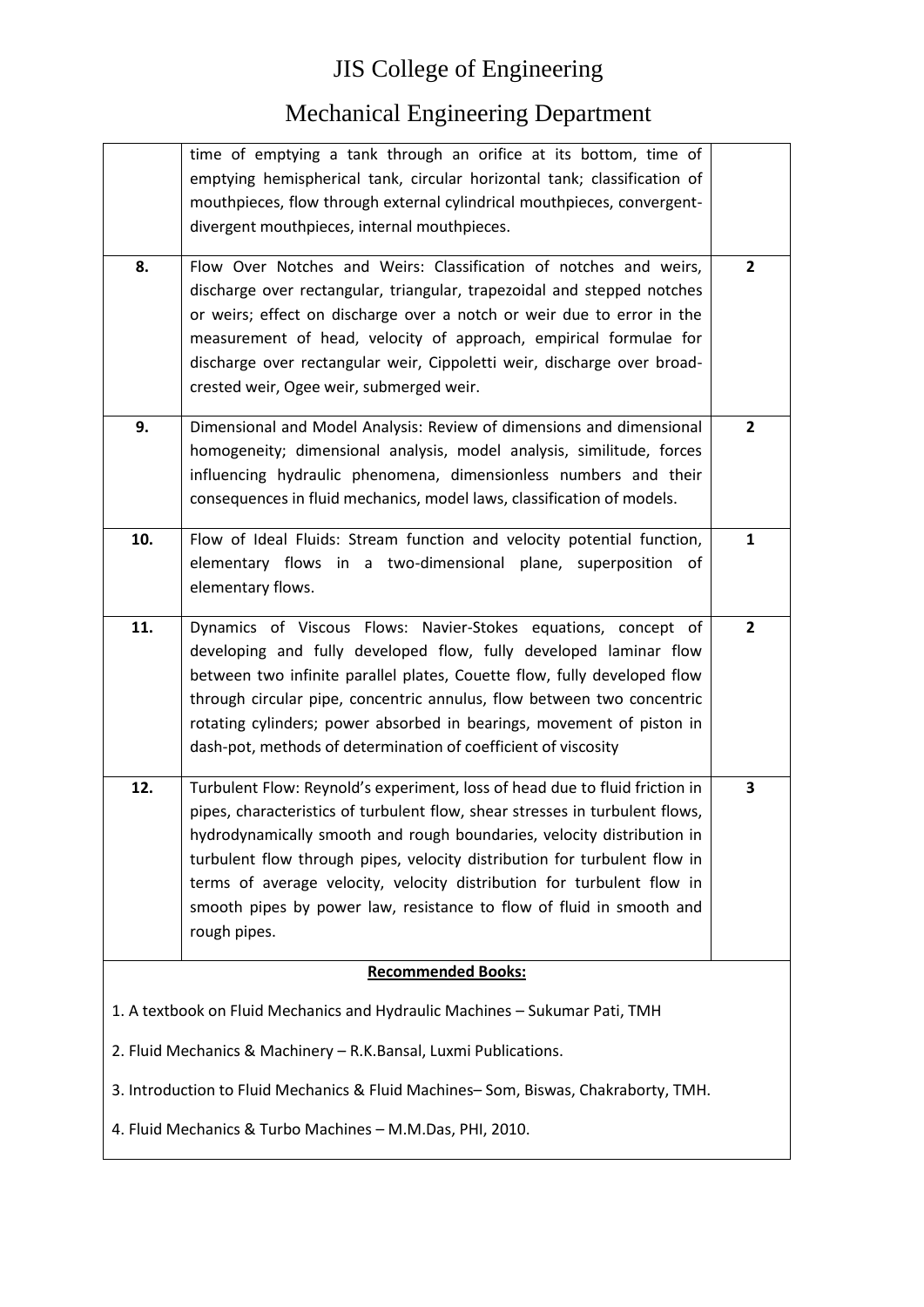#### Mechanical Engineering Department

5. Fluid Mechanics & Machinery – C.Ratnam, A.V.Kothapalli, I.K. International

Publishing House Ltd, 2010.

5. Fluid Mechanics & Machinery – C.S.P Ojha, R.Berndtsson, P.N. Chandramouli, OUP.

6. Introduction to Fluid Mechanics – Fox & Macdonald, Wiley.

7. Fluid Mechanics – Fundamentals & Applications – Cengel & Cimbala, TMH.

|                   | <b>Paper Name: Engineering Materials</b>                                                                                                                                                                                                                                                                                                                                                                                                                                         |                         |  |
|-------------------|----------------------------------------------------------------------------------------------------------------------------------------------------------------------------------------------------------------------------------------------------------------------------------------------------------------------------------------------------------------------------------------------------------------------------------------------------------------------------------|-------------------------|--|
| Paper Code: ME303 |                                                                                                                                                                                                                                                                                                                                                                                                                                                                                  |                         |  |
| <b>Module</b>     | <b>Syllabus</b>                                                                                                                                                                                                                                                                                                                                                                                                                                                                  | <b>Contact</b>          |  |
| No.               |                                                                                                                                                                                                                                                                                                                                                                                                                                                                                  | Hrs.                    |  |
| $\mathbf{1}$      | 1.1 Introduction: Material Science-its importance in engineering;<br>Atomic<br>bonding<br>in<br>solids-bonding<br>forces<br>and<br>energies;<br>ionic/covalent/metallic bonding.                                                                                                                                                                                                                                                                                                 | $\overline{\mathbf{z}}$ |  |
|                   | 1.2 Crystal Structure: Fundamental concepts; Space lattice; Unit cells;<br>Seven crystal systems; Single crystal; Polycrystalline and Non-crystalline<br>materials; Metallic crystal structures-FCC, BCC & HCP structures, atomic<br>packing factor calculation.                                                                                                                                                                                                                 |                         |  |
|                   | 1.3 Imperfections in Metals: Point defects due to vacancy & impurities;<br>alloys, solid solutions, Hume Rothery rules; Dislocations-linear defects,<br>interfacial defects, grain boundaries.                                                                                                                                                                                                                                                                                   |                         |  |
|                   | Definition;<br><b>Diffusion:</b><br>Interstitial and Substitutional<br>diffusion<br>1.4<br>Mechanism; Fick's first law and Fick's second law.                                                                                                                                                                                                                                                                                                                                    |                         |  |
| $\overline{2}$    | Mechanical Properties of Materials: Ductile and brittle material, Elastic<br>properties of materials-tensile and compressive stress and strain, stress-<br>strain behaviour, modulus of elasticity (Young's modulus), yield strength,<br>tensile strength, plastic deformation(Slip, Twining), true stress and strain;<br>Ductility; Resilience; Toughness, Concept of ductile and brittle fracture,<br>impact tests; Hardness- Brinell, Rockwell and Vickers hardness and their | 5                       |  |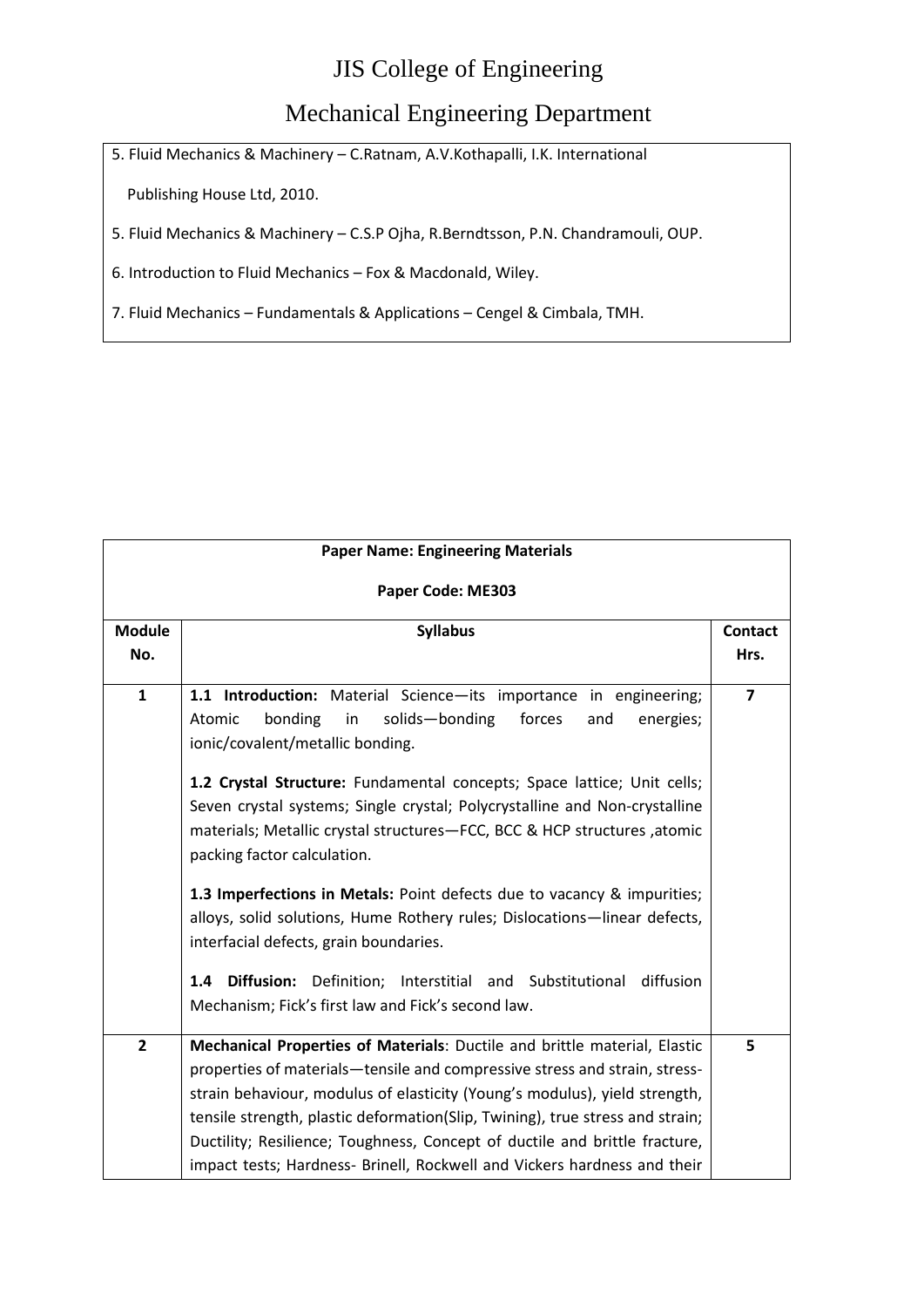|                         | testing procedures, correlation between hardness and tensile strength;          |   |
|-------------------------|---------------------------------------------------------------------------------|---|
|                         | Fatigue strength; Effect of temperature on tensile strength & impact            |   |
|                         |                                                                                 |   |
|                         | properties, creep(definition, anelastic behavior, creep curve).                 |   |
| 3                       | 3.1 Phase Diagrams: Definition and basic concepts; solubility limit; Phase      | 5 |
|                         | equilibria; Gibb's phase rule; one component phase diagram, binary              |   |
|                         | phase diagram, interpretation of phase diagrams.                                |   |
|                         |                                                                                 |   |
|                         | 3.2 Iron-carbon System: Allotropy of iron; iron-iron carbide phase              |   |
|                         | diagram, properties and uses of; plain carbon steel.                            |   |
|                         | 3.3 Solidification: Concept of homogeneous heterogeneous nucleation             |   |
|                         | process and free energy calculation for homogeneous nucleation process.         |   |
|                         |                                                                                 |   |
| 4                       | Heat Treatment: Definition and purposes; structural change during               | 5 |
|                         | heating and cooling, Austempering, Martempering; Heat treatment                 |   |
|                         | processes for steels-Hardening (Carburizing, nitriding, cyaniding,              |   |
|                         | induction and flame hardening); Tempering; Normalizing; Annealing-full          |   |
|                         | annealing, spheroidising annealing, stress-relieving, recrystallisation         |   |
|                         | annealing; Preciptation or Age Hardening of non-ferrous alloys.                 |   |
| 5                       | Classification of Metals and Alloys- compositions, general properties           | 4 |
|                         | and uses:                                                                       |   |
|                         |                                                                                 |   |
|                         | 5.1 Ferrous alloys: Classification -low carbon steels, medium carbon            |   |
|                         | steels, high carbon steels; Stainless steels; alloy steels; tool and die steel; |   |
|                         | cast irons.                                                                     |   |
|                         | 5.2 Non-ferrous alloys: Copper & Copper alloys; Aluminum alloys; Nickel         |   |
|                         | alloys; Lead & Tin alloys.                                                      |   |
|                         |                                                                                 |   |
| 6                       | 6.1 Polymers & Elastomers: Definition; advantages and disadvantages;            | 6 |
|                         | Polymer compounding, Processing-Extrusion, blow molding.                        |   |
|                         |                                                                                 |   |
|                         | 6.2 Ceramic Materials: What is ceramics; Radius ratio rules; common             |   |
|                         | ceramic materials AX type, Diamond and graphite structures and their            |   |
|                         | characteristics;<br>applications;<br>Properties<br>and<br>Processing<br>ot      |   |
|                         | ceramic-sintering and vitrification process.                                    |   |
|                         |                                                                                 |   |
|                         | 6.3 Composite materials: What is composites; Advantages and                     |   |
|                         | disadvantages of composites; Polymers matrix and their applications;            |   |
|                         | Metal matrix and ceramic matrix composites and their applications.              |   |
|                         | Processing of composites- autoclave process, compression and injection          |   |
|                         | molding.                                                                        |   |
| $\overline{\mathbf{z}}$ | An introduction to advanced materials- Smart materials; Nano-                   |   |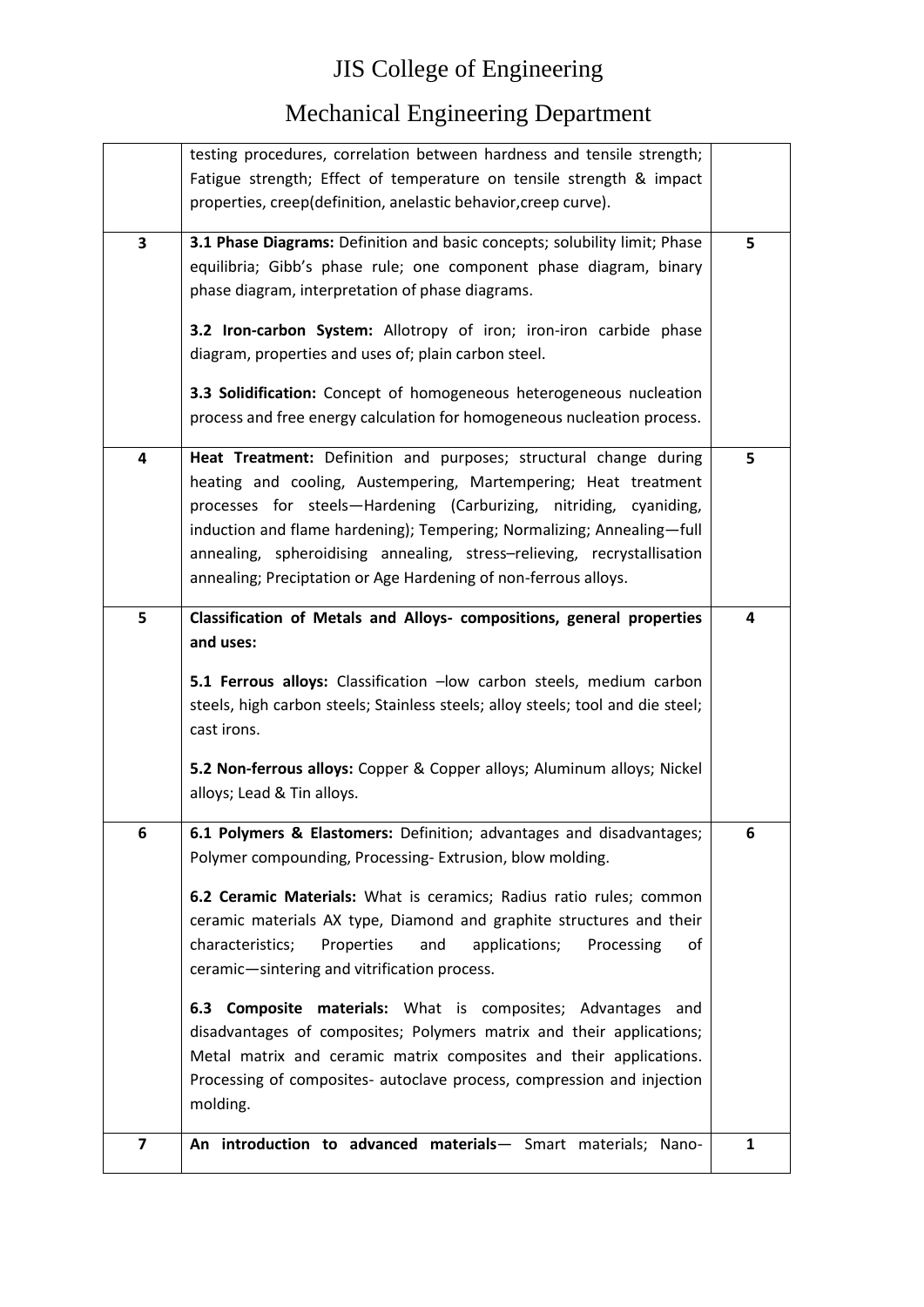#### Mechanical Engineering Department

|   | materials; Biomaterials and Semiconductor.                                                                                                                                                                                                                                          |   |
|---|-------------------------------------------------------------------------------------------------------------------------------------------------------------------------------------------------------------------------------------------------------------------------------------|---|
| 8 | Corrosion and Degradation of Engineering Materials: Definition; Dry and<br>wet corrosion; Introduction to uniform, pitting(P-B ratio), galvanic,<br>intergranular corrosion, stress corrosion cracking and erosion; Corrosion<br>control - material selection, environment control. | 2 |
| 9 | Materials Selection Methodology: Selection of material based on<br>required properties, availability, cost of material, environmental issues<br>and manufacturing process.                                                                                                          |   |
|   | <b>Recommended Books:</b>                                                                                                                                                                                                                                                           |   |
|   | Materials Science and Engineering by W D. Callister and adapted by R                                                                                                                                                                                                                |   |

1. Materials Science and Engineering by W.D. Callister and adapted by R. Balasubramaniam, Willey India, 2010 Ed.

2. Materials Science and Engineering (In SI Unit) by William Smith, [Javad](http://mheducation.co.in/cgi-bin/same_author.pl?author=Javad+Hashemi)  [Hashemi,](http://mheducation.co.in/cgi-bin/same_author.pl?author=Javad+Hashemi) Ravi Prakash, 4<sup>th</sup> Ed., The McGraw-Hill Companies.

- 3. Materials Science and Engineering by V.Raghavan, 5th Ed., Prentice Hall India.
- 4. Materials Science by S.L.Kakani and Amit Kakani , New age International Publishers.
- 5. Materials & Processes in Manufacturing by E.P.Degarmo and adapted by Black & Kosher, 10th Ed., Wiley India.

| Paper Name: Heat & Mass Transfer |                                                                                                                                                                                                                                                                                               |                |
|----------------------------------|-----------------------------------------------------------------------------------------------------------------------------------------------------------------------------------------------------------------------------------------------------------------------------------------------|----------------|
|                                  | Paper Code: ME401                                                                                                                                                                                                                                                                             |                |
| <b>Module</b>                    | <b>Syllabus</b>                                                                                                                                                                                                                                                                               | Contact        |
| No.                              |                                                                                                                                                                                                                                                                                               | Hrs.           |
| 1.                               | Introduction to modes of Heat Transfer, Basic equations.                                                                                                                                                                                                                                      | $\overline{2}$ |
| 2.                               | Conduction: Fourier's law for isotropic materials. Thermal conductivity: 1-<br>D and 3- D heat conduction equations, Boundary conditions. Solution of<br>steady 1-D conduction problem with & without heat generation. Analogy<br>with electrical circuits. Critical thickness of insulation. | 4              |
| 3.                               | Fins- rectangular and pin fins, fin effectiveness and fin efficiency.                                                                                                                                                                                                                         | 3              |
| 4.                               | Introduction to transient heat conduction, Lumped parameter approach,<br>Time constant, Biot number: 1-D transient heat conduction solution<br>without heat generation.                                                                                                                       | 4              |
| 5.                               | Convective heat transfer, Newton's law of cooling and significance of                                                                                                                                                                                                                         | 3              |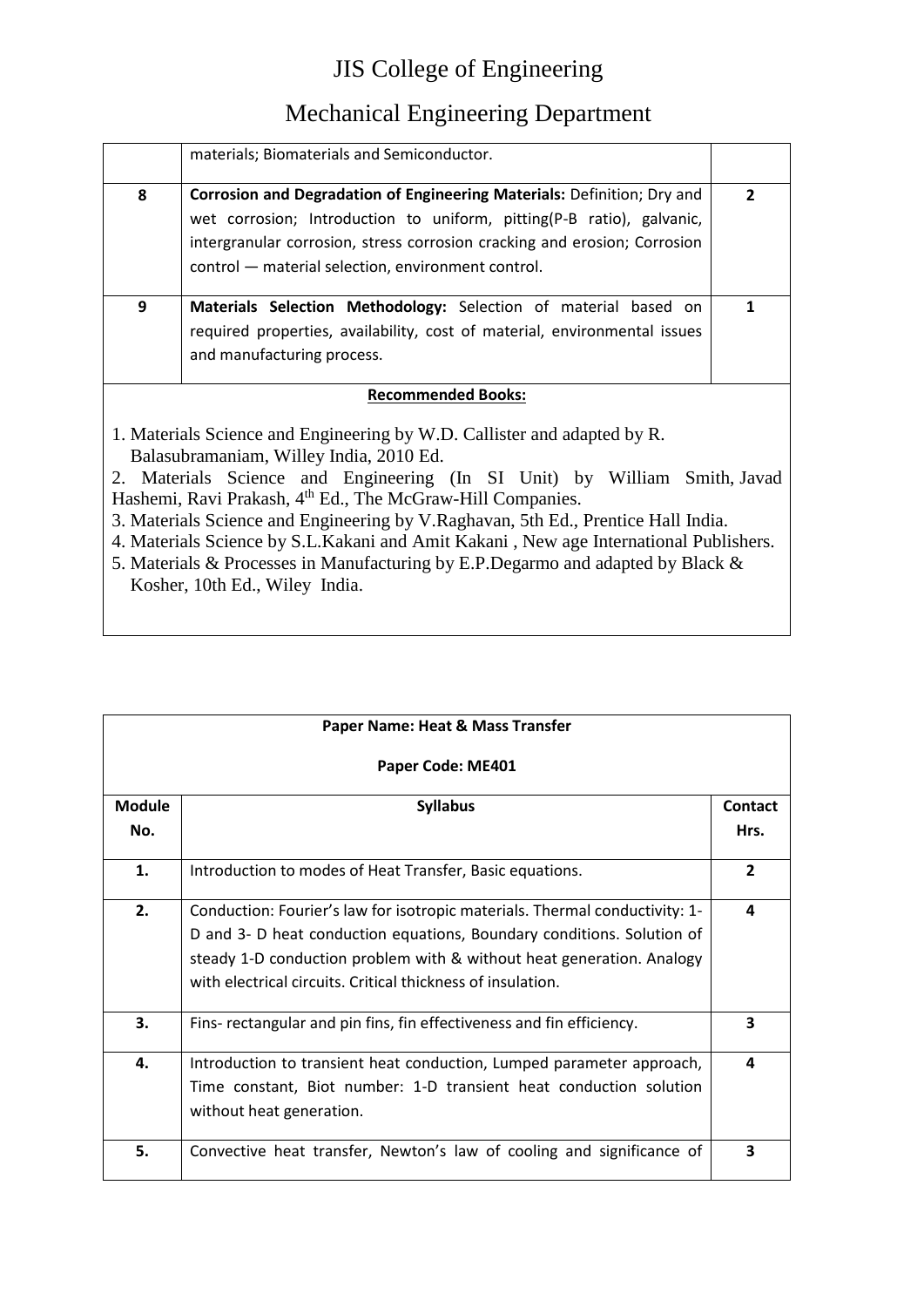|     | heat transfer coefficients. Momentum and energy equation in 2-D.                 |   |
|-----|----------------------------------------------------------------------------------|---|
| 6.  | Non - dimensional quantities in heat transfer, importance and physical           | 3 |
|     | significant order of magnitudes, Analysis for a flow over a flat plate, order    |   |
|     | of magnitude analysis.                                                           |   |
| 7.  | Boundary layer concepts, Velocity and thermal boundary layer by integral         | 3 |
|     | method.                                                                          |   |
| 8.  | 1-D solution for Coutte flow and Poiseullie flow. Concept of developing          | 4 |
|     | and developed flow. Introduction to the concept of similarity.                   |   |
| 9.  | Natural convection over a vertical plate. Concept and correlation.               | 3 |
| 10. | Radiation: Physical mechanism of thermal radiation, laws of radiation,           | 3 |
|     | Definition of black body, emissive power, intensity of radiation,                |   |
|     | emissivity, reflectivity, transmittivity, irradiation, radiosity.                |   |
| 11. | Radiation exchange between black bodies, concept of Gray- Diffuse                | 4 |
|     | Isotropic (GDI) surface. Radiation exchange between GDI surfaces by              |   |
|     | radiation network and radiosity matrix method. Radiation shielding.              |   |
| 12. | Heat exchangers: types of heat exchangers, parallel and counter flow             | 4 |
|     | types, Introduction to LMTD. Correction factors, fouling factor. E- NTU          |   |
|     | method for heat exchangers.                                                      |   |
|     | <b>Recommended Books:</b>                                                        |   |
|     | 1. S.K. Som, Introduction to Heat Transfer, PHI.                                 |   |
|     | 2. Yunus A. Cengel, Heat and Mass Transfer, The McGraw-Hill Companies.           |   |
|     | 3. Sarif K. Das, Fundamentals of Heat & Mass Transfer, Narosa.                   |   |
|     | 4. Incropera, DeWitt, Bergmam, & Lavine, Fundamentals of Heat and Mass Transfer, |   |
|     | Wiley India Edn.                                                                 |   |
|     | 5. N.V. Suryanarayana, Engineering Heat Transfer, Penram International.          |   |
|     | 6. Kreith, Principles of Heat Transfer, Cengage learning.                        |   |
|     | 7. P.K. Nag, Heat & Mass Transfer, TMH.                                          |   |
|     | 8. P.S. Ghoshdastidar, Heat Transfer, Oxford University Press.                   |   |
|     | 9. M. Thirumaleshwar, Fundamentals of Heat & Mass Transfer, Pearson.             |   |
|     | 10. O.P. Single, Heat & Mass Transfer, Macmillan India.                          |   |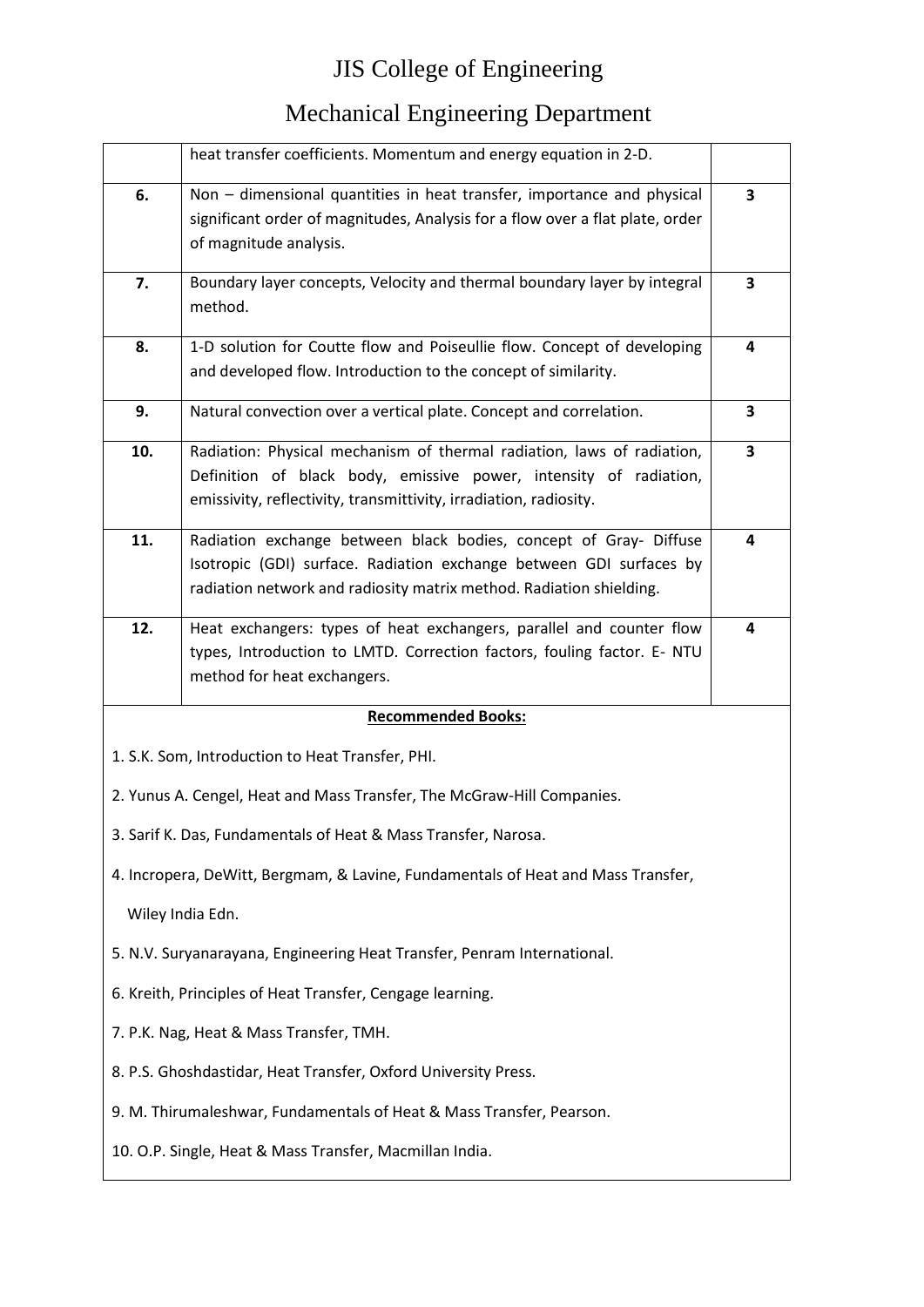#### Mechanical Engineering Department

11. J P Holman & Souvik Bhattacharyya, Heat Transfer, TMH.

| <b>Paper Name: Fluid Mechanics-II</b> |                                                                                                                                                                                                                                                                                                                                                                                                                                                                                                                            |                     |    |
|---------------------------------------|----------------------------------------------------------------------------------------------------------------------------------------------------------------------------------------------------------------------------------------------------------------------------------------------------------------------------------------------------------------------------------------------------------------------------------------------------------------------------------------------------------------------------|---------------------|----|
| Paper Code: ME402                     |                                                                                                                                                                                                                                                                                                                                                                                                                                                                                                                            |                     |    |
|                                       | <b>Syllabus</b>                                                                                                                                                                                                                                                                                                                                                                                                                                                                                                            | <b>Contact Hrs.</b> |    |
| 1.                                    | Flow Through Pipes: Loss of energy in pipes, loss of energy due to fluid<br>friction- concept of friction factor, minor losses in pipe, hydraulic and<br>energy gradient lines, momentum and kinetic energy correction factor,<br>flow through siphon, piping systems, flow through branched pipe, power<br>transmission through pipes, flow through nozzles, water hammer.                                                                                                                                                |                     | 6  |
| 2.                                    | Boundary Layer Theory: Boundary layer concept, concepts<br>displacement thickness, momentum thickness and energy thickness,<br>boundary layer equations, momentum integral equation of the boundary<br>layer, solution of the momentum integral equation for laminar flow over<br>a flat plate, turbulent boundary layer on a flat plate, total drag on a flat<br>plate due to laminar and turbulent boundary layer on a flat plate,<br>boundary layer separation, effects of pressure gradient on boundary<br>layer flow. | of                  | 10 |
| 3.                                    | Fluid Flow Around Submerged Bodies: Basic concept of drag and lift, drag<br>on a sphere, terminal velocity of a body, drag on a cylinder, lift on a<br>circular cylinder, lift and drag on an airfoil.                                                                                                                                                                                                                                                                                                                     |                     | 7  |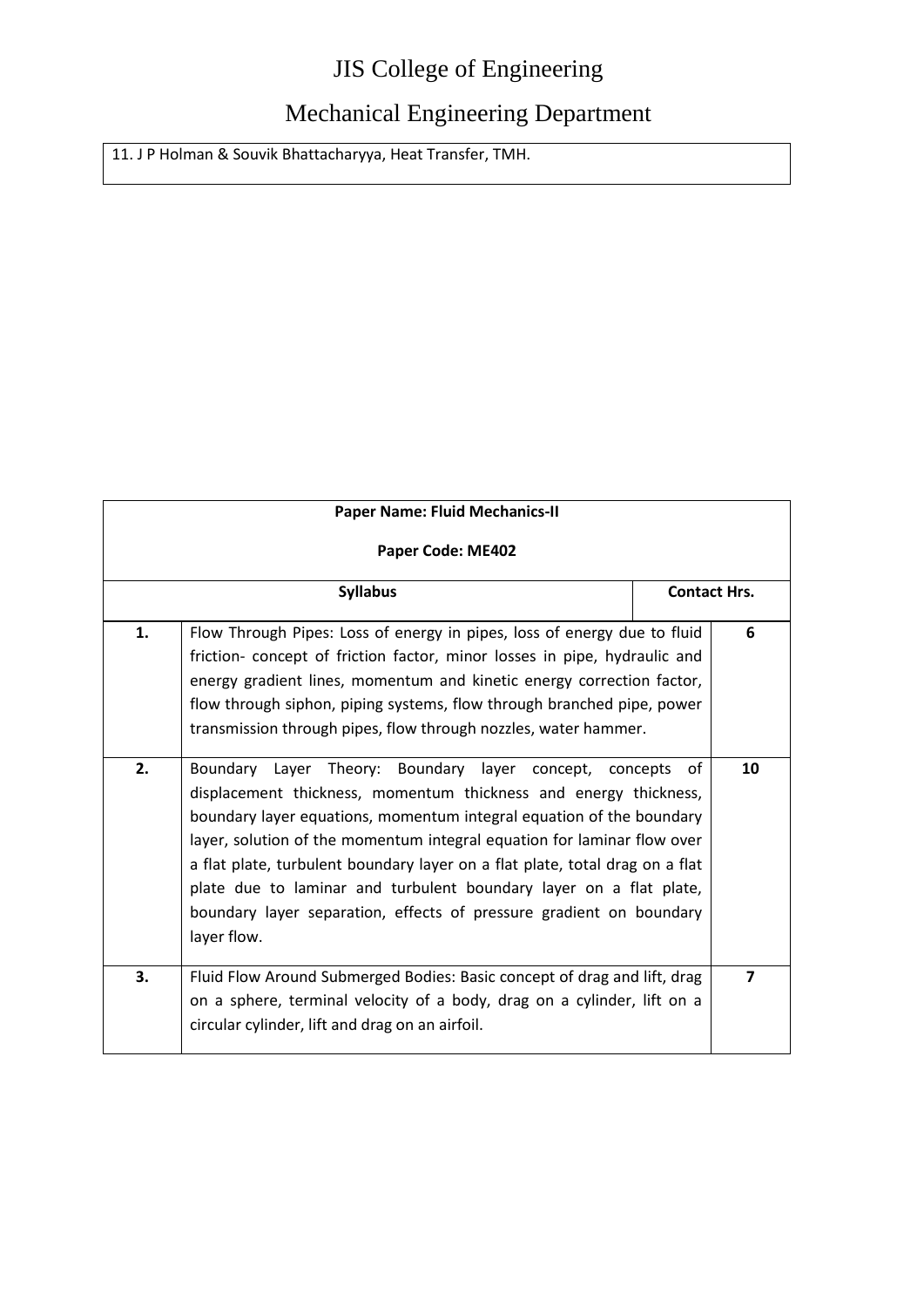| 4. | Compressible Flow: Thermodynamic relations of perfect gas, basic<br>equations of compressible flow, speed of sound wave, Mach number,                                                                                                                                                                                                                                                                                                                                                                | $\overline{\mathbf{z}}$ |
|----|------------------------------------------------------------------------------------------------------------------------------------------------------------------------------------------------------------------------------------------------------------------------------------------------------------------------------------------------------------------------------------------------------------------------------------------------------------------------------------------------------|-------------------------|
|    | propagation of pressure waves in a compressible fluid, stagnation<br>properties, area velocity relationship for compressible flow, flow of                                                                                                                                                                                                                                                                                                                                                           |                         |
|    | compressible fluid through a convergent nozzle, mass flow rate of<br>compressible fluid through venturimeter.                                                                                                                                                                                                                                                                                                                                                                                        |                         |
|    |                                                                                                                                                                                                                                                                                                                                                                                                                                                                                                      |                         |
| 5. | Flow in Open Channels: Characteristics of open channels, classification of<br>flows in open channels, steady uniform flow in open channel - Chezy's<br>equation, empirical formulae for the value of Chezy's constant,<br>hydraulically efficient cross sections/most economical section of<br>channels, flow through channels of circular cross sections partially full,<br>non-uniform flow through open channels, energy concepts in open<br>channel flow, hydraulic jump, gradually varied flow. | 6                       |
|    |                                                                                                                                                                                                                                                                                                                                                                                                                                                                                                      |                         |

| <b>Paper Name: Primary Manufacturing Processes</b> |                                                                                                                                                                                                                                                                                                                                                                                                                                                                                                          |                 |
|----------------------------------------------------|----------------------------------------------------------------------------------------------------------------------------------------------------------------------------------------------------------------------------------------------------------------------------------------------------------------------------------------------------------------------------------------------------------------------------------------------------------------------------------------------------------|-----------------|
|                                                    | Paper Code: ME403                                                                                                                                                                                                                                                                                                                                                                                                                                                                                        |                 |
| <b>Module</b><br>No.                               | <b>Syllabus</b>                                                                                                                                                                                                                                                                                                                                                                                                                                                                                          | Contact<br>Hrs. |
| $\mathbf{1}$                                       | Introduction: Manufacturing; Definitions and broad grouping.                                                                                                                                                                                                                                                                                                                                                                                                                                             | $\overline{2}$  |
| $\overline{2}$                                     | Casting: Introduction, History, Definition, Major Classification, Casting<br>Materials.<br>Sand mould casting: Moulding sands: composition, properties & testing.<br>Design of gating system: sprue, runner, ingate & riser, Estimation of<br>powering time, Foundry equipments, Furnaces Melting, pouring and<br>solidification Type of patterning, use of a core. Different type of sand<br>mould casting: Floor mould casting, Centrifugal casting, Shell mould &<br>CO2 casting , Investment casting | $\overline{2}$  |
|                                                    | Permanent mould casting: Die casting, types, methods, advantages &<br>applications. Slush casting, principle & use. Casting defects, types, causes                                                                                                                                                                                                                                                                                                                                                       |                 |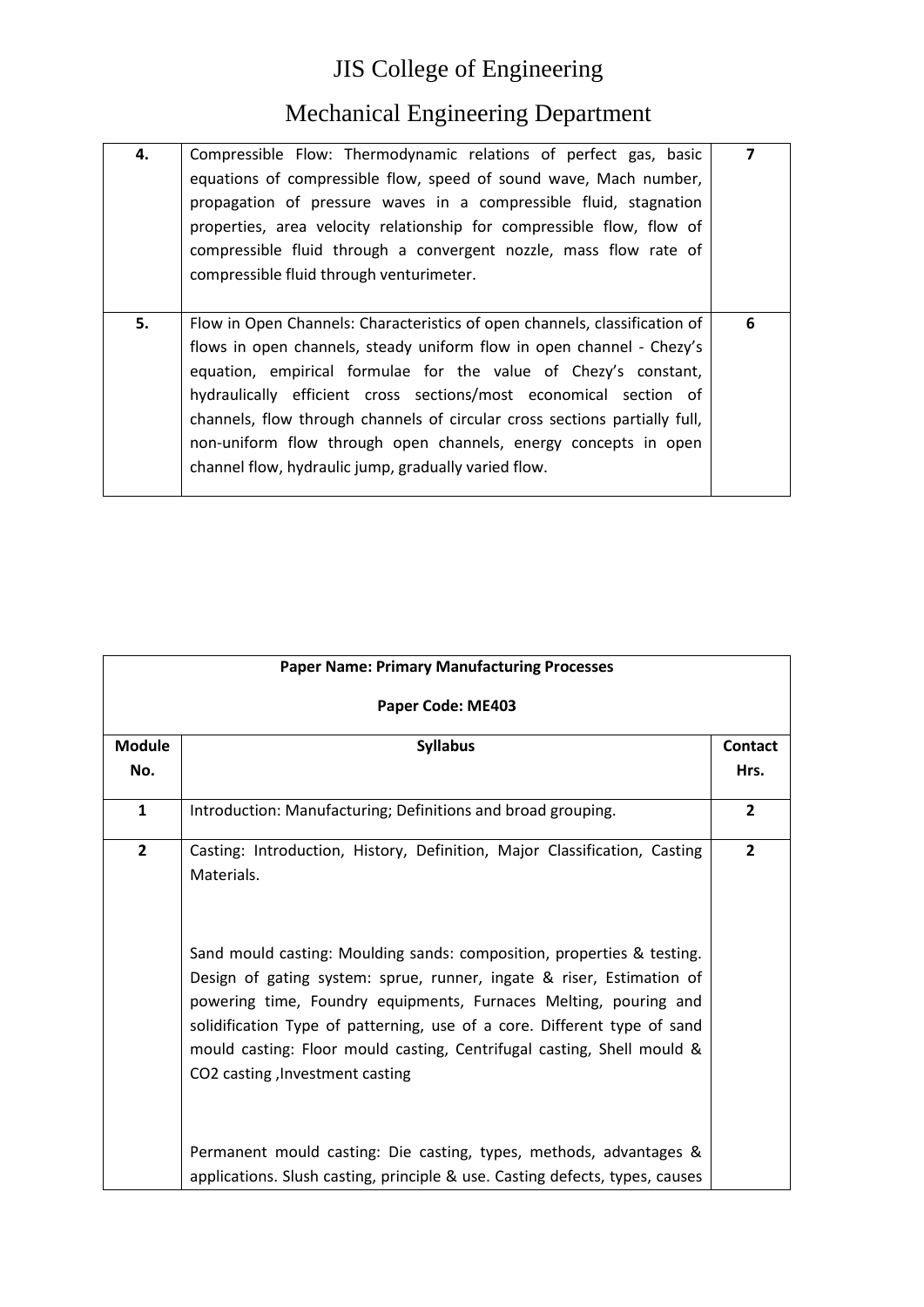|   | & remedy                                                                                                                                                                                                                                                                                                   |                |
|---|------------------------------------------------------------------------------------------------------------------------------------------------------------------------------------------------------------------------------------------------------------------------------------------------------------|----------------|
| 3 | <b>Forming Processes:</b>                                                                                                                                                                                                                                                                                  | 2              |
|   | Forging: Introduction, definition, classification, hot forging & cold forging,<br>characteristics & applications.                                                                                                                                                                                          |                |
|   | Forging material operations, equipments & tools:                                                                                                                                                                                                                                                           |                |
|   | Smith forging, Drop forging, Pressing or press forging, Forging dies,<br>materials & design.                                                                                                                                                                                                               |                |
|   | Rolling:                                                                                                                                                                                                                                                                                                   |                |
|   | Introduction, basic principles, hot rolling & cold rolling, characteristics &<br>applications                                                                                                                                                                                                              |                |
|   | Rolling processes & applications, operations, equipments & roll stands.                                                                                                                                                                                                                                    |                |
|   | Wire<br>drawing & extensions: Basic principles & requirements.<br>Classification, methods & applications.                                                                                                                                                                                                  |                |
| 4 | Welding: Introduction to metallic parts, Major grouping of joining<br>processes, welding, brazing and soldering Broad classification of welding<br>processes, types and principles.                                                                                                                        | $\overline{2}$ |
|   | Fusion welding: types, principles, equipments, characteristics &<br>applications, Sources of heat-chemical action, Gas welding & thermit<br>welding , Sources of heat-electrical energy, Arc welding, Submerged arc<br>welding, TIG & MIG; Plasma arc welding, Resistance welding; Spot & butt<br>welding. |                |
|   | Solid state welding: Principles, advantages & applications of Hot forge<br>welding, Friction welding, Pressure & percussion welding.                                                                                                                                                                       |                |
|   | Precision welding processes: Ultrasonic welding, Laser beam welding,<br>Electron beam welding.                                                                                                                                                                                                             |                |
|   | Welding defects, types, causes & remedy.                                                                                                                                                                                                                                                                   |                |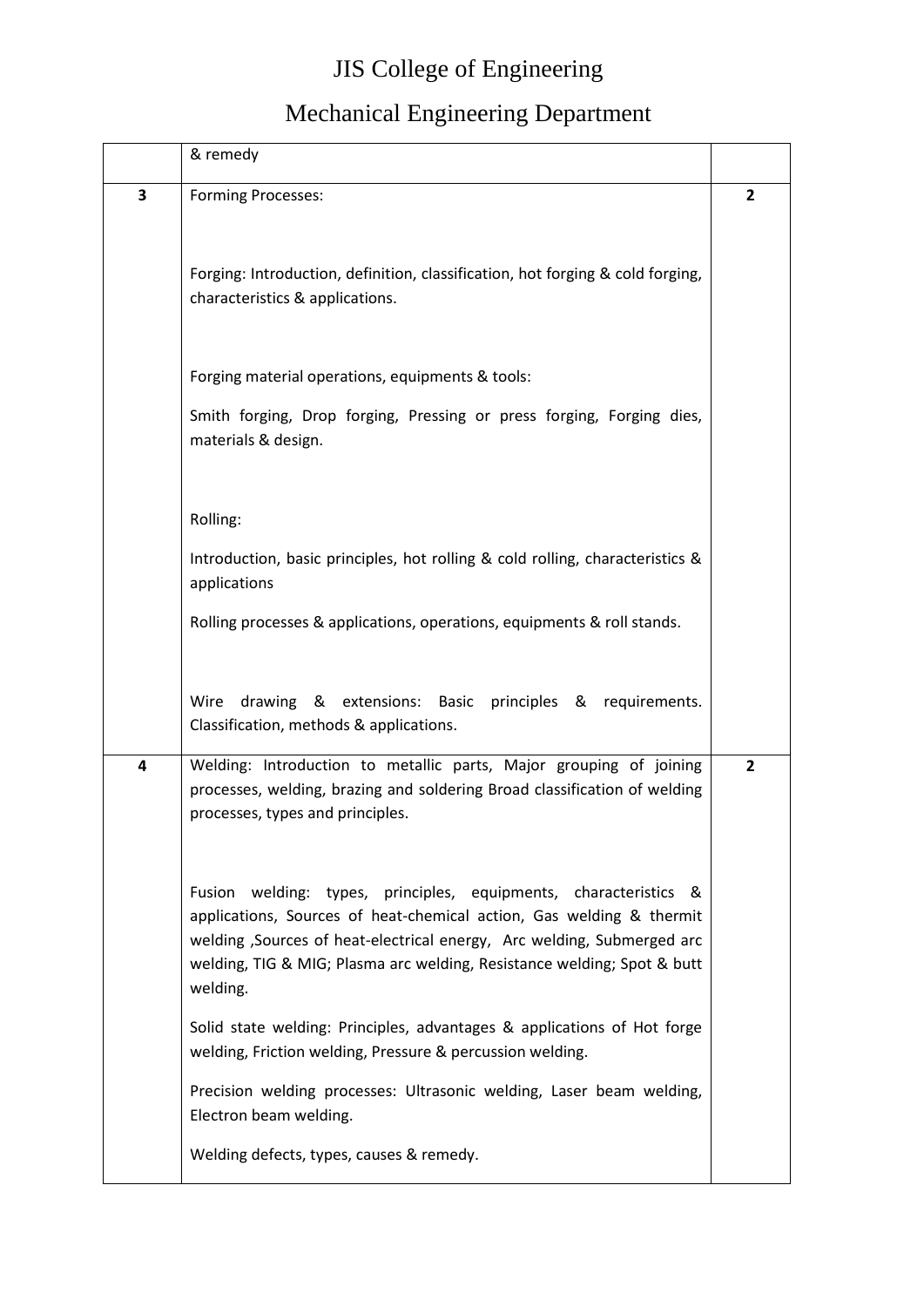| 5                                                 | Press tool works: Basic principles, systems, operations & applications,<br>Shearing, parting, blanking, piercing & notching, Cupping (drawing),<br>Spinning & deep drawing Blanks & forces needed for shearing & drawing<br>operations, Coining & embossing. | $\overline{2}$ |
|---------------------------------------------------|--------------------------------------------------------------------------------------------------------------------------------------------------------------------------------------------------------------------------------------------------------------|----------------|
|                                                   | <b>Recommended Books:</b>                                                                                                                                                                                                                                    |                |
|                                                   | 1. Manufacturing technology, Foundry, Forming & Welding-P.N Rao.                                                                                                                                                                                             |                |
|                                                   | 2. Manufacturing Science-A Ghosh & A Mullick.                                                                                                                                                                                                                |                |
|                                                   | 3. Manufacturing Engineering & Technology-S Kalpakjian; Pub:Addison Wesley.                                                                                                                                                                                  |                |
|                                                   | 4. Principles of manufacturing materials & processes-James & Campbell.                                                                                                                                                                                       |                |
| 5. Manufacturing engineering & technology-K Jain. |                                                                                                                                                                                                                                                              |                |
|                                                   | 6. Processes & materials of manufacturing-R.A Lindberg.                                                                                                                                                                                                      |                |
|                                                   | 7. Introduction to manufacturing technology-PP Date, Pub: Jaico.                                                                                                                                                                                             |                |
|                                                   | 8. Manufacturing processes-S.K Sharma & S Sharma, Pub: I.K International.                                                                                                                                                                                    |                |

| <b>Paper Name: Mechanisms</b> |                                                                                                                                                                                                                                                                                                                            |                 |
|-------------------------------|----------------------------------------------------------------------------------------------------------------------------------------------------------------------------------------------------------------------------------------------------------------------------------------------------------------------------|-----------------|
| Paper Code: ME404             |                                                                                                                                                                                                                                                                                                                            |                 |
| <b>Module</b><br>No.          | <b>Syllabus</b>                                                                                                                                                                                                                                                                                                            | Contact<br>Hrs. |
| 1.                            | Introduction<br>mechanisms,<br>Difference<br>Machine<br>between<br>to<br>and<br>Mechanism; Classification of Pairs of Elements, Kinematic chain, types of<br>joints in a chain; Four-bar linkage: motions of links, Grashof's criterion of<br>movability.                                                                  | $\overline{2}$  |
| 2.                            | Degrees of freedom for plane Mechanisms, Gruebler's criterion for plane<br>mechanism, Kinematic inversions - four Inversions of a Slider-Crank<br>Chain.                                                                                                                                                                   | $\overline{2}$  |
| 3.                            | Velocity analysis in Mechanisms: Relative velocity method - slider crank<br>mechanism, four bar mechanism, Crank and slotted lever mechanism;<br>Instantaneous centre method -kennedy's theorem; Acceleration analysis:<br>Acceleration Images, Klein's construction, analytical expression of<br>velocity & acceleration. | $\overline{2}$  |
| 4.                            | Belt-drive – introduction; Law of belting, Length of flat belt for open and<br>cross belt connections; Stepped pulley for open flat belt; Tension in flat                                                                                                                                                                  | $\overline{2}$  |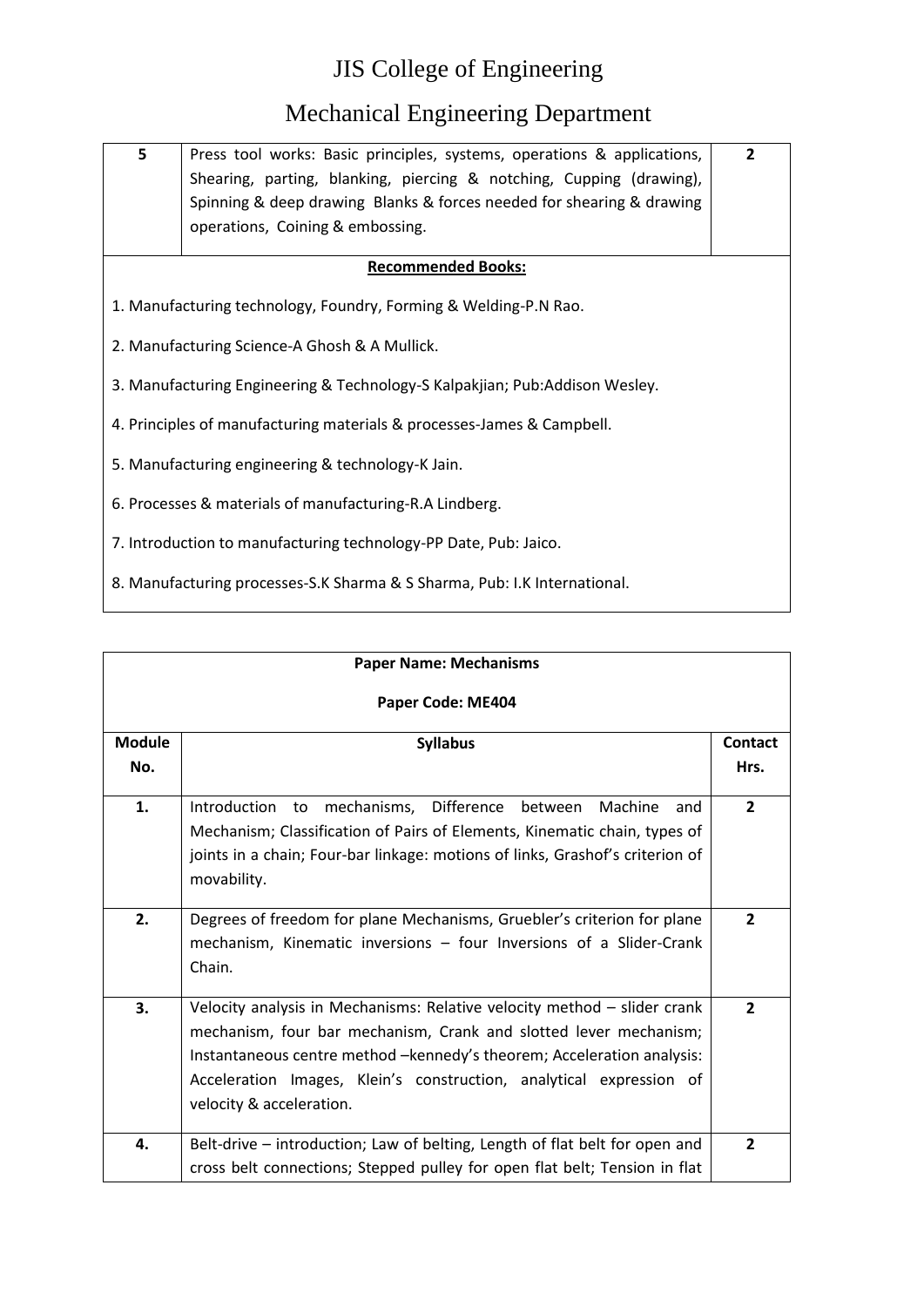|                                                            | belt and V-belts; Power transmitted in belt drive.                         |                |  |
|------------------------------------------------------------|----------------------------------------------------------------------------|----------------|--|
|                                                            |                                                                            |                |  |
| 5.                                                         | Gear terminology, Laws of gearing, types of gears - Spur, Bevel, Helical,  | $\overline{2}$ |  |
|                                                            | Worm; tooth profile, interference; Gear trains - simple, compound,         |                |  |
|                                                            | epicyclic gear train; Speed-torque analysis of gear trains.                |                |  |
| 6.                                                         | Classification of Cams and followers; Radial Cam, Analysis of knife-edge,  |                |  |
|                                                            | roller and flat face follower motion - constant velocity, simple harmonic, |                |  |
|                                                            | constant acceleration & deceleration; Offset follower.                     |                |  |
| 7.                                                         | Kinematic Synthesis: Introduction to problems of function generation,      |                |  |
|                                                            | path generation and rigid body guidance; Type, Number and Dimensional      |                |  |
|                                                            | Synthesis; Two and three position synthesis of four bar mechanism and      |                |  |
|                                                            | slider -crank mechanism: Graphical - pole, Relative pole and Inversion     |                |  |
|                                                            | method; Analytical solution - Freudenstein's Method.                       |                |  |
| 8.                                                         | Study of lower pair Mechanisms- Pantograph,<br>Parallel linkage            |                |  |
|                                                            | mechanisms, Straight line mechanism, Automobile steering mechanism,        |                |  |
|                                                            | Hooks joint.                                                               |                |  |
|                                                            | <b>Recommended Books:</b>                                                  |                |  |
|                                                            | 1. Elements of Mechanism - Daughty and James, McGraw Hill                  |                |  |
|                                                            | 2. Theory of Machines - S S Rattan, Tata McGraw Hill                       |                |  |
|                                                            | 3. Theory of Mechanisms & Machines - A.Ghosh & A.K.Mallik, AEWP            |                |  |
| 4. Design of Machinery - R.L.Norton, Tata McGraw Hill      |                                                                            |                |  |
| 5. Mechanism & Machine Theory - Rao, R.V. Dukkipati, Wiley |                                                                            |                |  |
|                                                            | 6. Theory of Machines, V.P.Singh, Dhanpat Rai & Co                         |                |  |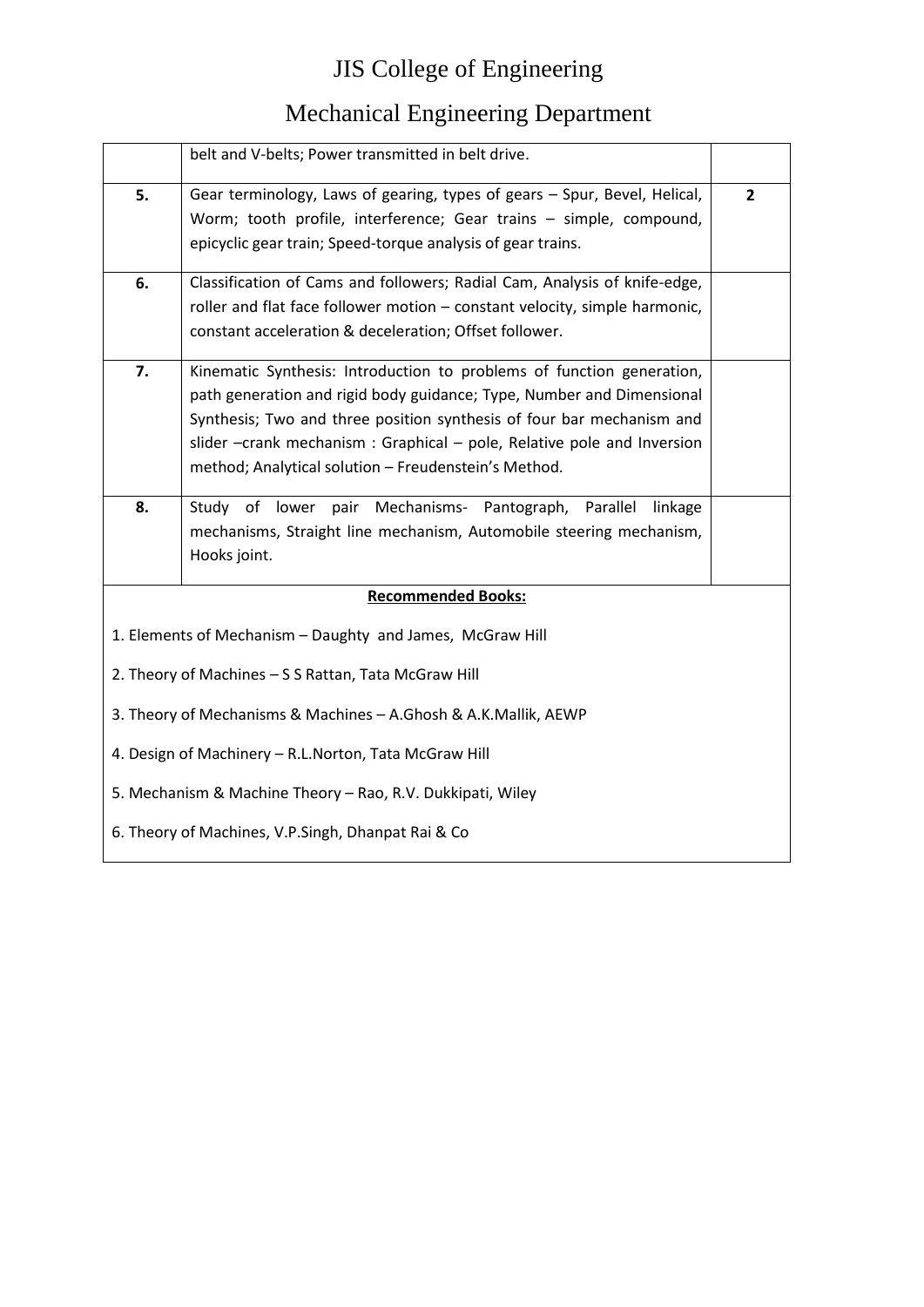| <b>Paper Name: Internal Combustion Engine And Gas Turbine</b> |                                                                                                                                                                                                                                                                                                            |                        |
|---------------------------------------------------------------|------------------------------------------------------------------------------------------------------------------------------------------------------------------------------------------------------------------------------------------------------------------------------------------------------------|------------------------|
| Paper Code: ME501                                             |                                                                                                                                                                                                                                                                                                            |                        |
| <b>Module</b><br>No.                                          | <b>Syllabus</b>                                                                                                                                                                                                                                                                                            | <b>Contact</b><br>Hrs. |
| 1.                                                            | Classification and working of basic engine types: 2-stroke, 4- stroke, C.I.,<br>S.I., etc.                                                                                                                                                                                                                 | 3                      |
| 2.                                                            | Analysis of air standard cycles: fuel- air cycles and actual cycles.                                                                                                                                                                                                                                       | 3                      |
| 3.                                                            | Fuels: classification and desirable characteristics of I.C. engine fuels,<br>Rating of S.I. and C.I. engine fuels, Alternative fuels (liquid, gaseous, etc.),<br>Analysis of combustion product, HCV and LCV of the fuels.                                                                                 | 4                      |
| 4.                                                            | Combustion of fuels in I.C. engines, Combustion in S.I and C.I engines,<br>Parameter influencing combustion, Detonation and knocking in S.I. and<br>C.I. engines and their preventions, Combustion chamber types, Basic<br>principles of combustion chamber in<br>I.C. engines.                            | 4                      |
| 5.                                                            | Fuel- air mixing in S.I. engines, Working principle of a carburetor, Analysis<br>of simple carburetor, Mechanical and electronic fuel injection system and<br>their control in S.I. engines. Basic principles of MPFI in SI engines.                                                                       | 4                      |
| 6.                                                            | Fuel-oil injection in C.I. engines, Fuel injection systems, Working<br>principles, Injection pumps and nozzles.                                                                                                                                                                                            | 4                      |
| 7.                                                            | Ignition: ignition systems in I.C. engines (Battery, magneto and<br>electronic), ignition timing and spark advance.                                                                                                                                                                                        | 3                      |
| 8.                                                            | Supercharging and scavenging of I.C. engines, supercharging limits, Turbo<br>charging, Scavenging - ideal and actual, scavenging parameters, and<br>scavenging pumps.                                                                                                                                      | 3                      |
| 9.                                                            | Principles of lubrication in I.C. engines, Properties of lubricating oil.                                                                                                                                                                                                                                  | $\mathbf{2}$           |
| 10.                                                           | Air and liquid cooling of I.C. engines, Principles and systems.                                                                                                                                                                                                                                            | $\overline{2}$         |
| 11.                                                           | Performance and testing of I.C. engines; Measurement of speed, torque,<br>fuel consumption, determination of IHP, BHP and FHP, specific fuel<br>consumption, determination of indicated thermal efficiency, brake<br>thermal efficiency and mechanical efficiency, plot of efficiency vs. speed<br>curves. | 4                      |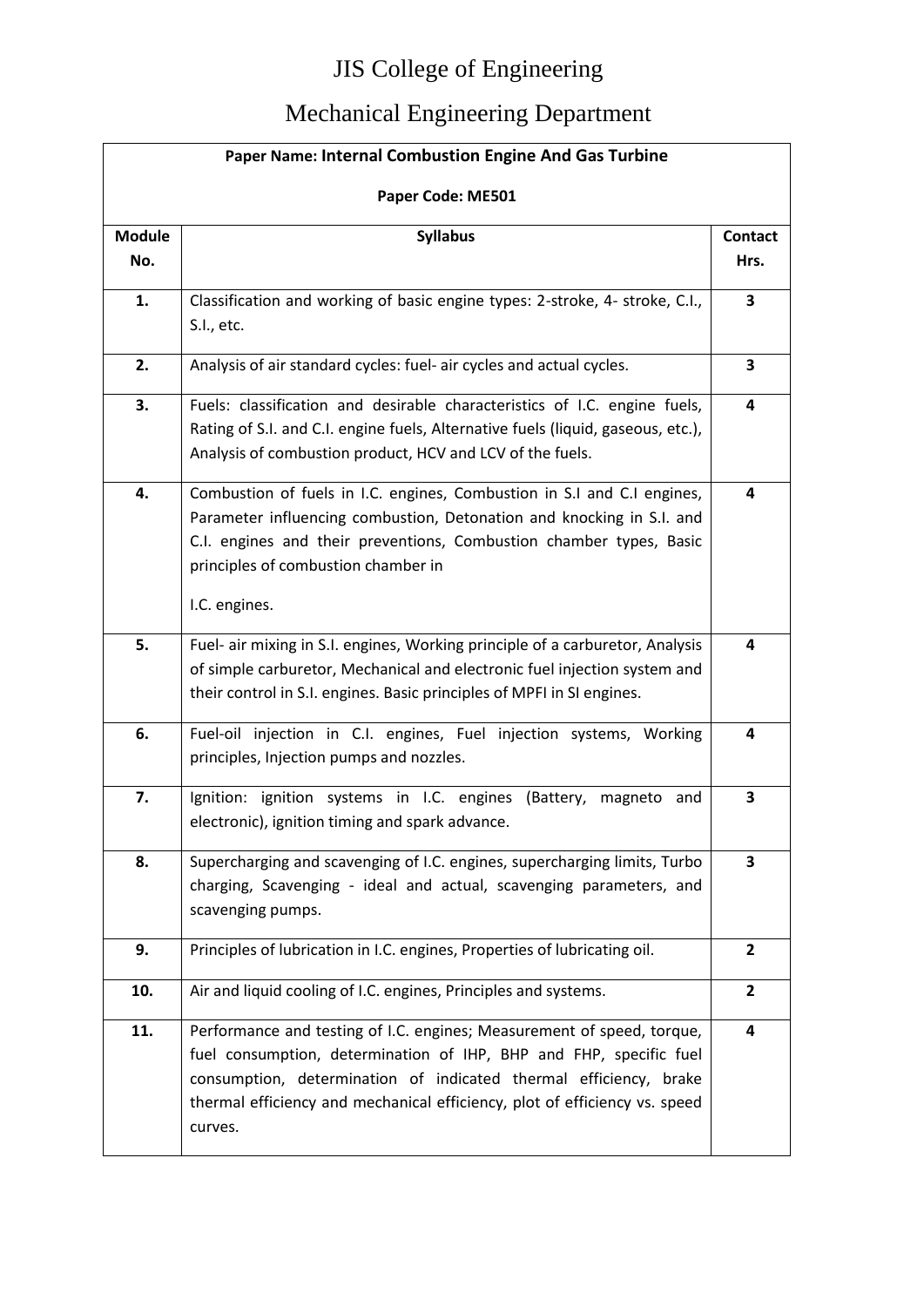| 12.                                                                                   | Pollution control of emissions of I.C. engines.   | 2 |
|---------------------------------------------------------------------------------------|---------------------------------------------------|---|
| 13.                                                                                   | Introduction to Gas Turbine Cycles & Performance. | 2 |
| <b>Recommended Books:</b>                                                             |                                                   |   |
| 1. V. Ganesan, Internal Combustion Engines, The McGraw-Hill Companies.                |                                                   |   |
| 2. M.L. Mathur and R.P. Sharma, A course in Internal Combustion Engines, Dhanpat Rai  |                                                   |   |
| & Sons.                                                                               |                                                   |   |
| 3. H.N. Gupta, Fundamentals of Internal Combustion Engines, PHI Learning Private Ltd. |                                                   |   |

| <b>Paper Name: Fluid Machinery</b> |                                                                                                                                                                                                                                                                                                                                                                                                                                                                                                                  |                         |
|------------------------------------|------------------------------------------------------------------------------------------------------------------------------------------------------------------------------------------------------------------------------------------------------------------------------------------------------------------------------------------------------------------------------------------------------------------------------------------------------------------------------------------------------------------|-------------------------|
| Paper Code: ME502                  |                                                                                                                                                                                                                                                                                                                                                                                                                                                                                                                  |                         |
| <b>Module</b><br>No.               | <b>Syllabus</b>                                                                                                                                                                                                                                                                                                                                                                                                                                                                                                  | <b>Contact</b><br>Hrs.  |
| 1.                                 | Impact of Jets and Jet Propulsions: Force exerted by a liquid jet on a<br>stationary flat plate, force exerted by a liquid jet on a stationary curved<br>vane, force exerted by a liquid jet on a hinged plate, force exerted by a<br>liquid jet on moving flat plates, force exerted by a liquid jet on moving<br>curved vane, jet propulsion.                                                                                                                                                                  | $\overline{\mathbf{4}}$ |
| 2.                                 | Hydraulic Turbines: Essential element of a hydroelectric power plant;<br>head and efficiencies of hydraulic turbines; classifications of hydraulic<br>turbines, Pelton turbine, reaction turbine, Francis turbine, Kaplan<br>turbine; draft tube; cavitation in hydraulic machines; dimensional analysis<br>and similarity laws for rotodynamic machines; specific speed of hydraulic<br>turbines; unit quantities of hydraulic turbines; characteristic curves of<br>hydraulic turbines; governing of turbines. | 8                       |
| 3.                                 | Centrifugal Pump: Components of a centrifugal pump, working principle,<br>work done, different heads in a pumping system, different efficiencies,<br>characteristics, minimum speed for starting a centrifugal pump,<br>multistage centrifugal pumps, specific speed, model testing, cavitation,<br>net positive suction head.                                                                                                                                                                                   | 8                       |
| 4.                                 | Reciprocating Pump: Components of a reciprocating pump, working<br>of reciprocating<br>pumps,<br>discharge<br>principle,<br>types<br>and<br>power<br>requirement, slip and coefficient of discharge, variation of velocity and                                                                                                                                                                                                                                                                                   | 8                       |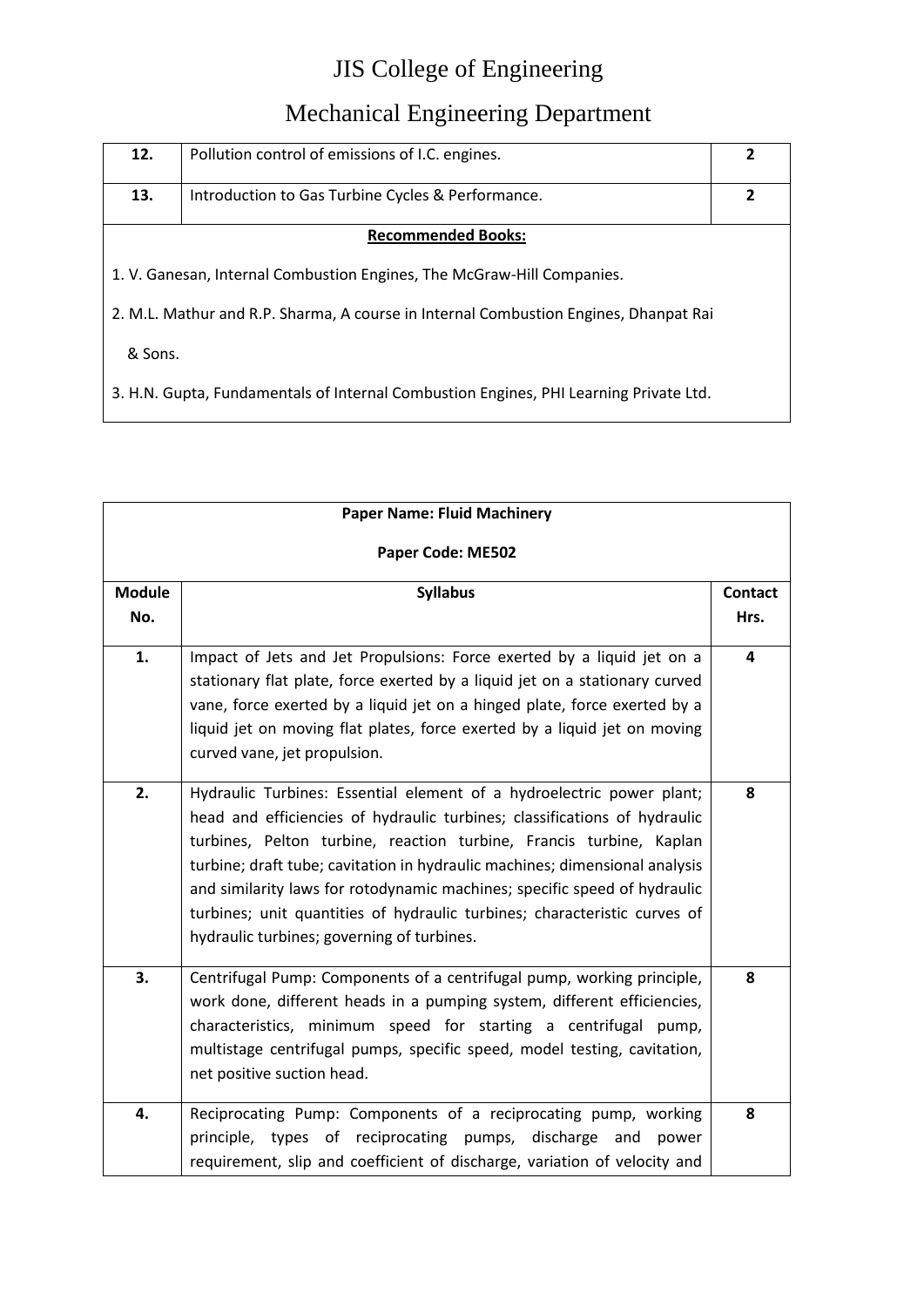## Mechanical Engineering Department

|                                                                                    | acceleration in the suction and delivery pipes due to acceleration of the    |   |
|------------------------------------------------------------------------------------|------------------------------------------------------------------------------|---|
|                                                                                    | piston, frictional head on suction and delivery pipes, indicator diagram,    |   |
|                                                                                    | air vessels.                                                                 |   |
|                                                                                    |                                                                              |   |
| 5.                                                                                 | Miscellaneous<br>Hydraulic<br>Machines:<br>Hydraulic<br>hydraulic<br>press,  | 8 |
|                                                                                    | accumulator, hydraulic intensifier, hydraulic ram, hydraulic lift, hydraulic |   |
|                                                                                    | crane, hydraulic coupling, hydraulic torque converter, gear pump, lobe       |   |
|                                                                                    | pump, vane pump, piston pump, hydraulic actuators, hydraulic valves.         |   |
|                                                                                    |                                                                              |   |
|                                                                                    | <b>Recommended Books:</b>                                                    |   |
|                                                                                    | 1. A textbook on Fluid Mechanics and Hydraulic Machines - Sukumar Pati, TMH  |   |
| 2. Fluid Mechanics & Machinery - R.K.Bansal, Luxmi Publications.                   |                                                                              |   |
| 3. Introduction to Fluid Mechanics & Fluid Machines-Som, Biswas, Chakraborty, TMH. |                                                                              |   |
| 4. Fluid Mechanics & Turbo Machines - M.M.Das, PHI, 2010.                          |                                                                              |   |
| 5. Fluid Mechanics & Machinery - C.Ratnam, A.V.Kothapalli, I.K. International      |                                                                              |   |
| Publishing House Ltd, 2010.                                                        |                                                                              |   |
| 5. Fluid Mechanics & Machinery - C.S.P Ojha, R.Berndtsson, P.N. Chandramouli, OUP. |                                                                              |   |
| 6. Introduction to Fluid Mechanics - Fox & Macdonald, Wiley.                       |                                                                              |   |
| 7. Fluid Mechanics - Fundamentals & Applications - Cengel & Cimbala, TMH.          |                                                                              |   |

| <b>Paper Name: Design Of Machine Elements</b> |                                                                                                                                                                                                                                                                                           |                 |
|-----------------------------------------------|-------------------------------------------------------------------------------------------------------------------------------------------------------------------------------------------------------------------------------------------------------------------------------------------|-----------------|
|                                               | Paper Code: ME503                                                                                                                                                                                                                                                                         |                 |
| <b>Module</b><br>No.                          | <b>Syllabus</b>                                                                                                                                                                                                                                                                           | Contact<br>Hrs. |
| 1.                                            | Objective and scope of Mechanical Engineering Design;<br>Design<br>considerations; Review and selection of materials and manufacturing<br>processes; codes and standards;                                                                                                                 | 5               |
| 2.                                            | Modes of failure; Design/allowable stress; Factor of safety (FoS);<br>Theories of failure $-$ maximum normal stress theory, maximum shear<br>stress theory, Distortion energy theory. Choice of Failure criteria; Design<br>for stability: buckling analysis – Johnson and Euler columns. | 6               |

<u> 1989 - Johann Barn, mars eta bainar eta idazlea (</u>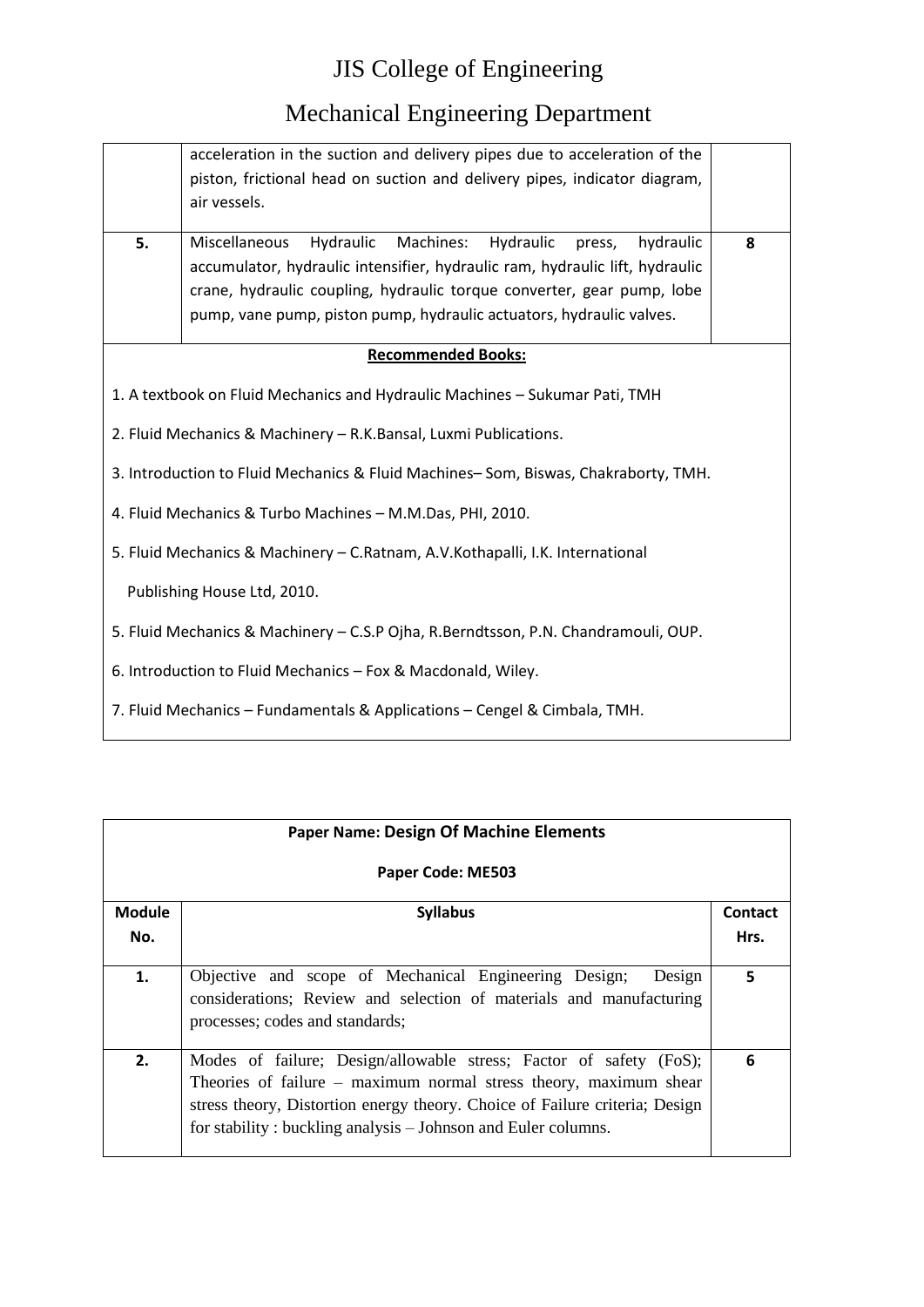| 3.<br>4. | Fatigue in metals; S-N curve; Endurance limit and fatigue strength; Stress<br>concentration factors – effect of discontinuity, fillets and notches; Effect<br>of size, surface finish, stress concentration and degree of reliability on<br>endurance limit; Design for finite and infinite life; Goodman, modified<br>Goodman and Soderberg diagrams<br>with respect to fatigue failure under variable stresses; Cumulative fatigue<br>damage – Miner's equation.<br>Design of (i) Cotter joint; (ii) Knuckle joint and (iii) Fillet Welded joint of | 6<br>6 |
|----------|-------------------------------------------------------------------------------------------------------------------------------------------------------------------------------------------------------------------------------------------------------------------------------------------------------------------------------------------------------------------------------------------------------------------------------------------------------------------------------------------------------------------------------------------------------|--------|
|          | brackets under different types ofloading.                                                                                                                                                                                                                                                                                                                                                                                                                                                                                                             |        |
| 5.       | Bolted joints : Metric thread, standard sizes, use of lock nuts and washers;<br>Applications in structures including brackets, turn buckle; Pre-stressed<br>bolts; Riveted joints : Unwin's formula; Brief discussion on single,<br>double and triple row lap joints, butt joints with single or double strap /<br>cover plate; simple strength design; joint efficiencies.                                                                                                                                                                           | 6      |
| 6.       | Design of :                                                                                                                                                                                                                                                                                                                                                                                                                                                                                                                                           | 10     |
|          | (i) Solid and hollow shafts, strength design of shafts, design based on<br>torsional rigidity;<br>(ii) Shaft coupling-rigid, pin-bush and geared flexible type, alignment of<br>coupling;<br>(iii) Belt drives-geometrical relations, derivation of torque and power                                                                                                                                                                                                                                                                                  |        |
|          | transmission by flat and V-belt drives, selection of belt from<br>manufacturers' catalogues, pulley.                                                                                                                                                                                                                                                                                                                                                                                                                                                  |        |
|          | (iv) Chain drives - roller chains, polygonal effect, power rating, sprocket<br>wheel, silent chain.                                                                                                                                                                                                                                                                                                                                                                                                                                                   |        |
| 7.       | Design of:                                                                                                                                                                                                                                                                                                                                                                                                                                                                                                                                            | 9      |
|          | (i) Transmission screw, Screw jack,                                                                                                                                                                                                                                                                                                                                                                                                                                                                                                                   |        |
|          | (ii) Helical compression spring - stress and deflection equations, stiffness,<br>curvature effect : Wahl's factor, springs in parallel and series;                                                                                                                                                                                                                                                                                                                                                                                                    |        |
|          | (iii) Multi-leaf springs : load-stress and load-deflection equations, Nipping                                                                                                                                                                                                                                                                                                                                                                                                                                                                         |        |
|          |                                                                                                                                                                                                                                                                                                                                                                                                                                                                                                                                                       |        |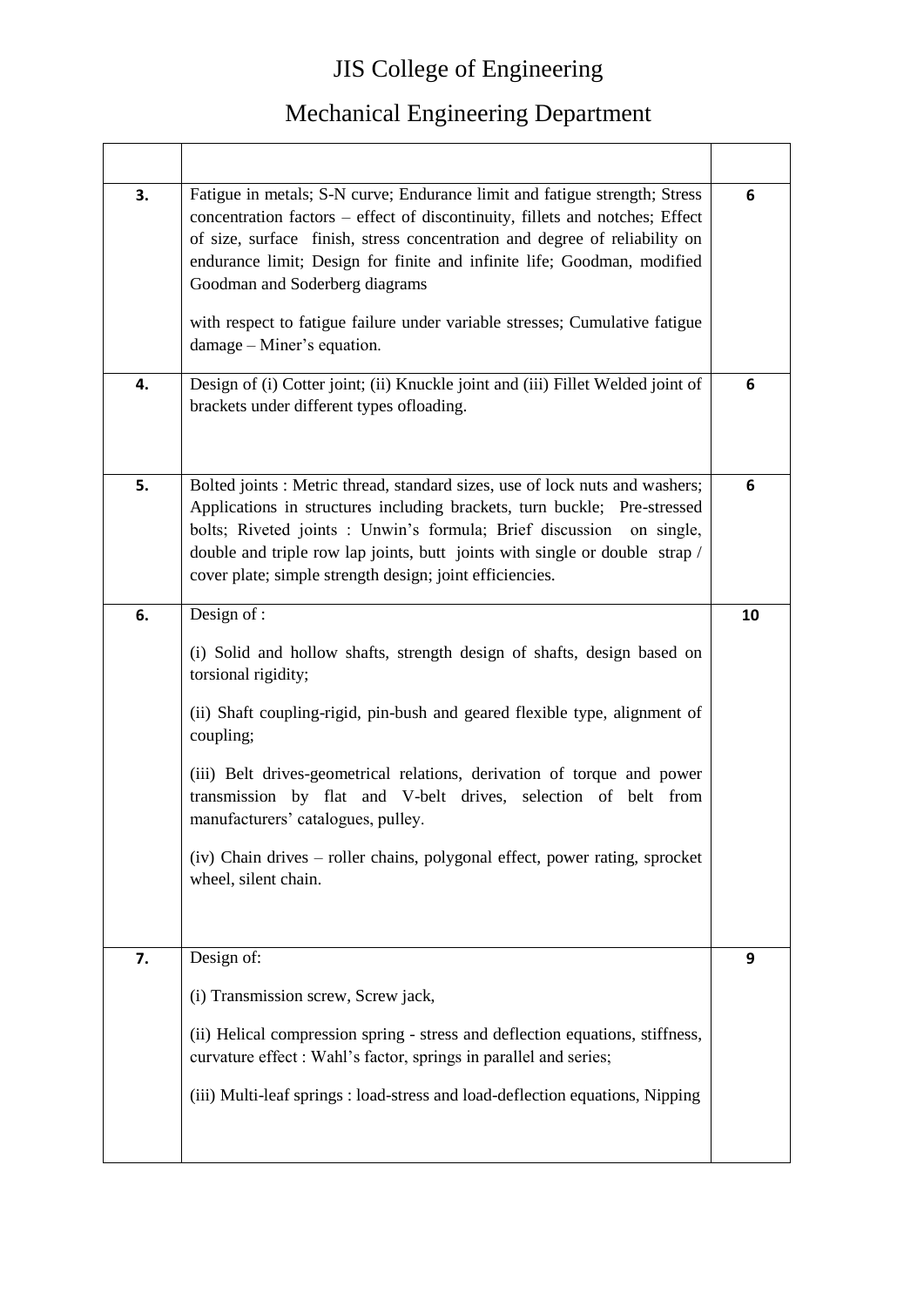#### Mechanical Engineering Department

#### **Recommended Books:**

- 1. V. B. Bhandari, Design of Machine Elements, TMH.
- 2. Shigley and Mischke, Mechanical Engineering Design, TMH.
- 3. Hall, Holowenko and Laughlin, Theory and Problems of Machine Design, TMH.
- 4. P.C. Gope, Fundamentals of Machine Design, PHI.
- 5. M.F. Spotts, Design of Machine Elements, Prentice Hall.
- 6. P. Kannaiah, Machine Design, Scitech Publications.

| <b>Paper Name: Dynamics of Machines</b> |                                                                                                                                                                                                                                                                                                                                                                                                            |                        |
|-----------------------------------------|------------------------------------------------------------------------------------------------------------------------------------------------------------------------------------------------------------------------------------------------------------------------------------------------------------------------------------------------------------------------------------------------------------|------------------------|
| Paper Code: ME504                       |                                                                                                                                                                                                                                                                                                                                                                                                            |                        |
| <b>Module</b><br>No.                    | <b>Syllabus</b>                                                                                                                                                                                                                                                                                                                                                                                            | <b>Contact</b><br>Hrs. |
| 1.A                                     | Vibration: Definition & types of vibration; Differential equations of<br>vibratory motions (longitudinal & torsional); Natural frequency of free<br>longitudinal vibration-Equilibrium method, Energy method (Rayleigh's<br>maximum energy principle); Effect of inertia in longitudinal vibration;<br>Natural frequency of free transverse vibration of a beam due to point loads<br>- Rayleigh's method. | 6                      |
| 1.B                                     | Whirling of shaft, synchronous whirling; critical speed - Dunkerley's<br>method.                                                                                                                                                                                                                                                                                                                           | $\overline{2}$         |
| 2.                                      | Free damped vibration; Damping factor; Logarithmic decrement.                                                                                                                                                                                                                                                                                                                                              | $\overline{2}$         |
| 3                                       | Forced vibration, concept of under damped, critically damped and over<br>damped system; Dynamic magnifier (magnification factor); Vibration<br>isolation and transmissibility.                                                                                                                                                                                                                             | 4                      |
| 4.                                      | Inertia force and inertia torque in reciprocating engine; Equivalent<br>dynamical system; correction couple (torque); Turning moment diagram<br>and flywheel design.                                                                                                                                                                                                                                       | 6                      |
| 5.                                      | Balancing: Static balancing; Dynamic balancing of rotating masses -<br>graphical and analytical methods; Balancing of inline single cylinder and                                                                                                                                                                                                                                                           | 9                      |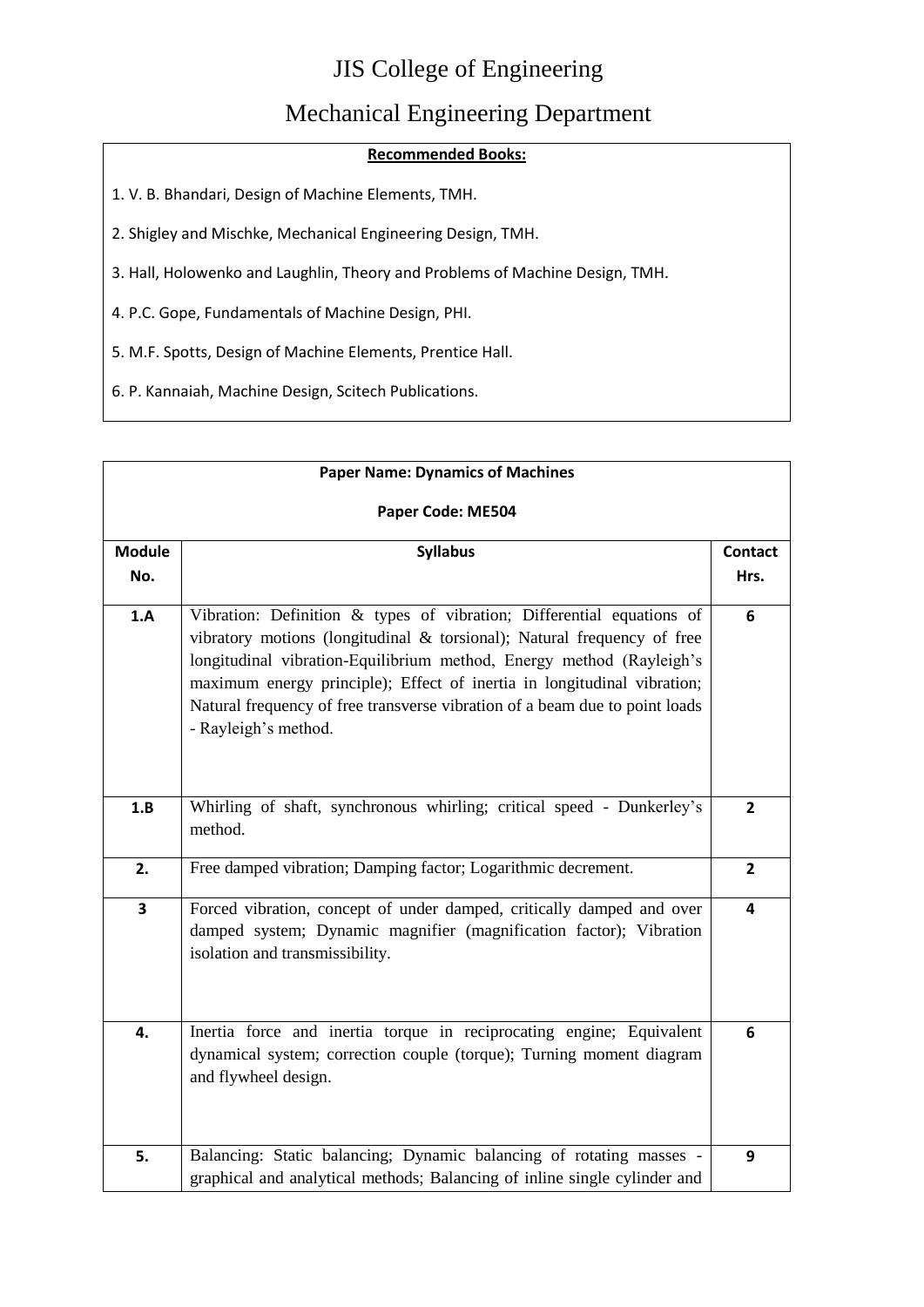|              | four cylinder engine; Balancing of symmetric two cylinder V-engine;<br>Swaying couple; Hammer blow.                                                                                                                                                                                       |                |
|--------------|-------------------------------------------------------------------------------------------------------------------------------------------------------------------------------------------------------------------------------------------------------------------------------------------|----------------|
| 6.           | Governors: Use and classification; Study and analysis of Porter, Proell and<br>Wilson-Hartnell governors; Sensitiveness, stability, isochronism, hunting,<br>effort and power of governors; Controlling force diagram and stability<br>criteria analysis; coefficient of insensitiveness. | 5              |
| 7.           | Gyroscope: Gyroscopic couple and precessional motion; Effect of<br>gyroscopic couple on aeroplane and ship; Stability of two wheel and four<br>wheel vehicles taking turn.                                                                                                                | $\overline{2}$ |
|              | <b>Recommended Books:</b>                                                                                                                                                                                                                                                                 |                |
|              | 1. W.T. Thomson, Theory of vibration with Applications, McGraw Hill.                                                                                                                                                                                                                      |                |
|              | 2. Uicker, Pennock & Shigley, Theory of Machines and Mechanisms, OUP.                                                                                                                                                                                                                     |                |
|              | 3. A. Ghosh & A.K. Mallik, Theory of Mechanisms and Machines, Affiliated East-West                                                                                                                                                                                                        |                |
| Publication. |                                                                                                                                                                                                                                                                                           |                |
|              | 4. Rao & Dukkipati, Mechanism and Machine Theory, New Age Int. Pub.                                                                                                                                                                                                                       |                |
|              | 5. J.S. Rao, The Theory of Machines Through Solved Problems, New Age Int. Pub.                                                                                                                                                                                                            |                |
|              | 6. S.S. Rattan, Theory of Machines, Tata McGraw Hill.                                                                                                                                                                                                                                     |                |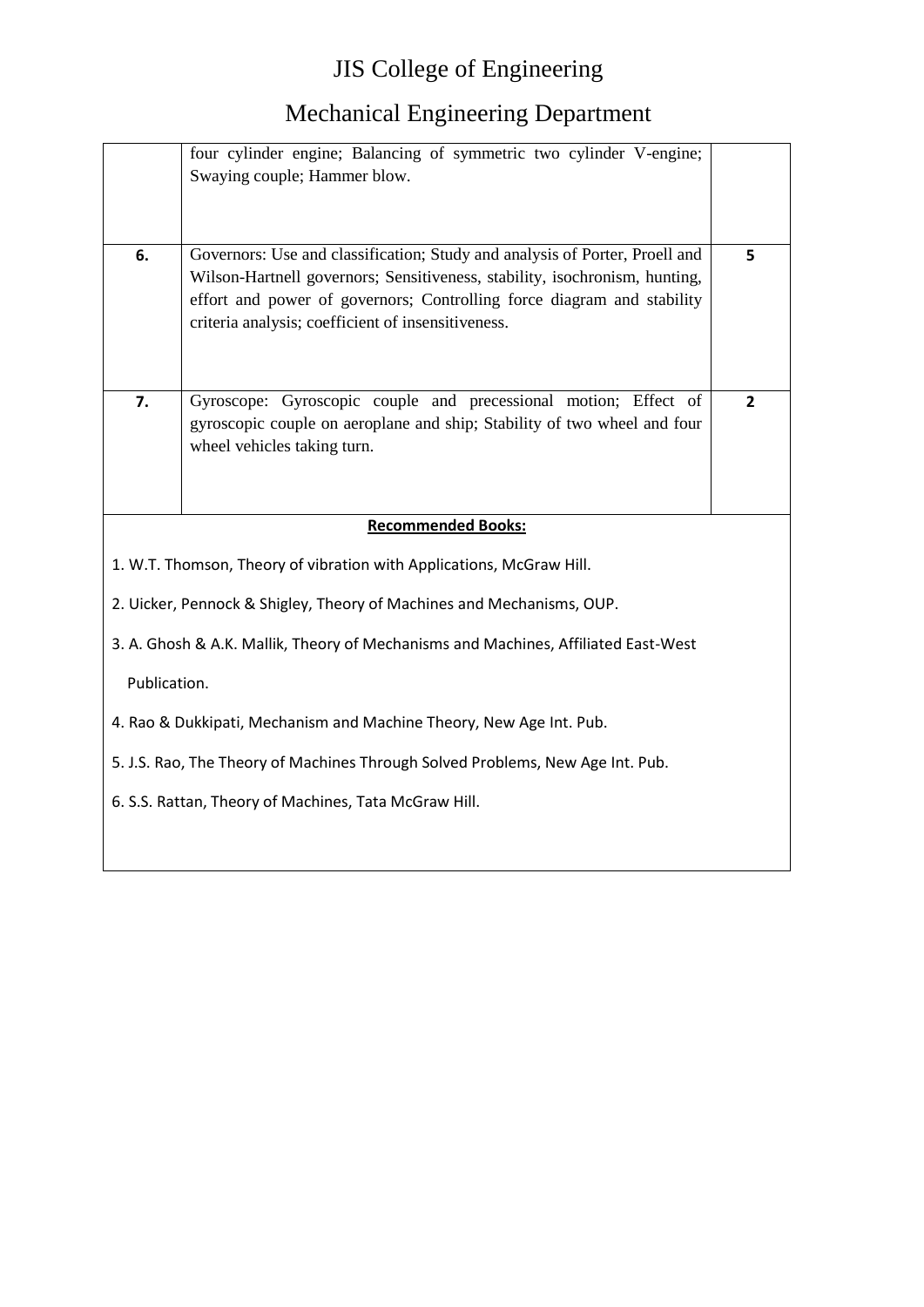|                      | Paper Name: Metrology & Measurement                                                                                                                                                                                                                                                                                                                                                      |                         |
|----------------------|------------------------------------------------------------------------------------------------------------------------------------------------------------------------------------------------------------------------------------------------------------------------------------------------------------------------------------------------------------------------------------------|-------------------------|
| Paper Code: ME505    |                                                                                                                                                                                                                                                                                                                                                                                          |                         |
| <b>Module</b><br>No. | <b>Syllabus</b>                                                                                                                                                                                                                                                                                                                                                                          | <b>Contact</b><br>Hrs.  |
| 1.                   | Introduction: Definition and importance of Metrology Measurement;<br>Methods of measurements - direct, indirect, comparison, substitution,<br>transposition, deflection and null measurement; Errors in measurement -<br>absolute, relative, parallax, alignment, loading, dynamic and calibration<br>error; Units of measurements - SI base and derived units, SI prefixes of<br>units. | $\overline{\mathbf{3}}$ |
| 2.A                  | Linear Metrology: Vernier scale; construction and use of Vernier calliper,<br>Vernier height and depth gauge, micrometer; slip gauge.                                                                                                                                                                                                                                                    | 3                       |
| 2.B                  | Angular Metrology: Constructional features and use of protractor,<br>Vernier bevel protractor, angle gauges, sine bar and slip gauges.                                                                                                                                                                                                                                                   | $\overline{2}$          |
| 2.C                  | Measurements of : (i) Level using spirit-level; (ii) Flatness using straight<br>edge, interferrometry (Newton's rings) and surface plate; Parallelism,<br>cylindricity and concentricity using dial indicator.                                                                                                                                                                           | 3                       |
| 3.                   | Interchangeability of components; concept of limits, tolerances and fits;<br>Hole basis and shaft basis system of fits; Go and No Go limit gauges; plug,<br>ring, snap, thread, radius and filler gauges.                                                                                                                                                                                | 5                       |
| 4.                   | Definition, use and essential features of Comparators; working principle<br>and application of (i) dial gauge, (ii) Cook optical comparator, (iii) back<br>pressure Bourdon gauge pneumatic comparator, (iv) optical comparator-<br>profile projector.                                                                                                                                   | 4                       |
| 5.                   | Measuring Instruments: Functional elements of an instrument - sensing,<br>conversion & manipulation, data transmission and presentation element;<br>Characteristics<br>precision,<br>repeatability,<br>accuracy,<br>sensitivity,<br>reproducibility, linearity, threshold, calibration, response, dynamic or<br>measurement error; Transducers - definition, primary and secondary,      | 5                       |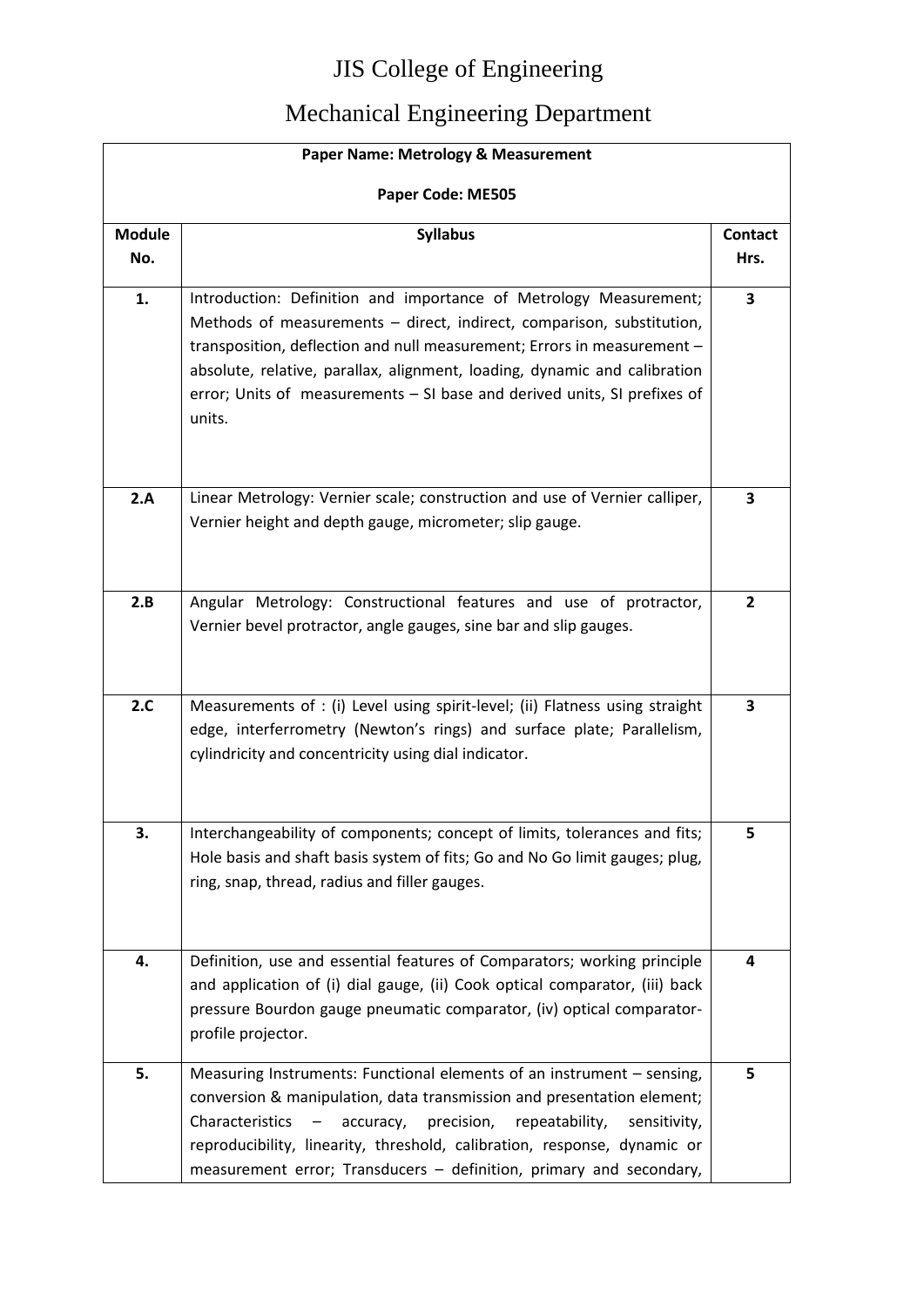|                                                                        | active and passive.                                                                                                                                                                                                                                                                                                                                                                                                 |   |
|------------------------------------------------------------------------|---------------------------------------------------------------------------------------------------------------------------------------------------------------------------------------------------------------------------------------------------------------------------------------------------------------------------------------------------------------------------------------------------------------------|---|
| 6.                                                                     | Measurement of Surface Finish: Definition; Terminologies - geometrical<br>surface, effective surface, surface roughness, roughness (primary<br>texture), waviness (secondary texture), form, lay, sampling length;<br>Numerical evaluation of surface roughness: peak-to-valley height (Rmax),<br>centre line average (CLA, Ra), average depth (Rm), smoothness value (G);<br>Principle of operation of a Talysurf. | 4 |
| 7.                                                                     | Principle of operation of a few measuring instruments: displacement by<br>LVDT; force by strain - gauge load cell and piezoelectric load cell;<br>pressure by Bourdon - tube gauge; temperature by liquid-in-glass<br>thermometer, thermocouples, optical pyrometer; liquid velocity by pitot<br>tube; water flow by orifice meter.                                                                                 | 7 |
|                                                                        | <b>Recommended Books:</b>                                                                                                                                                                                                                                                                                                                                                                                           |   |
|                                                                        | 1. E.O. Doebelin and D.N. Manik, Measurement Systems-Application and Design, TMH                                                                                                                                                                                                                                                                                                                                    |   |
|                                                                        | 2. R. Rajendra, Principles of Engineering Metrology, Jaico Pub. House.                                                                                                                                                                                                                                                                                                                                              |   |
| 3. Beckwith, Lienhard and Marangoni, Mechanical Measurements, Pearson. |                                                                                                                                                                                                                                                                                                                                                                                                                     |   |
| 4. Bewoor and Kulkarni, Metrology & Measurement, TMH.                  |                                                                                                                                                                                                                                                                                                                                                                                                                     |   |
|                                                                        | 5. R.K. Jain, Metrology, Khanna Publication, New Delhi.                                                                                                                                                                                                                                                                                                                                                             |   |

| <b>Paper Name: Air Conditioning &amp; Refrigeration</b> |                                                                           |                         |
|---------------------------------------------------------|---------------------------------------------------------------------------|-------------------------|
|                                                         | Paper Code: ME601                                                         |                         |
| <b>Module</b>                                           | <b>Syllabus</b>                                                           | <b>Contact</b>          |
| No.                                                     |                                                                           | Hrs.                    |
| 1.                                                      | Introduction: Concepts of Refrigeration and Air-conditioning. Unit of     | $\overline{\mathbf{z}}$ |
|                                                         | refrigeration, Refrigerants-Desirable Properties, Nomenclature            |                         |
| 2.                                                      | Simple Vapour Compression Refrigeration System (Simple VCRS): Vapour      | 5                       |
|                                                         | compression cycle on ph and T-s diagrams. Cycles with subcooling and      |                         |
|                                                         | superheating, their effects; Effect of changes in evaporator pressure and |                         |
|                                                         | condenser pressure on the performance of a simple VCRS; dry               |                         |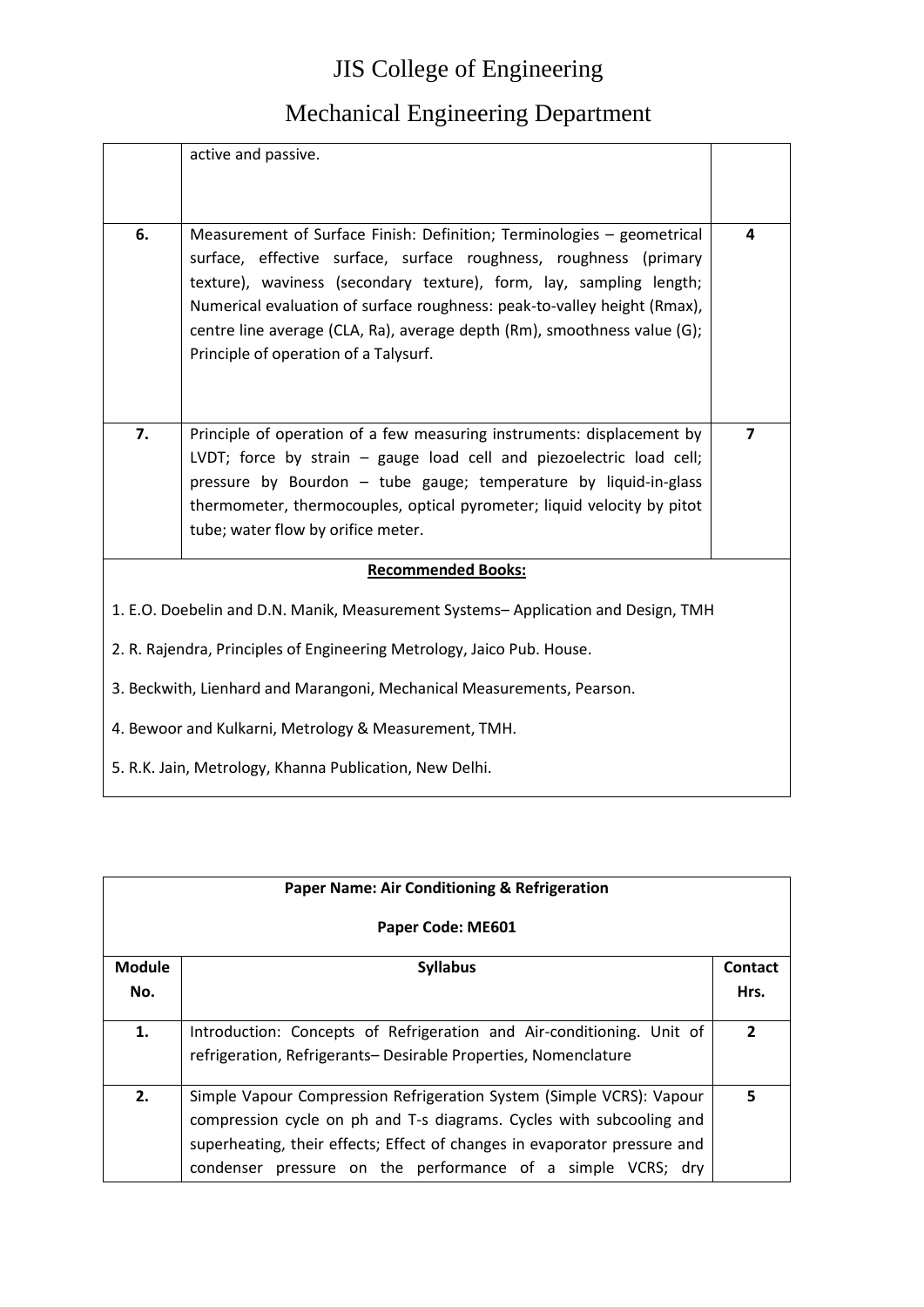|                                                       | compression, wet compression of refrigerant; actual Vapour Compression                |   |
|-------------------------------------------------------|---------------------------------------------------------------------------------------|---|
|                                                       | Cycle.                                                                                |   |
|                                                       |                                                                                       |   |
| 3.                                                    | (ARS): Bell-Coleman<br>System<br>Refrigeration<br>refrigerator.<br>Air<br><b>COP</b>  | 3 |
|                                                       | determination, actual air refrigeration cycle.                                        |   |
| 4.                                                    | Vapour Absorption Refrigeration System (VARS): Advantages of VARS                     | 4 |
|                                                       | over VCRS. Working principle of simple VARS, practical VARS. Limitations              |   |
|                                                       | of VARS, maximum COP of a VARS, Lithium bromide - water System;                       |   |
|                                                       | Aqua-ammonia systems.                                                                 |   |
|                                                       |                                                                                       |   |
| 5.                                                    | Equipment and Control: Major Refrigeration Equipment - Compressors:                   |   |
|                                                       | Types; reciprocating, rotary & centrifugal, volumetric efficiency,                    | 5 |
|                                                       | Condensers: types used in refrigeration systems; Evaporators: expansion               |   |
|                                                       | devices: capillary tubes and thermostatic expansion valves.                           |   |
| 6.                                                    | Ventilation - Definition & Requirement, Natural & Mechanical                          | 3 |
|                                                       | Ventilation, Ventilation Load Calculation.                                            |   |
|                                                       |                                                                                       |   |
| 7.                                                    | Basic definitions and principles related to Psychometry ; Psychometric                | 5 |
|                                                       | Charts & Their Uses; Heating, Cooling, Heating & Humidification & Cooling             |   |
|                                                       | & Dehumidification processes. Adiabatic                                               |   |
|                                                       | Saturation, Cooling Coils, By-pass Factor.                                            |   |
|                                                       |                                                                                       |   |
| 8.                                                    | Sensible Heat Factors. Heat Load estimation: Simple cases of Cooling and              | 4 |
|                                                       | Dehumidification.                                                                     |   |
| 9.                                                    | Duct Sizing & Design.                                                                 | 2 |
|                                                       |                                                                                       |   |
| 10.                                                   | Air-conditioning equipment: Air handling units, Cooling Towers.                       | 3 |
|                                                       | <u>Recommended Books:</u>                                                             |   |
|                                                       | 1. Stocker & Jones, Refrigeration and Air Conditioning, McGraw Hill.                  |   |
|                                                       |                                                                                       |   |
|                                                       | 2. C.P. Arora, Refrigeration and Air Conditioning.                                    |   |
| 3. P.L. Ballaney, Refrigeration and Air Conditioning. |                                                                                       |   |
|                                                       | 4. R.C.Arora, Refrigeration and Air Conditioning, TMH.                                |   |
|                                                       | 5. Arora and Domkundwar, Refrigeration and Air Conditioning, Dhanpat Rai Publication. |   |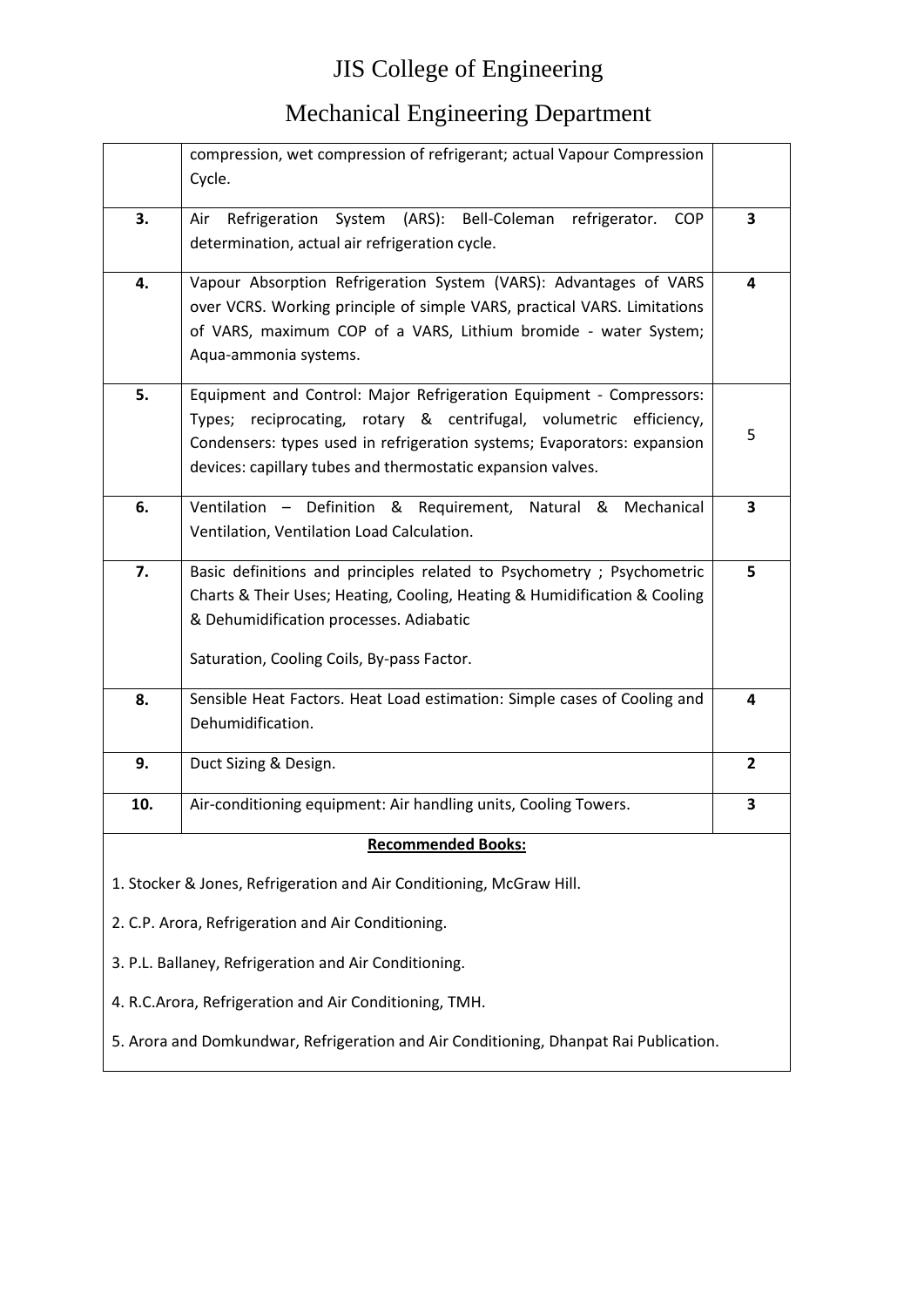| <b>Paper Name: Machine Tools &amp; Machining</b> |                                                                                                                                                                      |                        |
|--------------------------------------------------|----------------------------------------------------------------------------------------------------------------------------------------------------------------------|------------------------|
|                                                  | Paper Code: ME602                                                                                                                                                    |                        |
| <b>Module</b><br>No.                             | <b>Syllabus</b>                                                                                                                                                      | <b>Contact</b><br>Hrs. |
| 1.                                               | Introduction:                                                                                                                                                        | 1                      |
|                                                  | Machining: Basic principle, purpose, definition and requirements                                                                                                     |                        |
| 2.                                               | Geometry of cutting tools:                                                                                                                                           | 4                      |
|                                                  | 1. Geometry of single point turning (shaping, planning and boring) tools<br>in ASA, ORS and NRS systems.                                                             |                        |
|                                                  | 2. Conversion of tool angles from one system to another by graphical and<br>vector methods.                                                                          |                        |
|                                                  | 3. Geometry of drills and milling cutters.                                                                                                                           |                        |
| 3.                                               | Mechanism of machining:                                                                                                                                              | 3                      |
|                                                  | 1. Chip formation mechanism, yielding and brittle fracture, chip reduction<br>coefficient, cutting ratio, shear angle and cutting strain.                            |                        |
|                                                  | 2. Built-up edge formation, cause, type and effects, orthogonal cutting<br>and oblique cutting.                                                                      |                        |
|                                                  | 3. Machining chips: types and conditions, chip formation in drilling and<br>milling.                                                                                 |                        |
| 4.                                               | Mechanics of machining:                                                                                                                                              | 3                      |
|                                                  | 1. Purposes of determination of cutting forces and basic two approaches,<br>cutting force components in ORS and Merchant's circle diagram.                           |                        |
|                                                  | 2. Determination of cutting forces, analytical methods, measurement.                                                                                                 |                        |
|                                                  | 3. Dynamometers, construction and working principles of strain gauge<br>type and piezoelectric crystals type turning drilling, milling and grinding<br>dynamometers. |                        |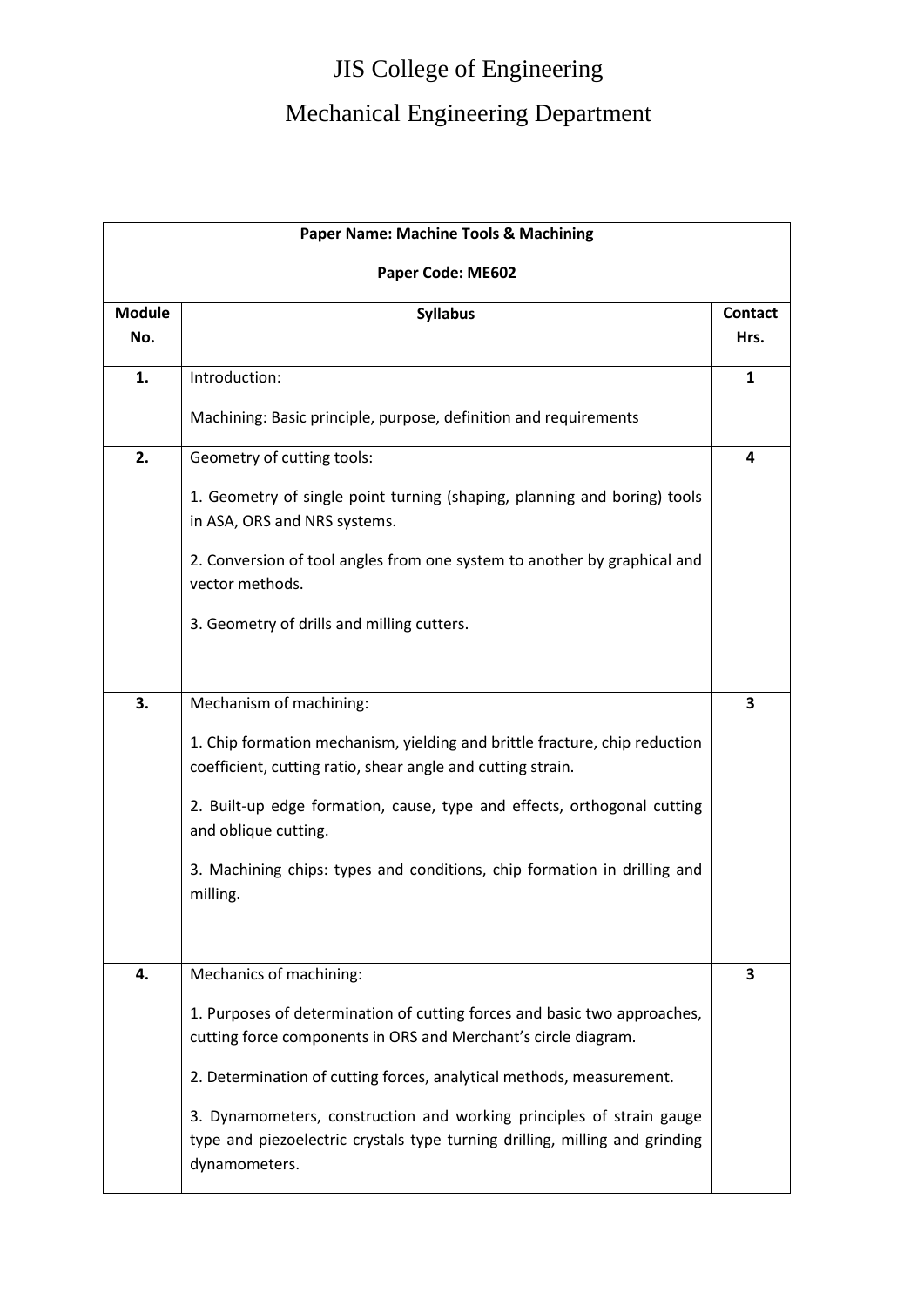| 5. | Cutting temperature:                                                                                                                                                                | 3              |
|----|-------------------------------------------------------------------------------------------------------------------------------------------------------------------------------------|----------------|
|    | 1. Heat generators and cutting zone temperature, sources, courses and<br>effects on job and cutting tools, role of variation of the machining<br>parameters on cutting temperature. |                |
|    | 2. Determination of cutting temperature by analytical and experimental<br>methods.                                                                                                  |                |
|    | 3. Control of cutting temperature and application of cutting fluids<br>(purpose, essential properties, selection and methods of application).                                       |                |
| 6. | Cutting tools-failure, life and materials:                                                                                                                                          | 3              |
|    | 1. Methods of failure of cutting tools mechanisms, geometry and<br>assessment of tool wear.                                                                                         |                |
|    | 2. Tool life, definition, assessment and measurement, Taylor's tool life<br>equation and its use.                                                                                   |                |
|    | 3. Cutting tool materials, essential properties, characteristics and<br>applications of HSS, carbide (uncoated/coated), ceramic, diamond and<br>CBN tools.                          |                |
| 7. | Broaching and grinding:                                                                                                                                                             | $\overline{2}$ |
|    | 1. Modes and mechanisms of chip formation, selection and application.                                                                                                               |                |
|    | 2. Grinding forces, surface roughness and wheel life.                                                                                                                               |                |
| 8. | Machinability and machining economics:                                                                                                                                              | 1              |
|    | 1. Machinability and grindability, definition, assessment, improvement<br>and evaluation of optimum cutting velocity and tool life.                                                 |                |
| 9. | Machine tools - Introduction :                                                                                                                                                      | 2              |
|    | 1. Purpose of use, definition and general features of machine tools.                                                                                                                |                |
|    | 2. Generatrix and Directrix and tool - work motions in different                                                                                                                    |                |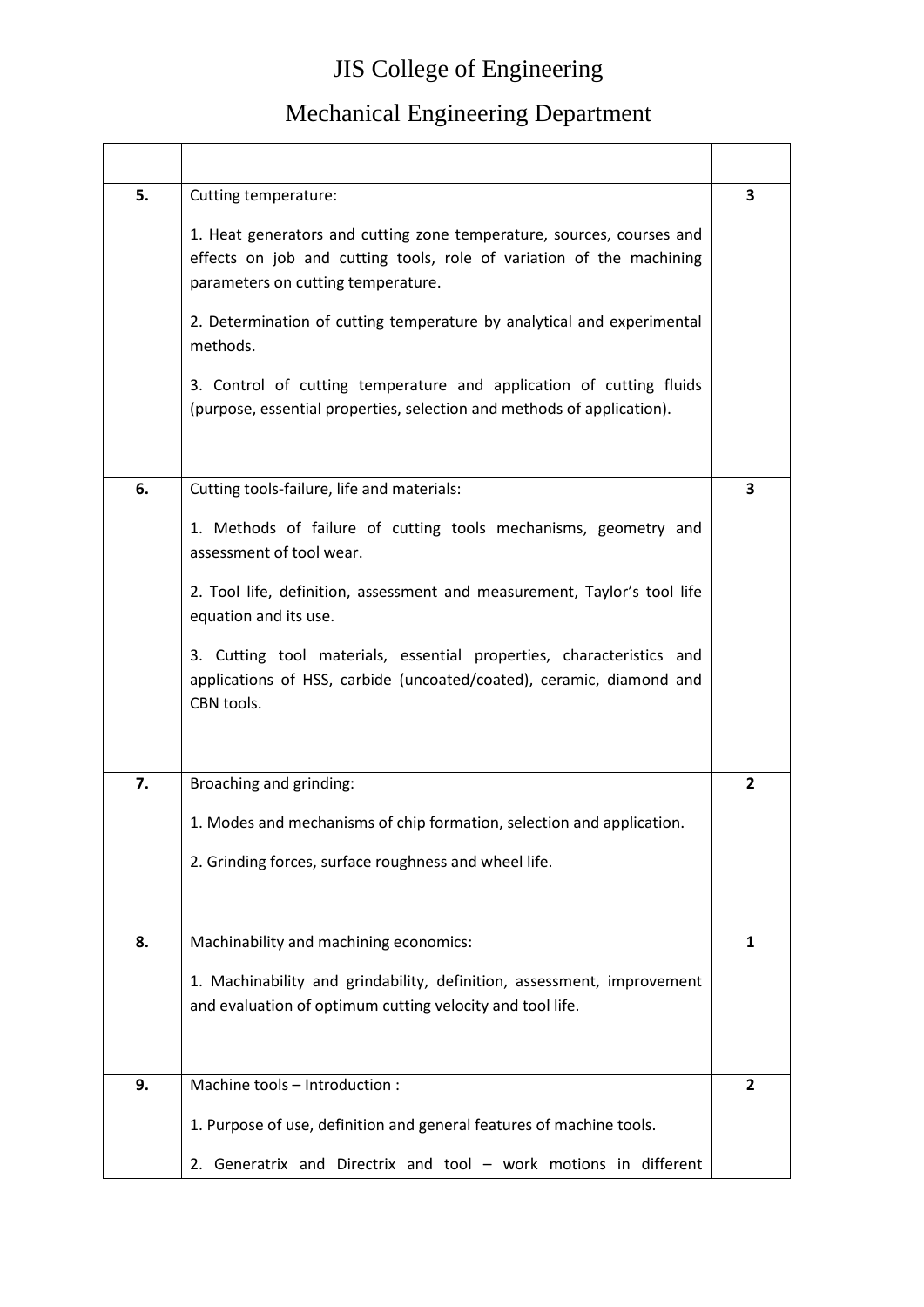|        | operations of conventional machine tools.                                                                   |   |
|--------|-------------------------------------------------------------------------------------------------------------|---|
| 10.    | General constructions function of machine tools :                                                           | 2 |
|        | 1. Major components and their functions in lathes; shaping, planning and                                    |   |
|        | slotting machines; drilling machines and melting machines.                                                  |   |
|        | 2. Machining operations and application of the common machine tools<br>and their way of specification.      |   |
| 11.    | Automation and classification:                                                                              | 1 |
|        | 1. Purposes, degree, type and economy of machine tool automation;<br>broad classification of machine tools. |   |
| 12.    | Kinematic structure of machine tools:                                                                       | 3 |
|        | 1. Kinematic structure of centre lathe, shaping, planning and slotting<br>machine.                          |   |
|        | 2. Kinematic structure of drilling (column/radial) and milling machines,<br>capstan lathe, turret lathes.   |   |
|        |                                                                                                             |   |
|        | <b>Recommended Books:</b>                                                                                   |   |
|        | 1. A.B.Chattopadhyay, Machining and Machine Tools, Wiley India (P) Ltd., New                                |   |
| Delhi. |                                                                                                             |   |
|        | 2. G. Kuppuswamy, Principles of Metal Cutting, University Press, Hyderabad.                                 |   |
|        | 3. Stephenson & Agapion, Metal Cutting Theory and Practice, Taylor and Francis, NY.                         |   |
|        | 4. M.C. Shaw, Metal Cutting Principles and Practices, Oxford University Press.                              |   |
|        | 5. G.C. Sen and A. Bhattacharyya, Principles of Machine Tools, New Cantral Book                             |   |
|        | Agency (P) Ltd., Kolkata.                                                                                   |   |
|        | 6. Acharkan, Machine Tool Design, Vol. I, II, III and IV, Mir Publication, Moscow.                          |   |
|        |                                                                                                             |   |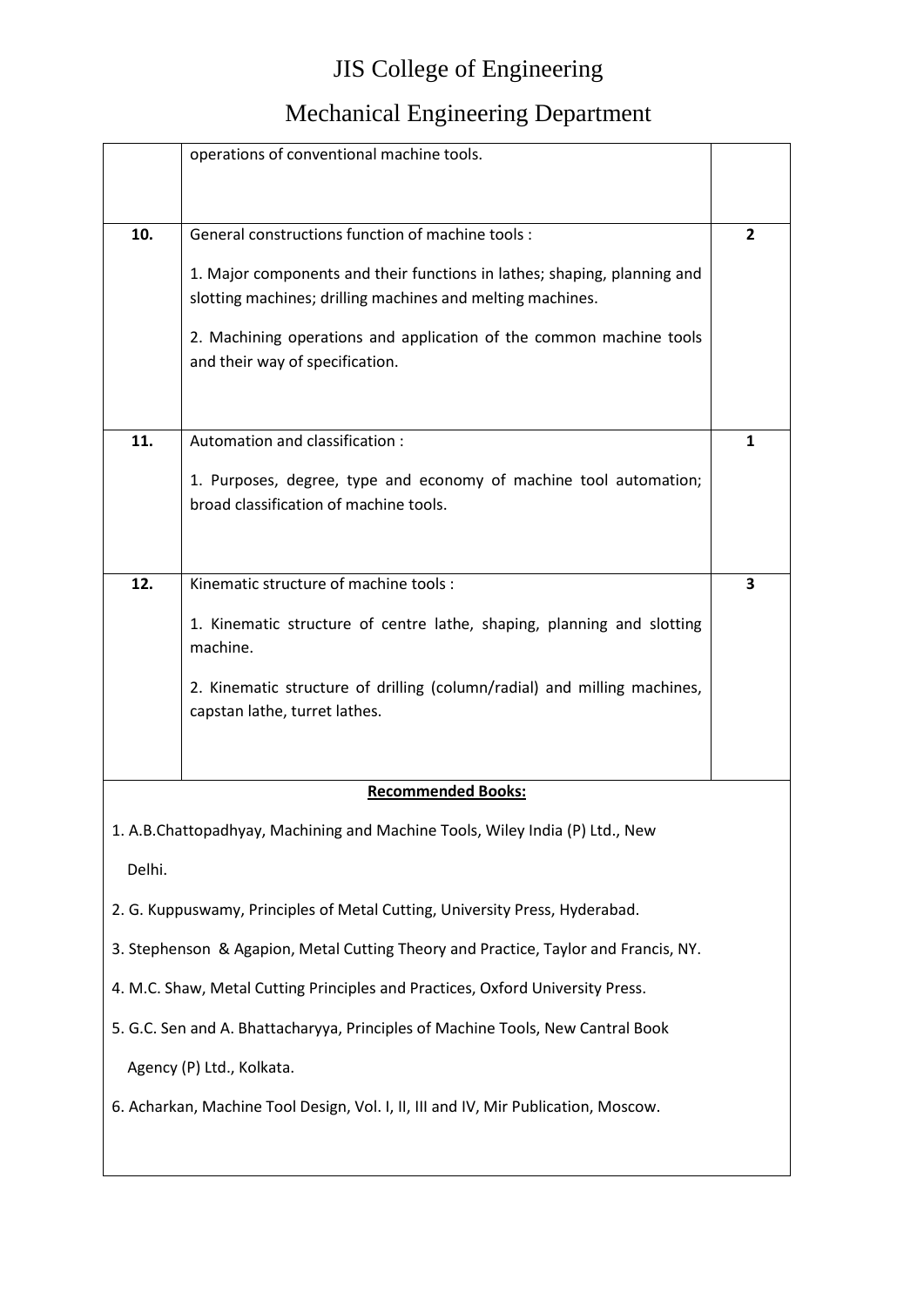# JIS College of Engineering Mechanical Engineering Department

|                      | Paper Name: Machine Design - II                                                                                                                                                                                                                                                                                                                                                                                                                                                                                                                                                                  |                        |
|----------------------|--------------------------------------------------------------------------------------------------------------------------------------------------------------------------------------------------------------------------------------------------------------------------------------------------------------------------------------------------------------------------------------------------------------------------------------------------------------------------------------------------------------------------------------------------------------------------------------------------|------------------------|
|                      | Paper Code: ME603                                                                                                                                                                                                                                                                                                                                                                                                                                                                                                                                                                                |                        |
| <b>Module</b><br>No. | <b>Syllabus</b>                                                                                                                                                                                                                                                                                                                                                                                                                                                                                                                                                                                  | <b>Contact</b><br>Hrs. |
| 1.                   | Clutches: Function, types; Friction clutches - torque capacity based on<br>uniform pressure and uniform wear theory for disc and cone clutch;<br>Centrifugal clutch; Friction materials; Considerations for heat dissipation.                                                                                                                                                                                                                                                                                                                                                                    | 4                      |
| 2.                   | Brakes: Function, types; pivoted block brake (single and double block<br>brakes), internal expanding shoe brake, self energizing and self locking;<br>Pivoted block brake; Band brake-simple and differential; Energy equation<br>for braking time calculation; Magnetic and hydraulic thruster operated<br>fail-safe brakes; Brake lining materials; Thermal considerations during<br>braking.                                                                                                                                                                                                  | 4                      |
| 3.                   | Gears: Design objectives, types, terminologies, conjugate action and<br>involute tooth profile, tooth systems, standard modules; Gear materials.<br>Spur Gear : Strength design, static and dynamic considerations in<br>strength design, Lewis formula, Lewis form factor, beam strength,<br>Buckingham equation for dynamic tooth load; Endurance strength and<br>wear strength; Designing a pinion based on above considerations; Helical<br>Gear: Helix angle, minimum face width, virtual number of teeth; Strength<br>design, Buckingham formulae for checking dynamic load and wear load. | 6                      |
| 4.                   | Bevel Gear: Terminologies, formative number of teeth; Lewis equation,<br>dynamic load, endurance strength<br>and wear strength checking.<br>Worm- worm wheel: Terminologies and their inter-relation; Preferred                                                                                                                                                                                                                                                                                                                                                                                  | 4                      |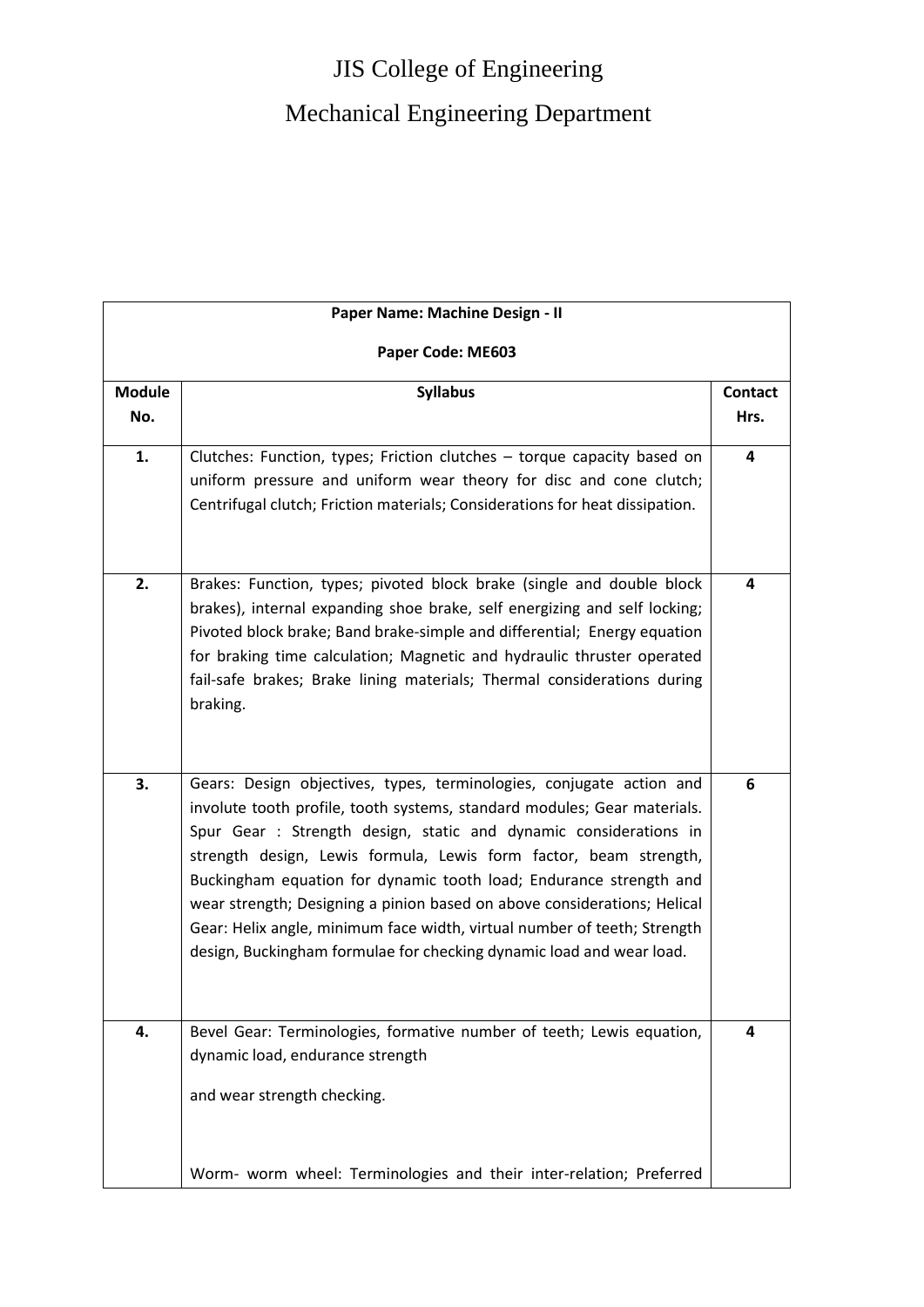|    | combination of various parameters; Efficiency; Materials.                                                                                                                                                                                                                       |                |
|----|---------------------------------------------------------------------------------------------------------------------------------------------------------------------------------------------------------------------------------------------------------------------------------|----------------|
|    |                                                                                                                                                                                                                                                                                 |                |
| 5. | Pressure vessels- thin cylinder, thick cylinder, Lame's equation,<br>Clavarino's equation, Birnie's equation, Autofrettage- compound<br>cylinders, End Covers, Opening in pressure vessel - area compensation<br>method, Fired and unfired vessels - category, Industrial Code. | 6              |
| 6. | Flywheel design for application to: (i) Punching press; (ii) 2-stroke engine;                                                                                                                                                                                                   | $\overline{2}$ |
|    | (iii) 4-stroke engine, Torque analysis, Solid disc and rimmed flywheel.                                                                                                                                                                                                         |                |
| 7. | Sliding contact bearings: Bearing types and materials; Stribeck Curve,<br>Petroff<br>equation,<br>Hydrodynamiclubrication<br>theory<br>$\overline{\phantom{a}}$<br>pressure                                                                                                     | 6              |
|    | development; Tower experiment, Reynolds equation, Finite bearings -                                                                                                                                                                                                             |                |
|    | RaimondiBoyd charts, Design factors/variables, Heat Generation &                                                                                                                                                                                                                |                |
|    | dissipation; Hydrostatic bearing; Plummer block.                                                                                                                                                                                                                                |                |
|    |                                                                                                                                                                                                                                                                                 |                |
| 8. | Rolling contact bearings: Bearing types, nature of load; Static and                                                                                                                                                                                                             | 4              |
|    | dynamic load capacity, Stribeck equation, Load - Life relation; Bearing<br>selection from manufacturers' catalogues; Methods of lubrication;                                                                                                                                    |                |
|    | Bearing mounting on journal and bearing block.                                                                                                                                                                                                                                  |                |
|    |                                                                                                                                                                                                                                                                                 |                |
|    | <b>Recommended Books:</b>                                                                                                                                                                                                                                                       |                |
|    |                                                                                                                                                                                                                                                                                 |                |
|    | 1. V. B. Bhandari, Design of Machine Elements, TMH.                                                                                                                                                                                                                             |                |
|    | 2. Shigley and Mischke, Mechanical Engineering Design, TMH.                                                                                                                                                                                                                     |                |
|    | 3. Hall, Holowenko and Laughlin, Theory and Problems of Machine Design, TMH.                                                                                                                                                                                                    |                |
|    | 4. Hamrock, Schmid, Jacobson, Fundamentals of Machine Elements, Mcgraw Hill.                                                                                                                                                                                                    |                |
|    |                                                                                                                                                                                                                                                                                 |                |
|    | 5. Burr and Cheatham, Mechanical Analysis and Design, Prentice Hall.                                                                                                                                                                                                            |                |
|    | 6. P. Kannaiah, Machine Design, Scitech Publications.                                                                                                                                                                                                                           |                |
|    | 7. P.C. Gope, Fundamentals of Machine Design, PHI.                                                                                                                                                                                                                              |                |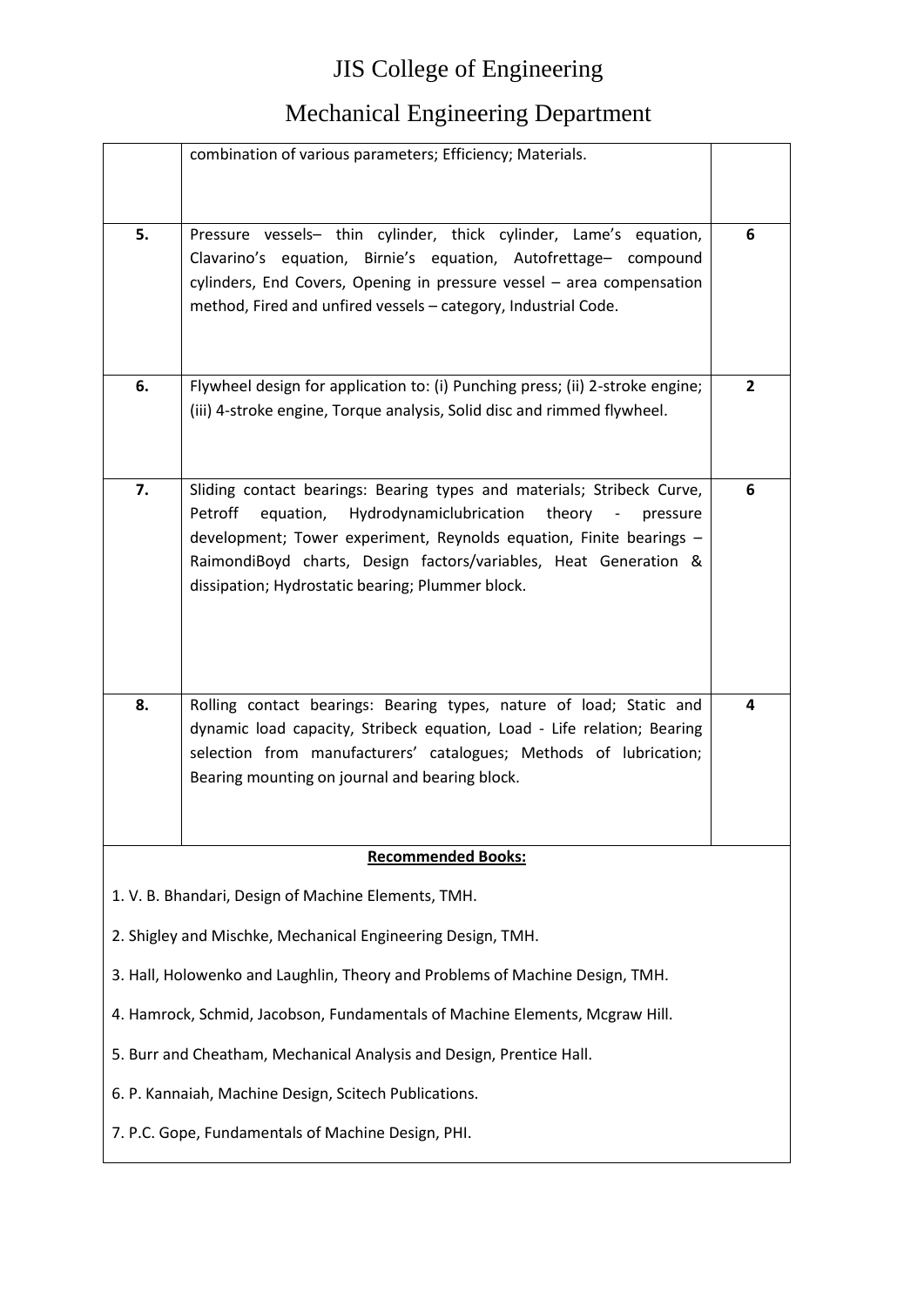|                      | Paper Name: Advanced Manufacturing Technology-I                                                                                                                                                                                                                                                                                                                                                                                                                                                                                                                                                                                   |                        |
|----------------------|-----------------------------------------------------------------------------------------------------------------------------------------------------------------------------------------------------------------------------------------------------------------------------------------------------------------------------------------------------------------------------------------------------------------------------------------------------------------------------------------------------------------------------------------------------------------------------------------------------------------------------------|------------------------|
|                      | Paper Code: ME604                                                                                                                                                                                                                                                                                                                                                                                                                                                                                                                                                                                                                 |                        |
| <b>Module</b><br>No. | <b>Syllabus</b>                                                                                                                                                                                                                                                                                                                                                                                                                                                                                                                                                                                                                   | <b>Contact</b><br>Hrs. |
| 1.                   | Introduction to and scope of the subject of Advanced Manufacturing<br>Technology.                                                                                                                                                                                                                                                                                                                                                                                                                                                                                                                                                 | $\overline{2}$         |
| 2.                   | Manufacturing Systems and Automation :<br>Job shop, Flowlines, Transfer lines, Project shop, Continuous processes,<br>Cellular manufacturing system, Flexible Manufacturing System:<br>Automation:<br>(i) degree of automation and their justified application in different levels<br>of production<br>(ii) benefits and draw backs of employing automation<br>(iii) examples of conventional non-automatic, semi-automatic and<br>automatic machine tools<br>(iv) extent of automation in transfer machines<br>Integrated Manufacturing Production System:<br>Steps involved in implementation, forming the linked-cell factory. | 18                     |
| 3.                   | CNC machine tools and systems<br>(i) types of automation ; fixed (or hard), programmable and flexible                                                                                                                                                                                                                                                                                                                                                                                                                                                                                                                             | 16                     |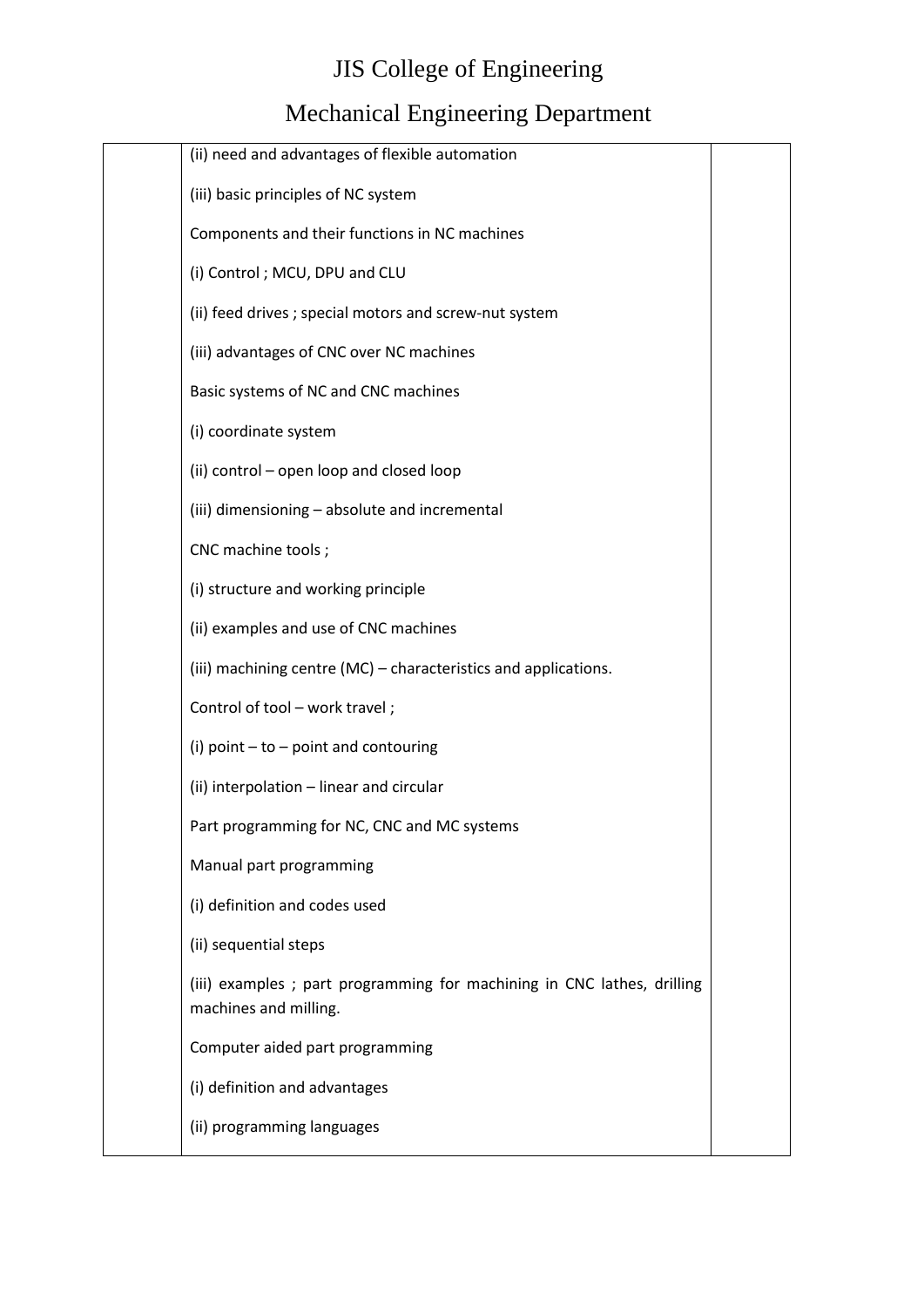|                                                                                 | (iii) statements in APT                                                       |  |
|---------------------------------------------------------------------------------|-------------------------------------------------------------------------------|--|
|                                                                                 | (iv) examples of CA part programming in APT                                   |  |
|                                                                                 | <b>Recommended Books:</b>                                                     |  |
|                                                                                 | 1. Fundamentals of Modern Manufacturing by Mikeel P. Grover-3E Wiley          |  |
|                                                                                 | 2. Automation, Production systems and CIM - M.P. Groover, Prentice Hall       |  |
|                                                                                 | 3. Non conventional machining – P.K. Mishra, Narosa                           |  |
|                                                                                 | 4. Manufacturing science – Ghosh & Mullick, EWP                               |  |
|                                                                                 | 5. Rapid prototyping - A. Ghosh, EW Press                                     |  |
|                                                                                 | 6. Non traditional Manufacturing Processes by Gary F. Benedict- Marcel Dekker |  |
|                                                                                 | 7. Micromaching of Engineering Material by Mc Geongh, J.A. - Marcel Dekker    |  |
| 8. Advanced Machining Process, Nontraditional and Hybrid Machining Processes by |                                                                               |  |
|                                                                                 | Hassan Abdel- Gawad El- Hofy - McGraw Hill, Mechanical Engineering Science    |  |

| <b>Paper Name: Power Plant Engineering</b> |                                                                                                                                                                                                                                                                                                                                    |         |
|--------------------------------------------|------------------------------------------------------------------------------------------------------------------------------------------------------------------------------------------------------------------------------------------------------------------------------------------------------------------------------------|---------|
|                                            | Paper Code: ME605                                                                                                                                                                                                                                                                                                                  |         |
| <b>Module</b>                              | <b>Syllabus</b>                                                                                                                                                                                                                                                                                                                    | Contact |
| No.                                        |                                                                                                                                                                                                                                                                                                                                    | Hrs.    |
| 1.                                         | Power plant cycles, reheat, regenerative and binary vapor and co-<br>generation cycles.                                                                                                                                                                                                                                            | 4       |
| 2.                                         | Boilers: Definition, classification, fire tube and water tube boilers,<br>mountings and accessories. Draft in boilers, performance of boiler -<br>boilers efficiency, equivalent evaporation, Losses in boilers. Coal and<br>combustion: Properties of coal, ultimate analysis and proximate analysis,<br>combination calculation. | 6       |
| 3.                                         | Fuel bed firing, PF firing and Fluidized bed boilers. Introduction to boiling<br>and circulation in boilers. Power station boilers - Benson, Lamont.<br>Supercritical boiler.                                                                                                                                                      | 5       |
| 4.                                         | Boilers accessories: Super heater, economizer and air-pre<br>heater.                                                                                                                                                                                                                                                               | 5       |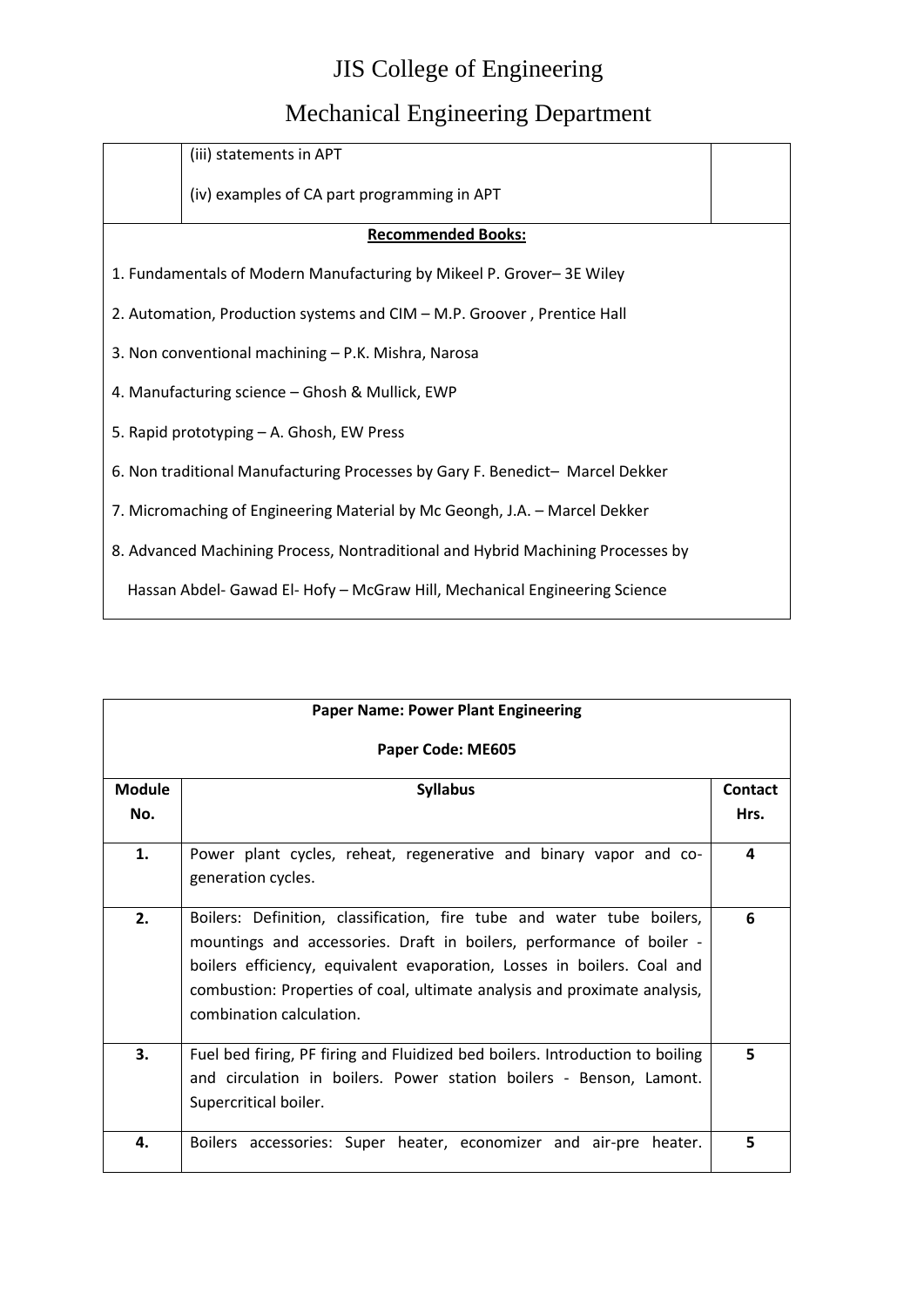|                                                                                    | Handling of coal and ash.                                                                                                                              |   |
|------------------------------------------------------------------------------------|--------------------------------------------------------------------------------------------------------------------------------------------------------|---|
| 5.                                                                                 | Steam turbine- i) parts and classification, ii) nozzles types, flow through<br>nozzles and nozzle efficiency. Impulse turbine - velocity diagram, work | 7 |
|                                                                                    | done and blade efficiency.                                                                                                                             |   |
| 6.                                                                                 | Pressure compounding and velocity compounding of steam turbine.                                                                                        | 4 |
| 7.                                                                                 | Impulse reaction turbine - Velocity diagram, degree of reaction and<br>Parsons turbine.                                                                | 4 |
| 8.                                                                                 | Governing in Steam turbine. Condensers - Basic ideas.                                                                                                  | 5 |
| 9.                                                                                 | Power plant economics: load curve and various factors, cost of power                                                                                   | 4 |
|                                                                                    | generation. Introduction to Hydel, Nuclear and Renewable power plants.                                                                                 |   |
|                                                                                    | <b>Recommended Books:</b>                                                                                                                              |   |
|                                                                                    | 1. P.K. Nag, "Power plant Engineering," Tata McGraw - Hill.                                                                                            |   |
| 2. Arora and Domkundwar, "A course in Power plant Engineering" Dhanpat Rai & Sons. |                                                                                                                                                        |   |
| 3. M.M.EI- Wakil, "Power plant technology," Tata McGraw - Hill.                    |                                                                                                                                                        |   |

| <b>Paper Name: Advanced Manufacturing Technology-II</b> |                                                                                                                                                                                                                                                                                                                                                                                                                                                                                                                                              |                        |
|---------------------------------------------------------|----------------------------------------------------------------------------------------------------------------------------------------------------------------------------------------------------------------------------------------------------------------------------------------------------------------------------------------------------------------------------------------------------------------------------------------------------------------------------------------------------------------------------------------------|------------------------|
| Paper Code: ME701                                       |                                                                                                                                                                                                                                                                                                                                                                                                                                                                                                                                              |                        |
| <b>Module</b><br>No.                                    | <b>Syllabus</b>                                                                                                                                                                                                                                                                                                                                                                                                                                                                                                                              | <b>Contact</b><br>Hrs. |
| 1.                                                      | An overview of Non Traditional Manufacturing -<br>Advantages over traditional, classification, characteristics of all processes:<br>Abrasive Jet Machining (AJM)<br>Working principle with help of layout, Applications, Effect of pressure,<br>strand-off distance, grain size, abrasive flow rate on material removal<br>rate (mrr) Mechanism of material removal. Advantages and limitations.<br>Water Jet Machining: Introduction, Machining System, Basic principle,<br>Process parameters, Applications, Advantages and Disadvantages. | 9                      |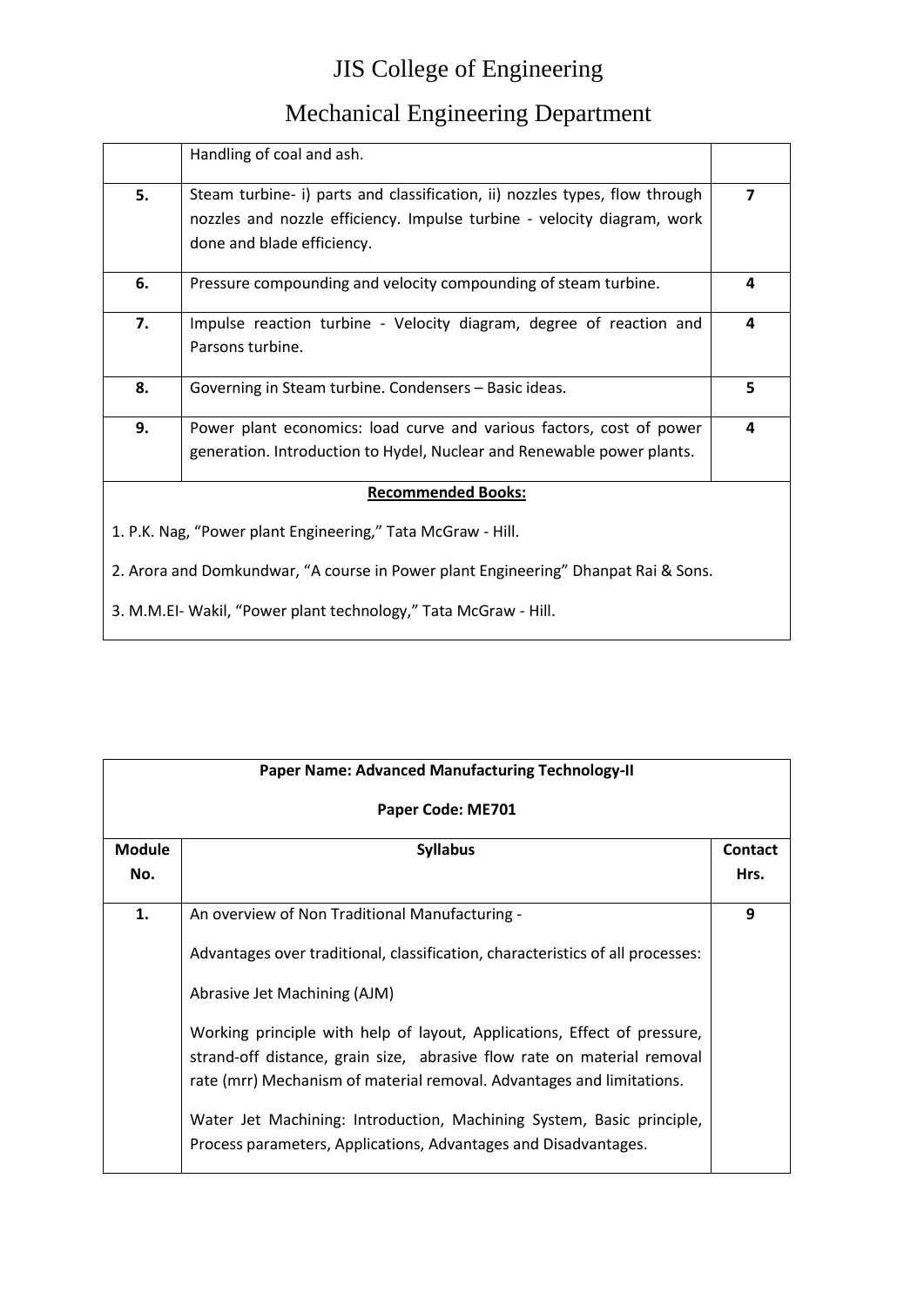|    | <b>Ultrasonic Machining (USM)</b>                                                                                                                                                               |   |
|----|-------------------------------------------------------------------------------------------------------------------------------------------------------------------------------------------------|---|
|    | Schematic Diagram of USM- Working principle, Functions of each                                                                                                                                  |   |
|    | equipment used in the set up, Material removal process. Influence of<br>Process parameters on (i) machining rate (ii) Surface finish and accuracy<br>and repeatability, Applications.           |   |
|    | Plasma Arc Machining                                                                                                                                                                            |   |
|    | Basic principle, applications                                                                                                                                                                   |   |
|    |                                                                                                                                                                                                 |   |
| 2. | Chemical Machining- Introduction, Blanking, Chemical Machining to<br>multiple depths, Design factors, advantages and disadvantages.                                                             | 9 |
|    | Electro-Chemical Machining- Process principle, Equipment, Applications.                                                                                                                         |   |
|    | <b>Electron Beam Machining</b>                                                                                                                                                                  |   |
|    | Set up, Basic Principle, Applications.                                                                                                                                                          |   |
|    | <b>Electrical Discharge Machining (EDM)</b>                                                                                                                                                     |   |
|    | Diesinking- Basic principle, Schematic diagram of EDM setup, Dielectric<br>fluid, Electrode materials.                                                                                          |   |
|    | System for maintaining the spark gap constant, Effect of cutting<br>parameters- pulse-on-time, pulse off time, peak current setting, no load<br>voltage, servo reference voltage, Applications. |   |
|    | Wire-cut EDM:                                                                                                                                                                                   |   |
|    | Schematic diagram, working principle Dielectric fluid, use. Advantages &<br>Disadvantages of EDM, Applications.                                                                                 |   |
| 3. | Laser Beam Machining (LBM)                                                                                                                                                                      | 9 |
|    | Characteristics of Laser light, Basic mechanism of Ruby laser, Energy level                                                                                                                     |   |
|    | diagram of Ruby laser.                                                                                                                                                                          |   |
|    | Carbon Dioxide laser, Energy level diagram.                                                                                                                                                     |   |
|    | Commercial lasers available for machining, welding Heat treating,<br>cladding.                                                                                                                  |   |
|    | Hybrid Machining- Introduction, Methodology for Hybrid Machining-                                                                                                                               |   |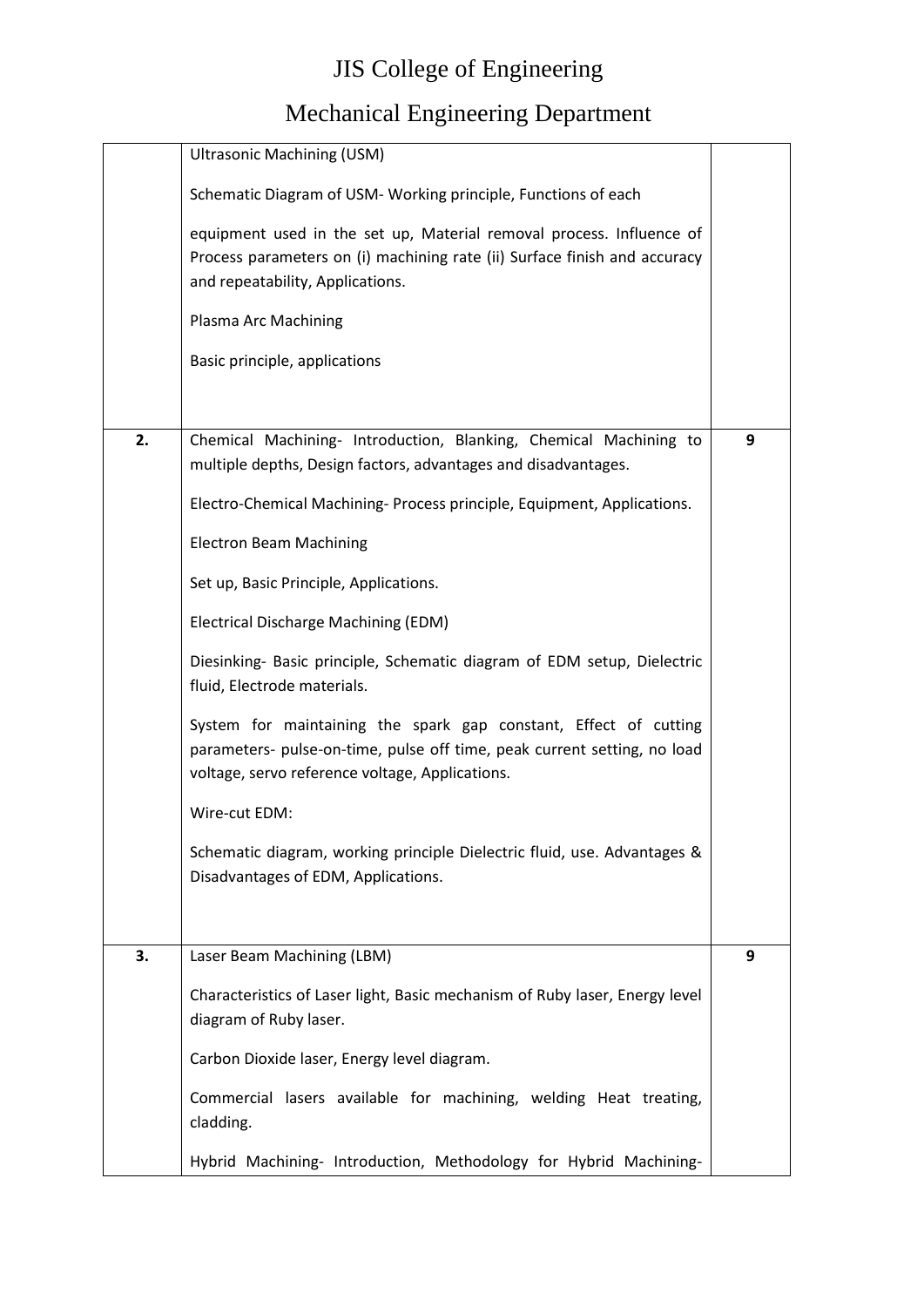#### Mechanical Engineering Department

|    | interaction, chemical<br>and electrochemical<br>thermal<br>interaction,<br>Electromechanical<br>mechanical<br>interaction,<br>Discharge<br>Machining<br>(ECDM/ECAM), Electrical Discharge Machining with Ultrasonic Assistance<br>(EDMUS).                                        |   |
|----|-----------------------------------------------------------------------------------------------------------------------------------------------------------------------------------------------------------------------------------------------------------------------------------|---|
| 4. | Rapid Prototyping- Overview of Rapid Prototyping, Basic Process- CAD<br>Model Creation, Conversion to STL format, Slice the STL File, Layer by<br>layer construction, Clean and finish.<br>Principles, systems, relative advantages and applications of the common<br>RP methods; | 9 |
|    | (i) stereo lithography (SLG)                                                                                                                                                                                                                                                      |   |
|    | (ii) selective laser sintering (SLS)<br>(iii) fused deposition modelling (FDM)                                                                                                                                                                                                    |   |
|    | (iv) laminated objects manufacturing (LOM)                                                                                                                                                                                                                                        |   |
|    | (v) 3-D Inkjet Printing                                                                                                                                                                                                                                                           |   |
|    | <b>Recommended Books:</b>                                                                                                                                                                                                                                                         |   |
|    | 1. Fundamentals of Modern Manufacturing by Mikeel P. Grover-3E Wiley                                                                                                                                                                                                              |   |
|    | 2. Automation, Production systems and CIM - M.P. Groover, Prentice Hall                                                                                                                                                                                                           |   |
|    | 3. Non conventional machining - P.K. Mishra, Narosa                                                                                                                                                                                                                               |   |
|    | 4. Manufacturing science - Ghosh & Mullick, EWP                                                                                                                                                                                                                                   |   |
|    | 5. Rapid prototyping - A. Ghosh, EW Press                                                                                                                                                                                                                                         |   |
|    | 6. Non traditional Manufacturing Processes by Gary F. Benedict- Marcel Dekker                                                                                                                                                                                                     |   |
|    | 7. Micromaching of Engineering Material by Mc Geongh, J.A. - Marcel Dekker                                                                                                                                                                                                        |   |
|    | 8. Advanced Machining Process, Nontraditional and Hybrid Machining Processes by                                                                                                                                                                                                   |   |
|    | Hassan Abdel- Gawad El- Hofy - McGraw Hill, Mechanical Engineering Science                                                                                                                                                                                                        |   |

**Paper Name: Materials Handling**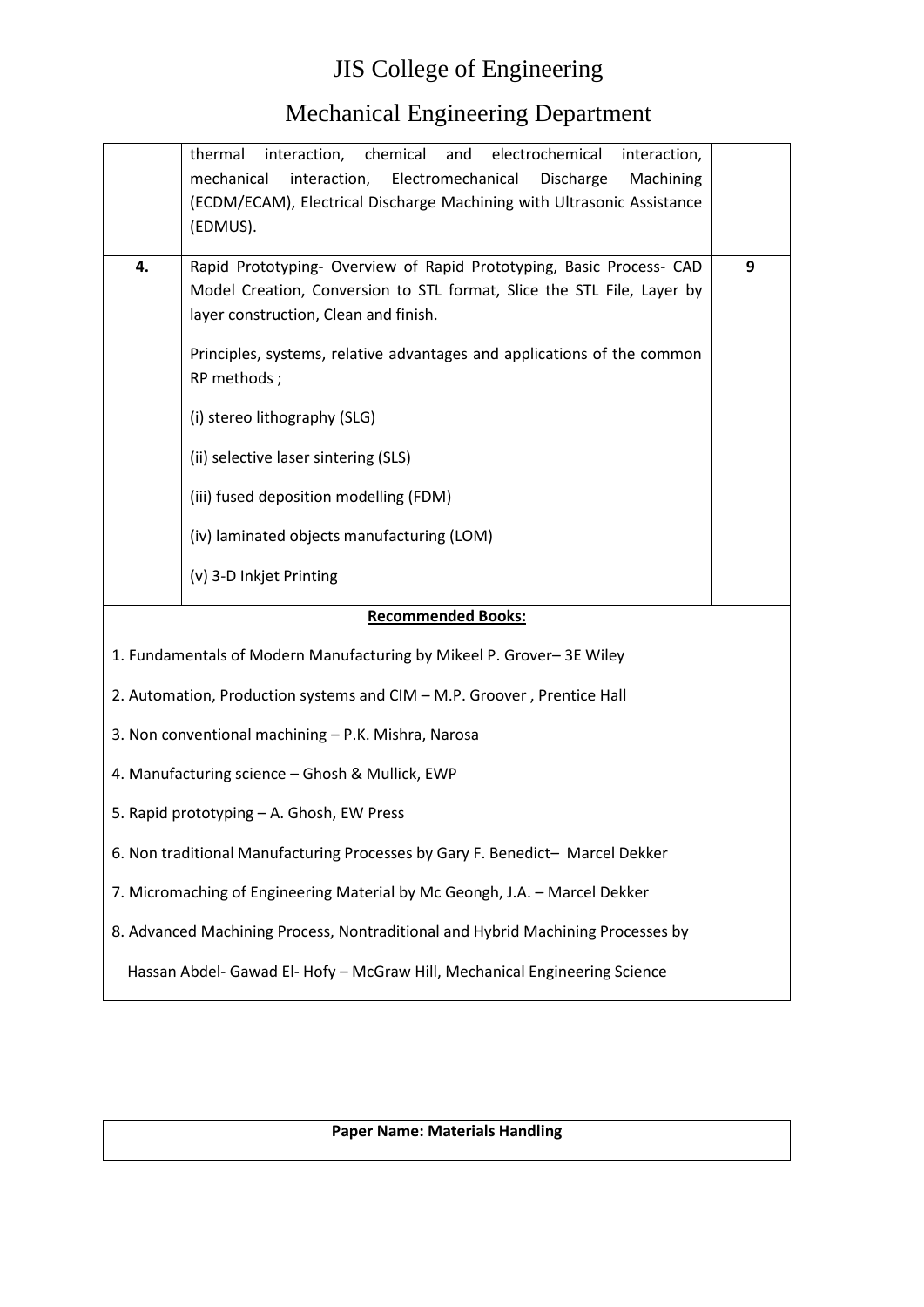| Paper Code: ME702    |                                                                                                                                                                                                                                                                                                                                                                                                                                                                                                                                                                                                    |                        |
|----------------------|----------------------------------------------------------------------------------------------------------------------------------------------------------------------------------------------------------------------------------------------------------------------------------------------------------------------------------------------------------------------------------------------------------------------------------------------------------------------------------------------------------------------------------------------------------------------------------------------------|------------------------|
| <b>Module</b><br>No. | <b>Syllabus</b>                                                                                                                                                                                                                                                                                                                                                                                                                                                                                                                                                                                    | <b>Contact</b><br>Hrs. |
| 1.                   | Introduction : Definition, importance and scope of materials handling<br>(MH); classification of materials; codification of bulk materials; utility of<br>following principles of $MH - (i)$ materials flow, (ii) simplification, (iii)<br>(iv) space<br>utilization, (v) unit<br>size, (vi)<br>safety, (vii)<br>gravity,<br>standardization, (viii) dead-weight, (ix) idle time, (x) motion.                                                                                                                                                                                                      | 4                      |
| 2.                   | Unit load : Definition; advantages & disadvantages of unitization;<br>unitization by use of platform, container, rack, sheet, bag and self<br>contained unit load; descriptive specification and use of pallets, skids,<br>containers, boxes, crates and cartons; shrink and stretch wrapping.                                                                                                                                                                                                                                                                                                     | 3                      |
| 3.                   | Classification of MH Equipment : Types of equipment -<br>(i) industrial trucks & vehicles, (ii) conveyors, (iii) hoisting equipment, (iv)<br>robotic handling system and (v) auxiliary equipment; Independent<br>equipment wise sub classification of each of above type of equipment                                                                                                                                                                                                                                                                                                              | 3                      |
| 4.                   | Industrial trucks & vehicles : Constructional features and use of the<br>following equipment $-$ (i) wheeled hand truck, (ii) hand pallet truck, (iii)<br>fork lift truck; Major specifications, capacity rating and attachments of<br>fork lift truck.                                                                                                                                                                                                                                                                                                                                            | 5                      |
| 5.                   | Conveyors : Use and characteristics of belt conveyor, constructional<br>features of flat and troughed belt conveyor; Use and constructional<br>features of Flg. types of chain conveyors $-$ (i) apron, car and trolley type;<br>Construction of link-plate chains; Dynamic phenomena in chain drive; Use<br>and constructional features of roller conveyors; Gravity and powered<br>roller conveyor; Pneumatic conveyor-use and advantages; Positive,<br>negative and combination system of pneumatic conveyors; constructional<br>feature, application and conveying capacity of screw conveyor. | 8                      |
| 6.                   | Hoisting Equipment : Advantage of using steel wire rope over chain;<br>constructional features of wire ropes; Rope drum design; Pulley system-<br>simple vs. multiple pulley; Load handling attachments : hooks, grabs,<br>tongs, grab bucket; Arrangement of hook suspension with cross piece and<br>pulleys (sheaves); Use and constructional features of (i) hand operated<br>trolley hoist, (ii) winch; (iii) bucket elevator, (iv) Jib crane, (v) overhead<br>traveling crane and (vi) wharf crane; Level luffing system of a wharf<br>crane; Utility of truck mounted and crawler crane.     | 3                      |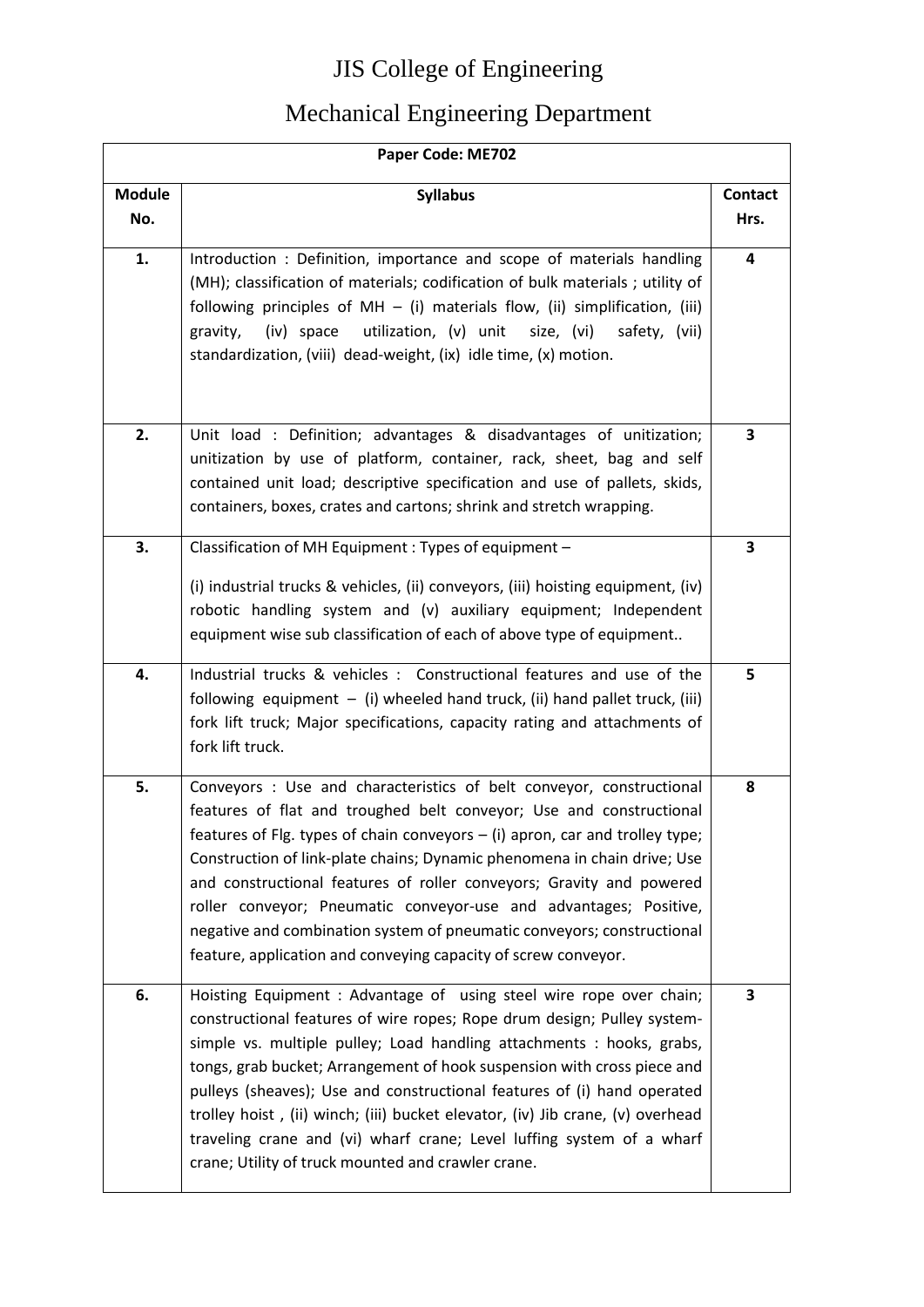#### Mechanical Engineering Department

| 7.            | Robotic handling: Materials handling at workplace; Major components of                                                                                                                                                                 | $\overline{2}$ |
|---------------|----------------------------------------------------------------------------------------------------------------------------------------------------------------------------------------------------------------------------------------|----------------|
|               | a robot; Applications of robotic handling.                                                                                                                                                                                             |                |
| 8.            | Auxiliary Equipment: Descriptive specification and use of $-$ (i) Slide and<br>trough gates, (ii) belt, screw and vibratory feeders, (iii) Chutes, (iv)<br>positioners like elevating platform, ramps, universal vise; (v) ball table. | 3              |
|               | <b>Recommended Books:</b>                                                                                                                                                                                                              |                |
|               | 1. S. Ray, Introduction to Materials Handling, New Age Int. Pub.                                                                                                                                                                       |                |
|               | 2. T. K. Ray, Mechanical Handling of Materials, Asian Books Pvt. Ltd.                                                                                                                                                                  |                |
|               | 3. T.H. Allegri, Materials Handling: Principles and Practices, CBS Publishers and                                                                                                                                                      |                |
| Distributors. |                                                                                                                                                                                                                                        |                |
|               | 4. J.A. Apple, Material Handling System Design, John Wiley & Sons.                                                                                                                                                                     |                |
|               |                                                                                                                                                                                                                                        |                |
|               |                                                                                                                                                                                                                                        |                |
|               |                                                                                                                                                                                                                                        |                |

#### **PROFESSIONAL ELECTIVE – I**

- 1. ADVANCED WELDING TECHNOLOGY (ME703 A)
- 2. RENEWABLE ENERGY SYSTEMS (ME703 B)
- 3. QUANTITY PRODUCTION METHOD (ME703 C)
- 4. APPLIED FLUID MECHANICS (ME703 D)
- 5. MAINTENANCE ENGINEERING (ME 703E)

|                      | <b>Paper Name: Advanced Welding Technology</b>                                                                                                                                                                             |                 |
|----------------------|----------------------------------------------------------------------------------------------------------------------------------------------------------------------------------------------------------------------------|-----------------|
|                      | Paper Code: ME703A                                                                                                                                                                                                         |                 |
| <b>Module</b><br>No. | <b>Syllabus</b>                                                                                                                                                                                                            | Contact<br>Hrs. |
| 1.                   | Review of welding processes, joint design.                                                                                                                                                                                 | 3               |
| 2.                   | Process descriptions of and parametric influences on fusion welding; arc<br>welding- SMAW, stud arc welding, GMAW, GTAW and FCAW, solid state<br>welding processes- pressure welding, friction welding, diffusion welding; | 6               |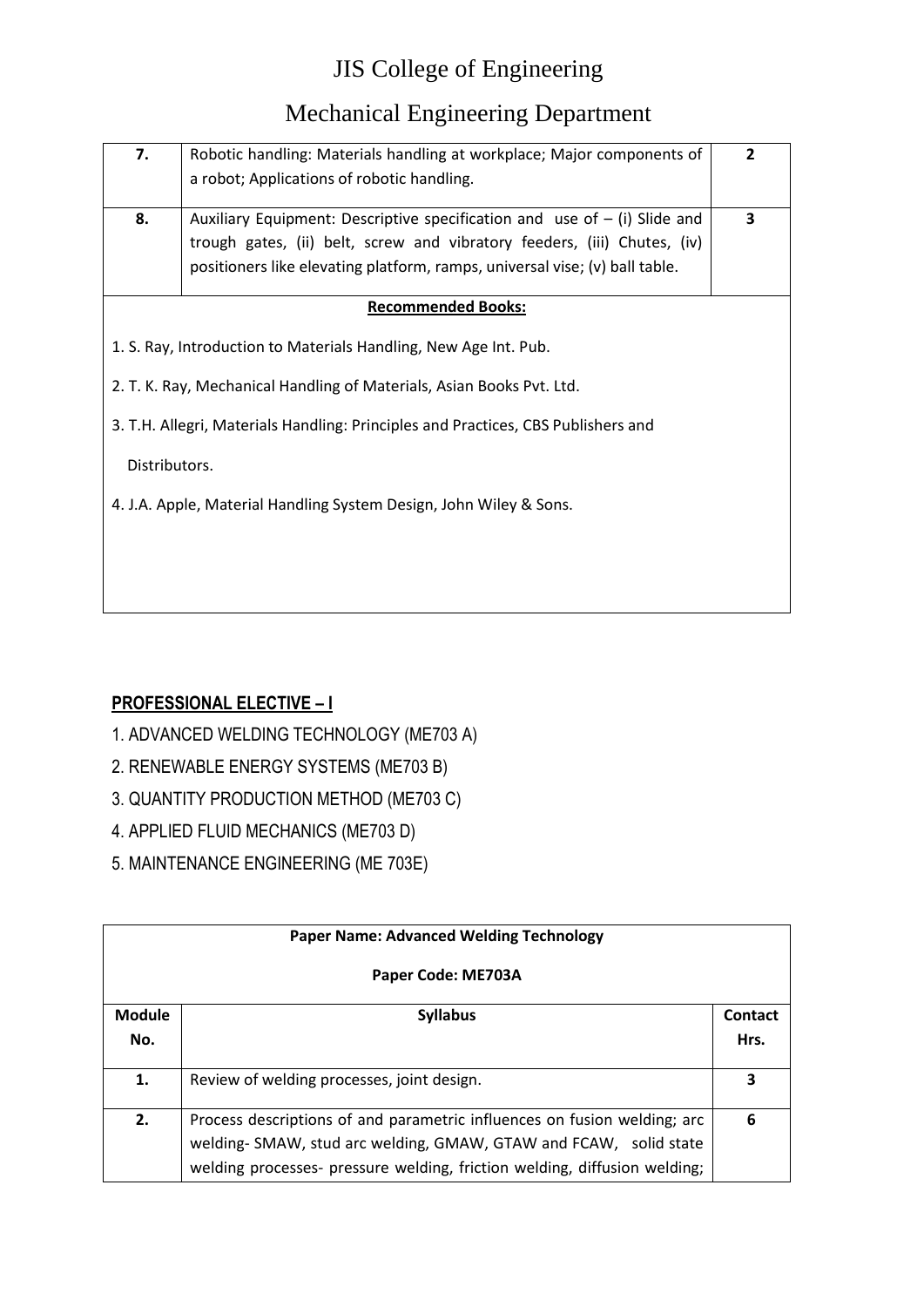#### Mechanical Engineering Department

|          | resistance welding processes.                                                                                                                                                                             |                |
|----------|-----------------------------------------------------------------------------------------------------------------------------------------------------------------------------------------------------------|----------------|
| 3.       | Arc welding- different types of equipment, power sources,<br>arc<br>characteristics, electrode selection.                                                                                                 | 5              |
| 4.       | Critical and precision welding processes like: PAW, LBW, EBW, USW,<br>friction stir welding, under-water welding. Welding of plastics, ceramics<br>and composites.                                        | $\overline{7}$ |
| 5.       | Welding metallurgy, HAZ, effects of different process parameters on the<br>characteristics of weldment. Welding fixtures, welding automation and<br>robotic applications                                  | 7              |
| 6.       | Weldability of plain carbon steels, stainless steel, cast iron, aluminium<br>and its alloys.                                                                                                              | 4              |
| 7.       | Welding defects- types, causes, inspection and remedial measures;<br>testing of welded joints by visual inspection, dye-penetration (DP) test,<br>ultrasonics and radiography. Safe Practices in Welding. | 4              |
|          | <b>Recommended Books:</b>                                                                                                                                                                                 |                |
|          | 1. O.P. Khanna, A Text Book of Welding Technology, Dhanpat Rai & Sons.                                                                                                                                    |                |
|          | 2. R.S. Parmar, Welding Engineering and Technology, Khanna Publishers.                                                                                                                                    |                |
|          |                                                                                                                                                                                                           |                |
|          | 3. M. Bhattacharyya, Weldment Design, The Association of Engineers, India Publication,                                                                                                                    |                |
| Kolkata. |                                                                                                                                                                                                           |                |
|          | 4. J.C. Lippold and D.J. Kotecki, Welding Metallurgy and Weldability of Stainless                                                                                                                         |                |
|          | Steels, Wiley-India (P) Ltd., New Delhi.                                                                                                                                                                  |                |
|          | 5. Udin, Funk and Wulf, Welding for Engineers, John Wiley and Sons.                                                                                                                                       |                |
|          | 6. J.L. Morris, Welding Process and Procedures.                                                                                                                                                           |                |
|          | 7. S.V. Nadkarni, Modern Arc Welding Technology, Oxford & IBH Publishing Co. Pvt.                                                                                                                         |                |

#### **Paper Name: Renewable Energy Systems**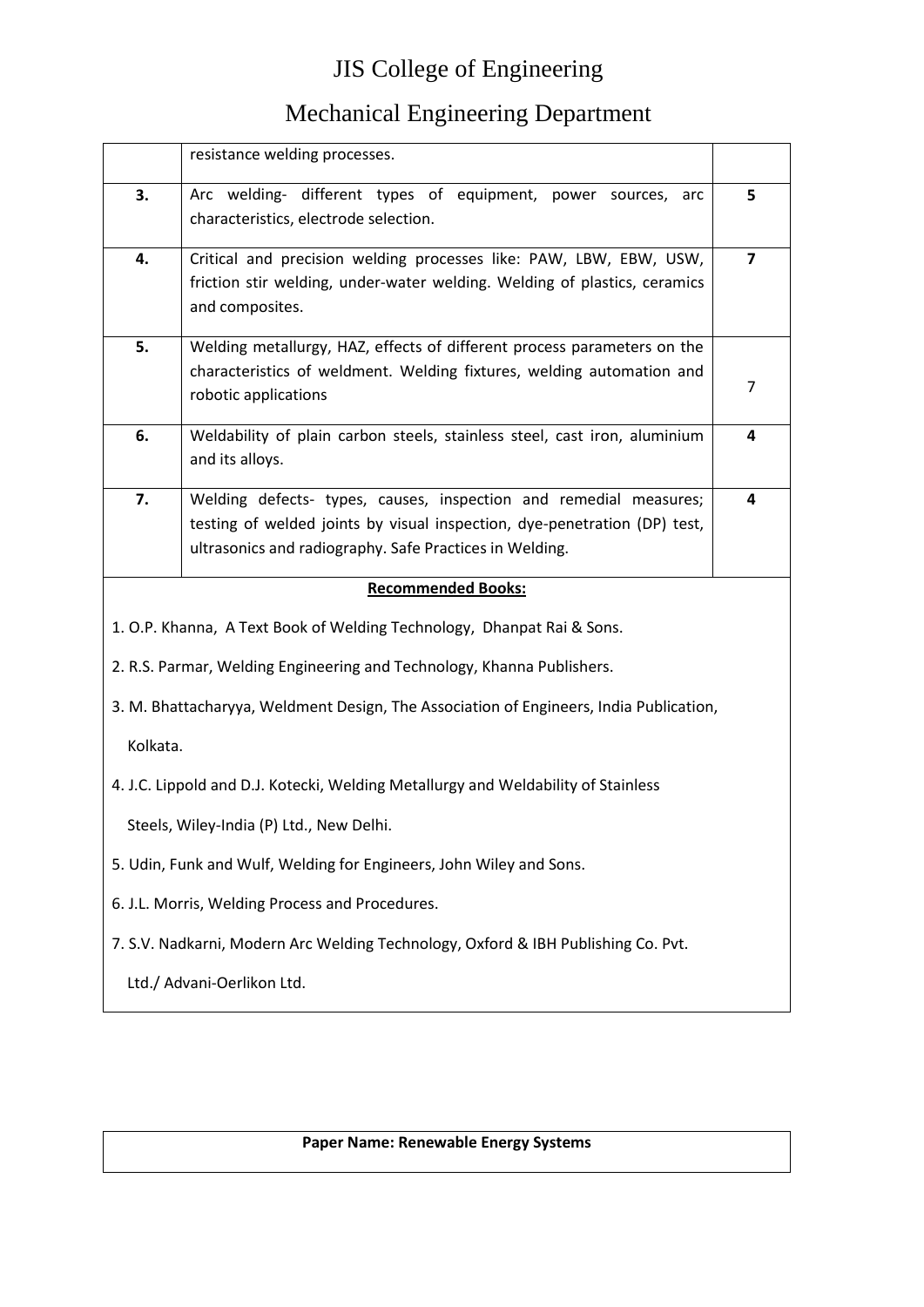|                                                                     | Paper Code: ME703B                                                                                                                                                             |                        |  |
|---------------------------------------------------------------------|--------------------------------------------------------------------------------------------------------------------------------------------------------------------------------|------------------------|--|
| <b>Module</b><br>No.                                                | <b>Syllabus</b>                                                                                                                                                                | <b>Contact</b><br>Hrs. |  |
| 1.                                                                  | Principles of Renewable Energy:                                                                                                                                                | 4                      |  |
|                                                                     | (i) The history of energy scene (ii) The energy future: energy and<br>sustainable Development and role of renewable energy (iii) Scientific<br>Principles of renewable energy. |                        |  |
| 2.                                                                  | Review of principles of thermodynamics, fluid dynamics and heat<br>transfer.                                                                                                   | 1                      |  |
| 3.                                                                  | Solar radiation: (i) Sun-Earth geometry (ii) Extraterrestrial Solar Radiation<br>(iii) Measurement and estimation of solar radiation.                                          | 4                      |  |
| 4.                                                                  | Solar Water Heating: (i) Flat Plate Collectors: Heat Transfer analysis,<br>Testing (ii) Evacuated Tube Collectors.                                                             | 5                      |  |
| 5.                                                                  | Other Solar Thermal Applications: (i) Air heaters (ii) Water Desalination<br>(iii) Space Cooling (iv) Solar Concentrators (v) Solar ponds.                                     | 3                      |  |
| 6.                                                                  | Photovoltaic Generation: (i) Photon absorption at Silicon p-n junction (ii)<br>Solar Cell (iii) Application and Systems.                                                       | 4                      |  |
| 7.                                                                  | Wind Power: (i) Turbine types & terms (ii) Mechanical & Electrical Power<br>from Wind Turbines.                                                                                | 3                      |  |
| 8.                                                                  | Biomass & Bio fuels: (i) Use of Biomass (ii) Classification & Use of Bio<br>fuels.                                                                                             | 3                      |  |
| 9.                                                                  | Wave Power & tidal Power: Basic Concepts.                                                                                                                                      | 3                      |  |
| 10.                                                                 | Ocean Thermal Energy Conversion.                                                                                                                                               | $\overline{2}$         |  |
| 11.                                                                 | Geothermal Energy.                                                                                                                                                             | $\overline{2}$         |  |
| 12.                                                                 | Energy Storage.                                                                                                                                                                | $\overline{2}$         |  |
|                                                                     | <b>Recommended Books:</b>                                                                                                                                                      |                        |  |
| 1. Renewable Energy - G. Boyle, 2 <sup>nd</sup> edition, OUP, 2010. |                                                                                                                                                                                |                        |  |
|                                                                     | 2. Renewable Energy Resources- Twidell, J & Weir, T, 2 <sup>nd</sup> edition, Taylor & Francis,                                                                                |                        |  |
| 2006.                                                               |                                                                                                                                                                                |                        |  |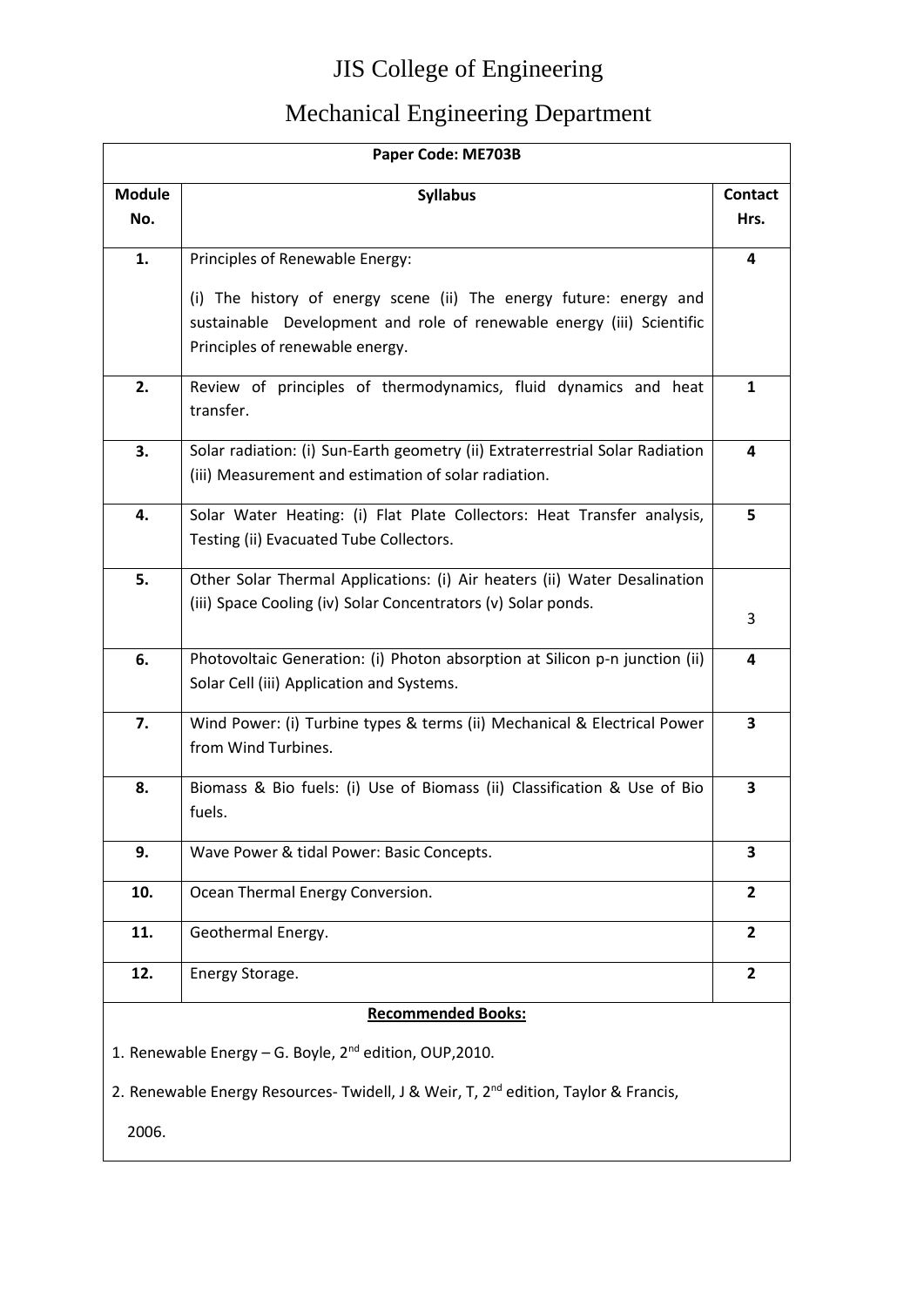#### Mechanical Engineering Department

3. Non Conventional Energy Resources- B.H. Khan, T M H, 2010.

4. Non Conventional Energy Sources- G.D. Rai, Khanna Publishers.

#### **FREE ELECTIVE**

- 1. INDUSTRIAL INSTRUMENTATION (ME704A)
- 2. SAFETY & OCCUPATIONAL HEALTH (ME704B)
- 3. MECHATRONICS (ME 704 D)
- 4. BIOMECHANICS & BIOMATERIALS (ME704C)

| <b>Paper Name: Mechatronics</b> |                                                                                                                                                                                                                          |                |
|---------------------------------|--------------------------------------------------------------------------------------------------------------------------------------------------------------------------------------------------------------------------|----------------|
|                                 | Paper Code: ME704D                                                                                                                                                                                                       |                |
| <b>Module</b>                   | <b>Syllabus</b>                                                                                                                                                                                                          | <b>Contact</b> |
| No.                             |                                                                                                                                                                                                                          | Hrs.           |
| 1.                              | Introduction to Mechatronics: Definition, Mechatronics in design and<br>manufacturing, Comparison between Traditional and Mechatronic<br>approach; Concurrent engineering.                                               | 3              |
| 2.                              | Review of fundamentals of electronics, Logic gates and their operations,<br>Signal processing devices, Data conversion devices, Input and output<br>devices. Sensors and Transducers, Actuators, Limit switches, Relays. | 6              |
| 3.                              | Control Systems: Open loop and closed loop control, block diagrams,                                                                                                                                                      | 3              |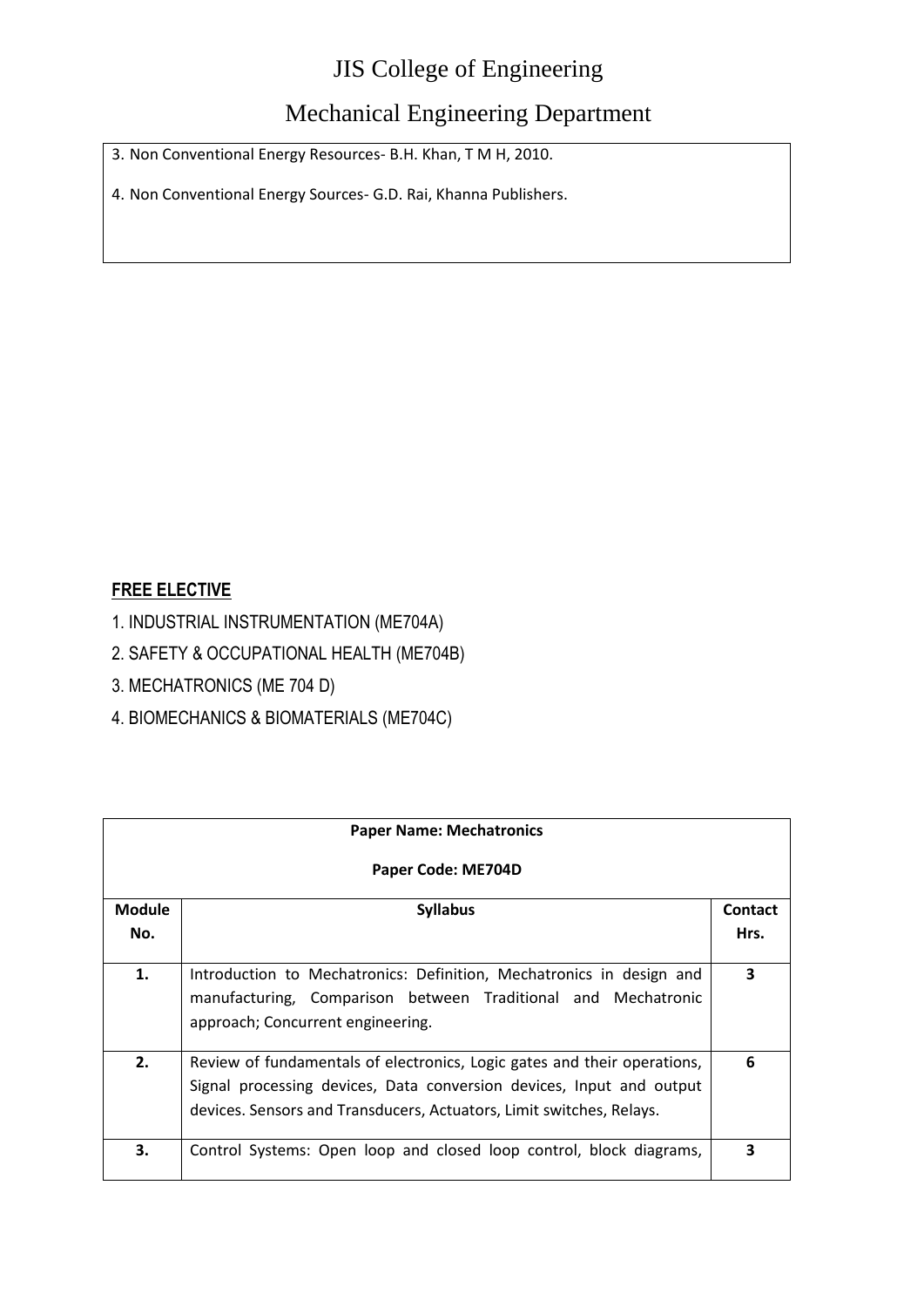|                                                         | transfer functions, Laplace transforms.                                                                                                                                                                                                          |                |
|---------------------------------------------------------|--------------------------------------------------------------------------------------------------------------------------------------------------------------------------------------------------------------------------------------------------|----------------|
| 4.                                                      | Electrical Drives: Stepper motors, servo drives.                                                                                                                                                                                                 | $\overline{2}$ |
| 5.                                                      | Mechanical Drives: Different mechanisms, Ball screws, Linear motion<br>bearings, Transfer systems.                                                                                                                                               | 3              |
| 6.                                                      | Pneumatic and Hydraulic Drives: Elements of pneumatic and hydraulic<br>drives, comparison between them. Design of pneumatic and hydraulic<br>circuits, symbolic representations of such circuits indicating different<br>valves, actuators, etc. | 4              |
| 7.                                                      | Basics of 8085 microprocessor, programmable register architecture,<br>buses, memory mapping, clock pulse and data transfer operations, and<br>simple assembly and mnemonic programming on 8085 microprocessor.                                   | 5              |
| 8.                                                      | Use of On-Off, PI and PID controllers to control different drives,<br>Programming in PLC controller using Ladder diagram.                                                                                                                        | 4              |
| 9.                                                      | Mathematical modeling of physical systems, such as spring-mass<br>vibration system, linear and rotary motion and its Laplace Transform.                                                                                                          | $\mathbf{2}$   |
| 10.                                                     | Basics of time domain analysis, Introduction to discrete-time systems and<br>Z-transform.                                                                                                                                                        | $\overline{2}$ |
| 11.                                                     | Introduction to Mechatronic systems, such as automatic brake, door                                                                                                                                                                               | $\overline{2}$ |
|                                                         | closing and opening, robot, CNC machine, AGV, etc.                                                                                                                                                                                               |                |
|                                                         | <b>Recommended Books:</b>                                                                                                                                                                                                                        |                |
|                                                         | 2. N.P. Mahalik, Mechatronics, Tata McGraw Hill Publication                                                                                                                                                                                      |                |
|                                                         | 3. W. Bolton, Mechatronics, Pearson Education                                                                                                                                                                                                    |                |
|                                                         | 4. A. Smaili and F. Arnold, Mechatronics, Oxford University Press, Indian Edition                                                                                                                                                                |                |
|                                                         | 5. M.D. Singh and J.G. Joshi, Mechatronics, Prentice Hall of India Pvt. Ltd.                                                                                                                                                                     |                |
|                                                         | 6. K.K. Appuu Kuttan, Mechatronics, Oxford University Press, New Delhi                                                                                                                                                                           |                |
| 7. HMT Ltd., Mechatronics, Tata McGraw Hill Publication |                                                                                                                                                                                                                                                  |                |
|                                                         | 8. F.H. Raven, Automatic Control Engineering, McGraw Hill International.                                                                                                                                                                         |                |
|                                                         | 9. K. Ogata, Modern Control Engineering, Prentice Hall.                                                                                                                                                                                          |                |
| 10. B.C. Kuo, Automatic Control Systems, Prentice Hall. |                                                                                                                                                                                                                                                  |                |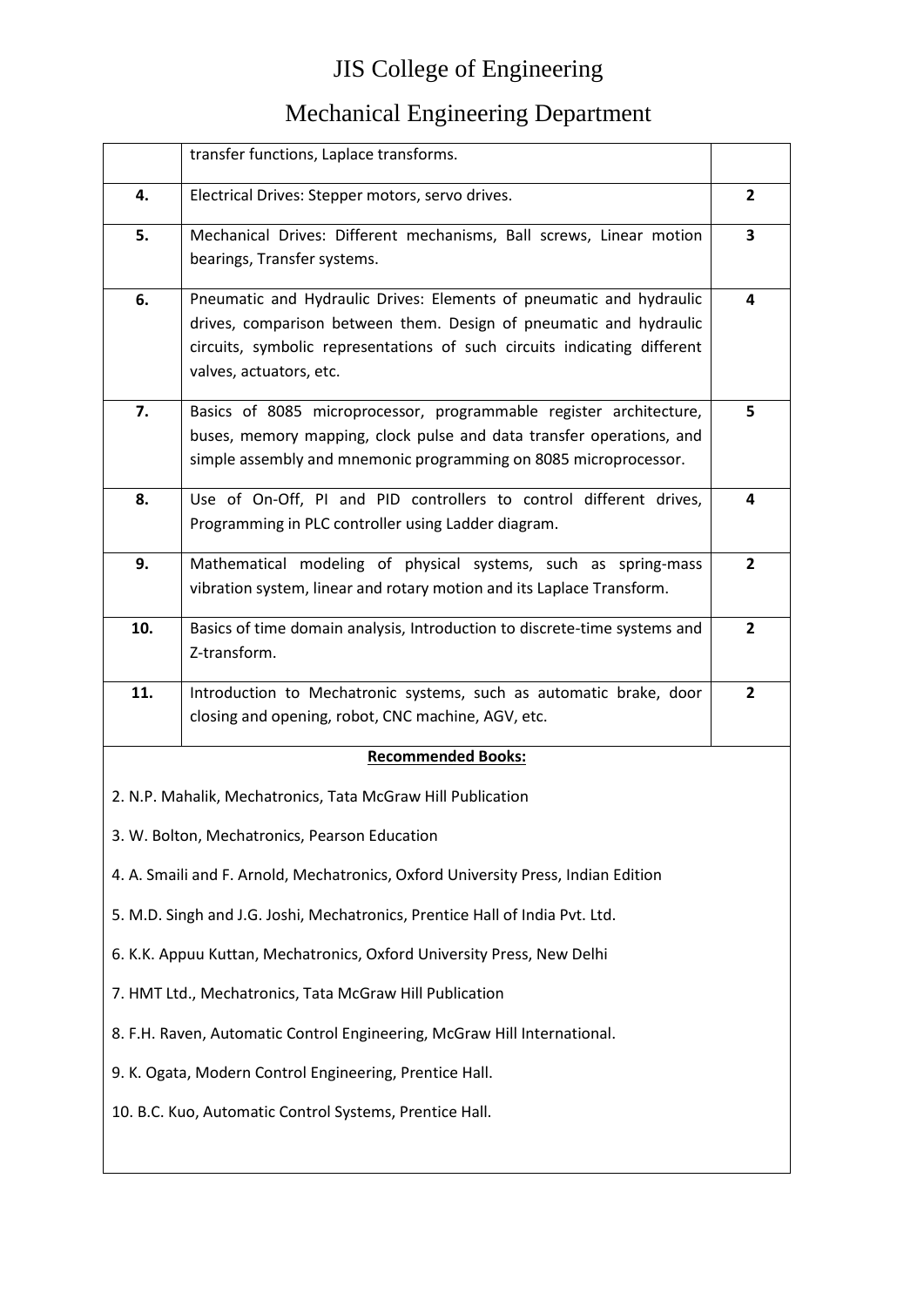# JIS College of Engineering Mechanical Engineering Department

| <b>Paper Name: Industrial Engineering</b>                                      |                                                                                                                                                                                                                                            |                         |
|--------------------------------------------------------------------------------|--------------------------------------------------------------------------------------------------------------------------------------------------------------------------------------------------------------------------------------------|-------------------------|
| Paper Code: ME801                                                              |                                                                                                                                                                                                                                            |                         |
| <b>Module</b>                                                                  | <b>Syllabus</b>                                                                                                                                                                                                                            | <b>Contact</b>          |
| No.                                                                            |                                                                                                                                                                                                                                            | Hrs.                    |
| 1.                                                                             | Production Planning and Control.                                                                                                                                                                                                           | 5                       |
| 2.                                                                             | Product: product design, customer requirements, value engineering,<br>quality, reliability, service life, competitiveness.                                                                                                                 | 6                       |
| 3.                                                                             | Plant:<br>location, layout, material handling,<br>equipment selection,<br>maintenance of equipment and facilities.                                                                                                                         | $\overline{\mathbf{z}}$ |
| 4.                                                                             | Processes: Job, batch and flow production methods, Group Technology<br>Work study and Time and Motion study, Work/job evaluation, quality<br>control (SPC), control charts.                                                                | 9                       |
| 5.                                                                             | Resource planning: production/ operation control, forecasting, capacity<br>management, scheduling and loading, line balancing, break-even analysis,<br>inventory of materials and their control, manufacturing planning, MRP -<br>II, JIT. | 9                       |
|                                                                                | <b>Recommended Books:</b>                                                                                                                                                                                                                  |                         |
| 1. Production, Planning and Inventory Control by S.L.Narasimhan, D.W.McLeavey, |                                                                                                                                                                                                                                            |                         |
| P.J.Billington, Prentice Hall.                                                 |                                                                                                                                                                                                                                            |                         |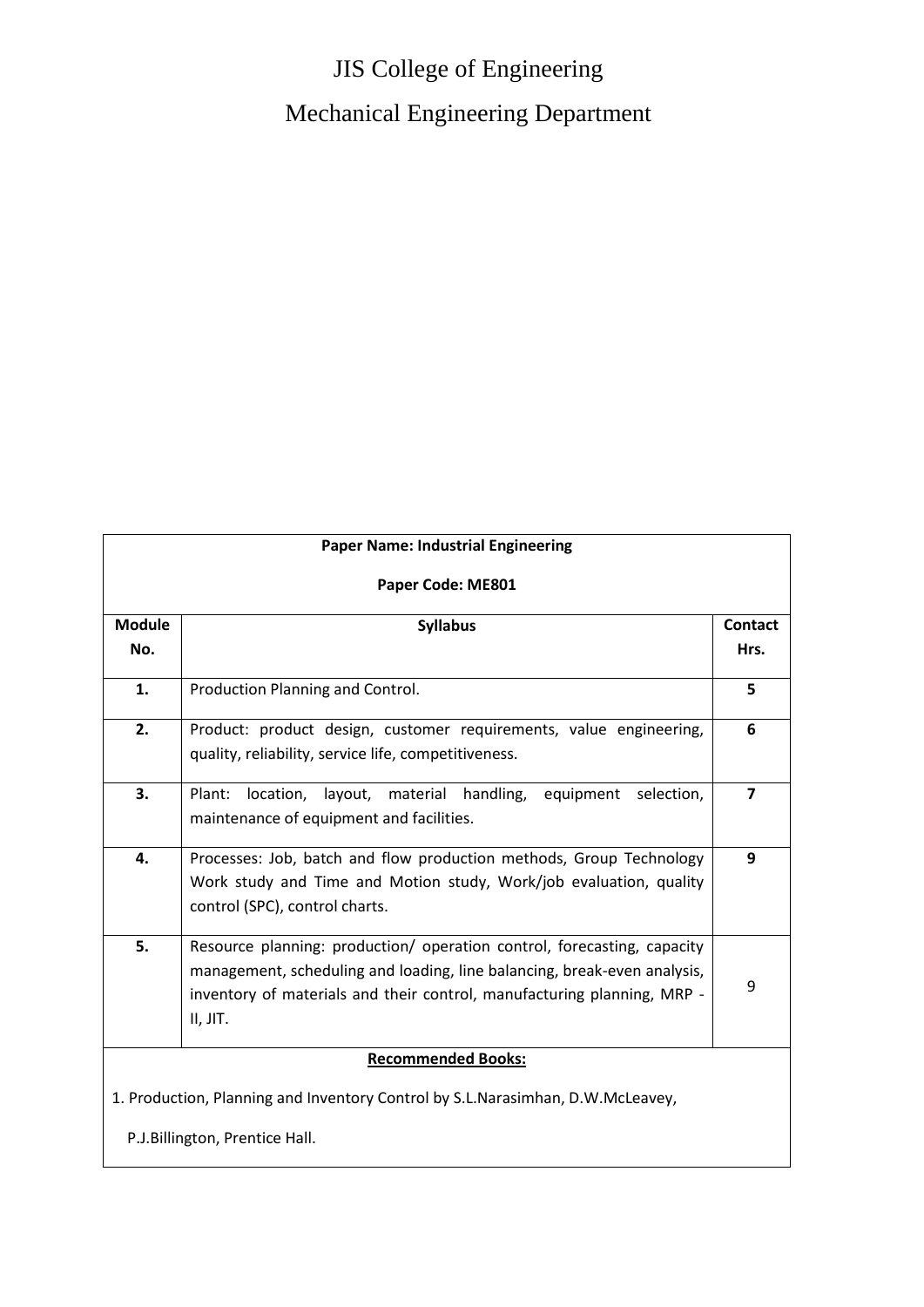#### Mechanical Engineering Department

2. Production Systems: Planning, Analysis and Control by J.L.Riggs, 3<sup>rd</sup> ed., Wiley.

3. Productions and Operations Management by A.Muhlemann, J.Oakland and K.Lockyer,

Macmillan

#### **PROFESSIONAL ELECTIVE – II**

- 1. CAD/CAM (ME802A)
- 2. TRIBOLOGY (ME802B)
- 3. ENERGY CONSERVATION & MANAGEMENT (ME802C)
- 4. TURBO MACHINERY (ME802D)
- 5. INDUSTRIAL ROBOTICS (ME802E)

| Paper Name: CAD/CAM  |                                                                                                                                                      |                 |
|----------------------|------------------------------------------------------------------------------------------------------------------------------------------------------|-----------------|
| Paper Code: ME802A   |                                                                                                                                                      |                 |
| <b>Module</b><br>No. | <b>Syllabus</b>                                                                                                                                      | Contact<br>Hrs. |
| 1.                   | Fundamentals of CAD- Design process, benefits of computer aided design,<br>graphics standards                                                        | 3               |
| 2.                   | modeling- wire-frame, surface and<br>solid<br>modeling<br>Geometric<br>Transformation- translation and rotation exercise problems and<br>programming | 6               |
| 3.                   | Stress analysis- basics of FEM, formation of stiffness matrix for two<br>elements.                                                                   | 8               |
| 4.                   | Introduction to computer aided manufacturing (CAM) systems, basic<br>building blocks of computer integrated manufacturing (CIM).                     | 4               |
| 5.                   | Toolings of CNC machines, tool and work handling systems involving<br>robot, AGV, RTV, AS/RS, ATC, APC                                               |                 |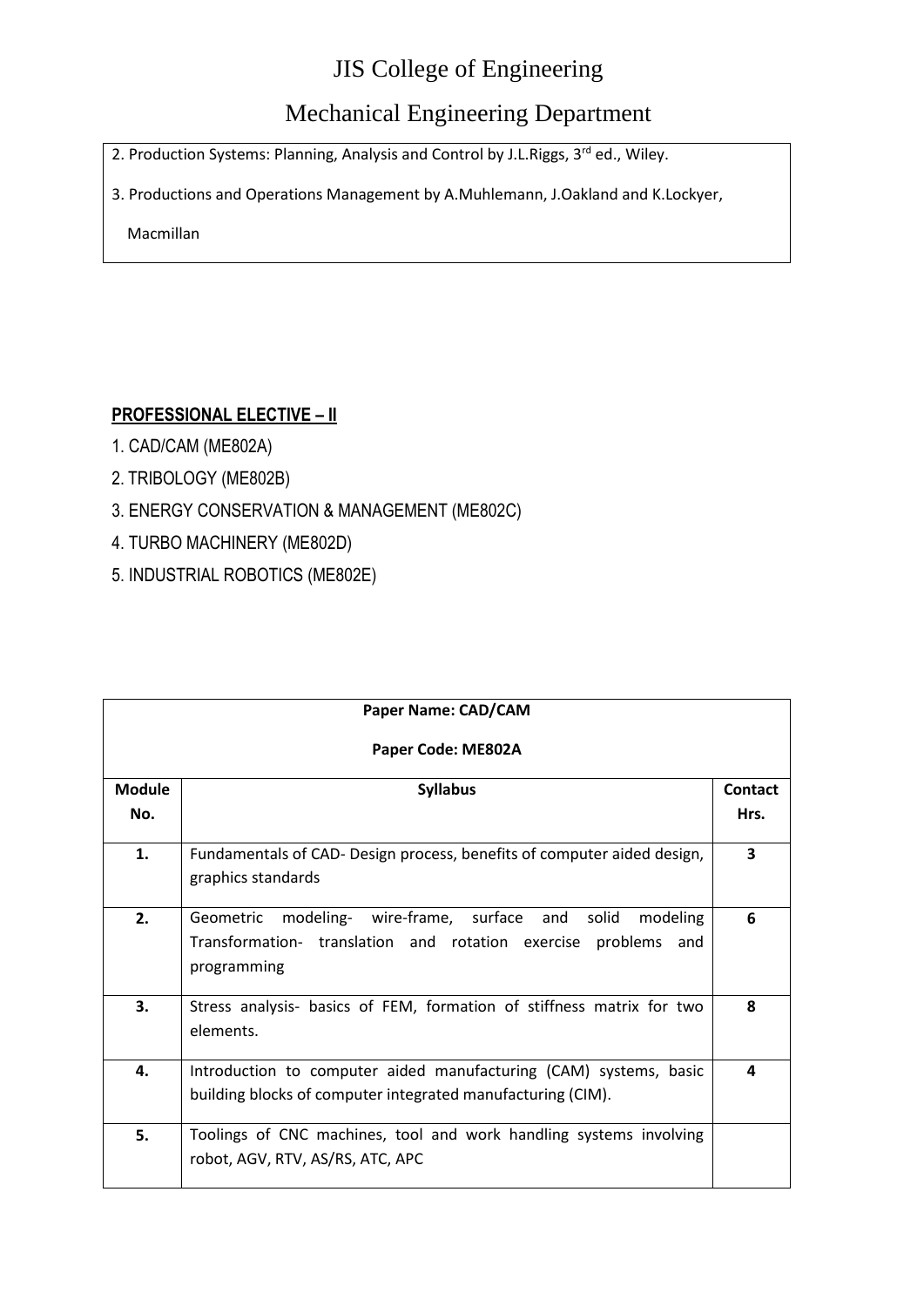|                                                                       |                                                                                  | 3              |
|-----------------------------------------------------------------------|----------------------------------------------------------------------------------|----------------|
| 6.                                                                    | Robotics; types, anatomy, drives and applications.                               | 3              |
| 7.                                                                    | Computer aided production planning and control, Manufacturing from               | 6              |
|                                                                       | product design- CAD-CAM interface, concept of group technology (GT),             |                |
|                                                                       | CAPP.                                                                            |                |
| 8.                                                                    | Control systems, Process monitoring, Adaptive control systems, etc.,             | $\overline{2}$ |
| 9.                                                                    | Automatic inspection systems, use of CMM, Reverse Engineering.                   | 1              |
|                                                                       |                                                                                  |                |
|                                                                       | <b>Recommended Books:</b>                                                        |                |
|                                                                       |                                                                                  |                |
|                                                                       | 1. P.N. Rao, N.K. Tewari and T.K. Kundra, Computer Aided Manufacturing, Tata     |                |
|                                                                       | McGraw-Hill Publication.                                                         |                |
|                                                                       | 2. M.P. Groover and E.W. Zimmers Jr., CAD/CAM, Prentice Hall of India            |                |
| 3. P. Radhakrishnan, S. Subramanyan and V. Raju, CAD/CAM/CIM, New Age |                                                                                  |                |
|                                                                       | International Publishers.                                                        |                |
|                                                                       | 4. P.N. Rao, CAD/CAM, Tata McGraw Hill Publication.                              |                |
|                                                                       | 5. M.P. Groover, Automation, Production Systems, and Computer-Integrated         |                |
|                                                                       | Manufacturing, Prentice Hall of India.                                           |                |
|                                                                       | 6. I. Zeid, CAD/CAM - Theory and Practice, Tata McGraw-Hill Publishing Co. Ltd., |                |
| New Delhi.                                                            |                                                                                  |                |
|                                                                       | 7. S.R. Deb, Robotics Technology and Flexible Automation, Tata McGraw-Hill       |                |
| Publication.                                                          |                                                                                  |                |
|                                                                       | 8. S.K. Saha, Introduction to Robotics, The McGraw-Hill Publication              |                |
|                                                                       | 9. P.B. Mahapatra, Computer-Aided Production Management, Prentice Hall of India. |                |
|                                                                       |                                                                                  |                |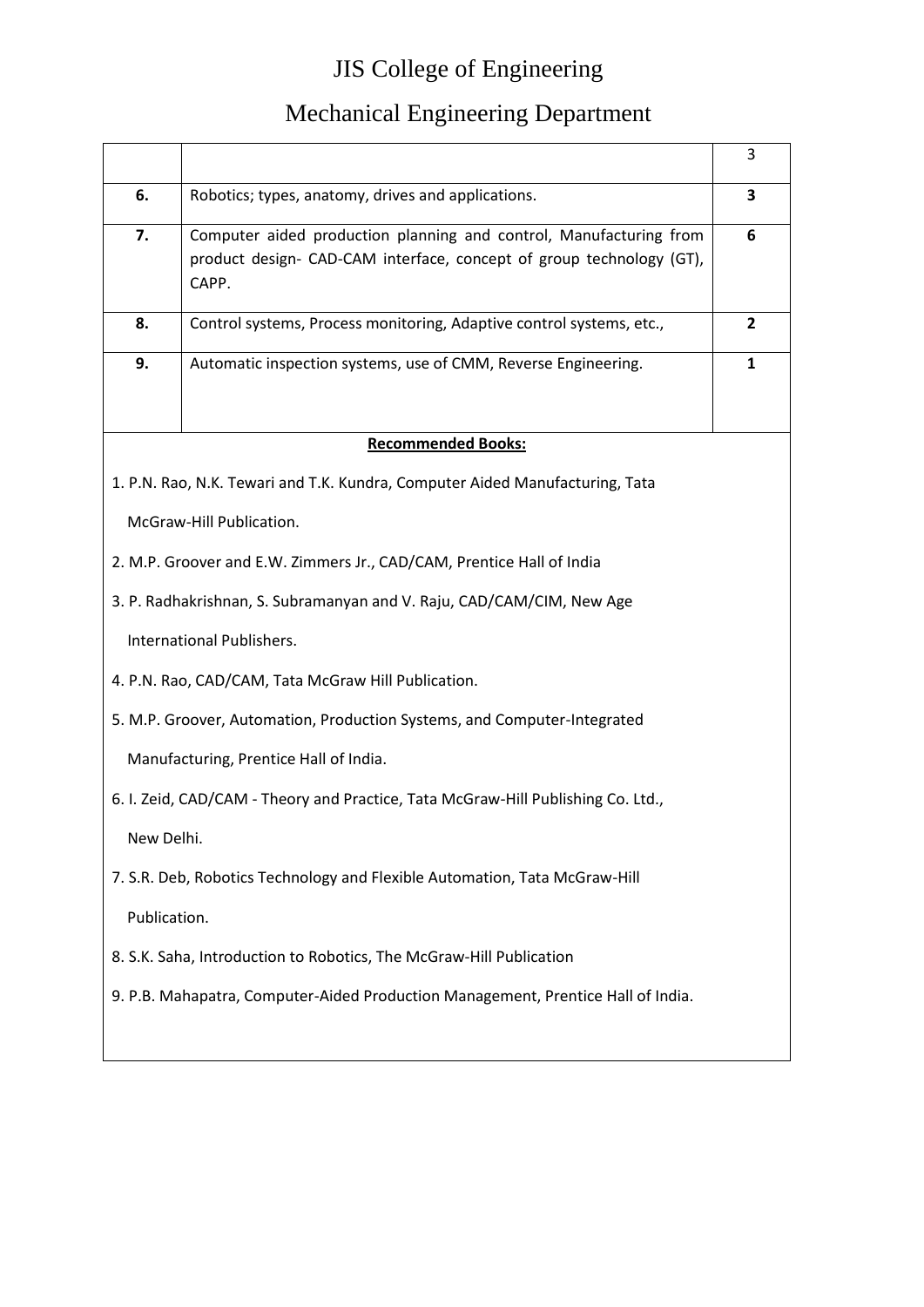| <b>Paper Name: Tribology</b>                                                       |                                                                                                                                                                                                                                                                                                                                        |                        |
|------------------------------------------------------------------------------------|----------------------------------------------------------------------------------------------------------------------------------------------------------------------------------------------------------------------------------------------------------------------------------------------------------------------------------------|------------------------|
|                                                                                    | Paper Code: ME802B                                                                                                                                                                                                                                                                                                                     |                        |
| <b>Module</b><br>No.                                                               | <b>Syllabus</b>                                                                                                                                                                                                                                                                                                                        | <b>Contact</b><br>Hrs. |
| 1.                                                                                 | Introduction: History, Industrial Importance.                                                                                                                                                                                                                                                                                          | 4                      |
|                                                                                    | Engineering Surfaces: Properties and Measurement: Measurement<br>Methods, Surface Profilometry, Statistical Description of Roughness.                                                                                                                                                                                                  |                        |
| 2.                                                                                 | Surface Contact: Hertz contact theory, Greenwood-Williamson model,<br>Elastic-plastic contact.                                                                                                                                                                                                                                         | 4                      |
|                                                                                    | Adhesion: Basic Models, Factors influencing Adhesion.                                                                                                                                                                                                                                                                                  |                        |
| 3.                                                                                 | Friction: Measurement Methods, Origin of Friction, Friction Theories -<br>adhesion and ploughing, Mechanisms, Friction of Metals, Non-metallic<br>Materials.                                                                                                                                                                           | 6                      |
| 4.                                                                                 | Wear: Types: Adhesive, Abrasive, Corrosive, Fatigue, Minor Forms:<br>Fretting, Erosion, Percussion, Delamination Theory, Wear Debris Analysis,<br>Wear Testing Methods, Wear of Metals, Ceramics, Polymers.                                                                                                                            | 6                      |
| 5.                                                                                 | Surface<br>Surface<br>Treatments:<br>Engineering:<br>Microstructural<br>and<br>Thermochemical Treatments, Surface Coatings: Hard Facing, Vapour<br>Deposition Processes: PVD, CVD, PECVD etc.                                                                                                                                          | 4                      |
| 6.                                                                                 | Lubrication: Basic Equations for Fluid Film Lubrication. Hydrodynamic<br>lubrication -Thrust and Journal bearings, Squeeze Film Bearings,<br>Hydrostatic lubrication, Gas-Lubrication. Lubrication of rolling element<br>bearings. Boundary lubrication - metal working lubrication, solid film<br>lubrication. Hygiene of lubricants. | 10                     |
| 7.                                                                                 | Nanotribology: Measurement Tools: Surface Force Apparatus, Scanning<br>Tunnelling Microscope, Atomic / Friction Force Microscope.                                                                                                                                                                                                      | $\overline{2}$         |
| <b>Recommended Books:</b>                                                          |                                                                                                                                                                                                                                                                                                                                        |                        |
| 1. P. Sahoo, Engineering Tribology, Prentice Hall-India, New Delhi, 2009.          |                                                                                                                                                                                                                                                                                                                                        |                        |
| 2. B. Bhushan, Introduction to Tribology, Wiley, 2002.                             |                                                                                                                                                                                                                                                                                                                                        |                        |
| 3. G W Stachowiak and A W Batchelor, Engineering Tribology, Butterworth-Heinemann, |                                                                                                                                                                                                                                                                                                                                        |                        |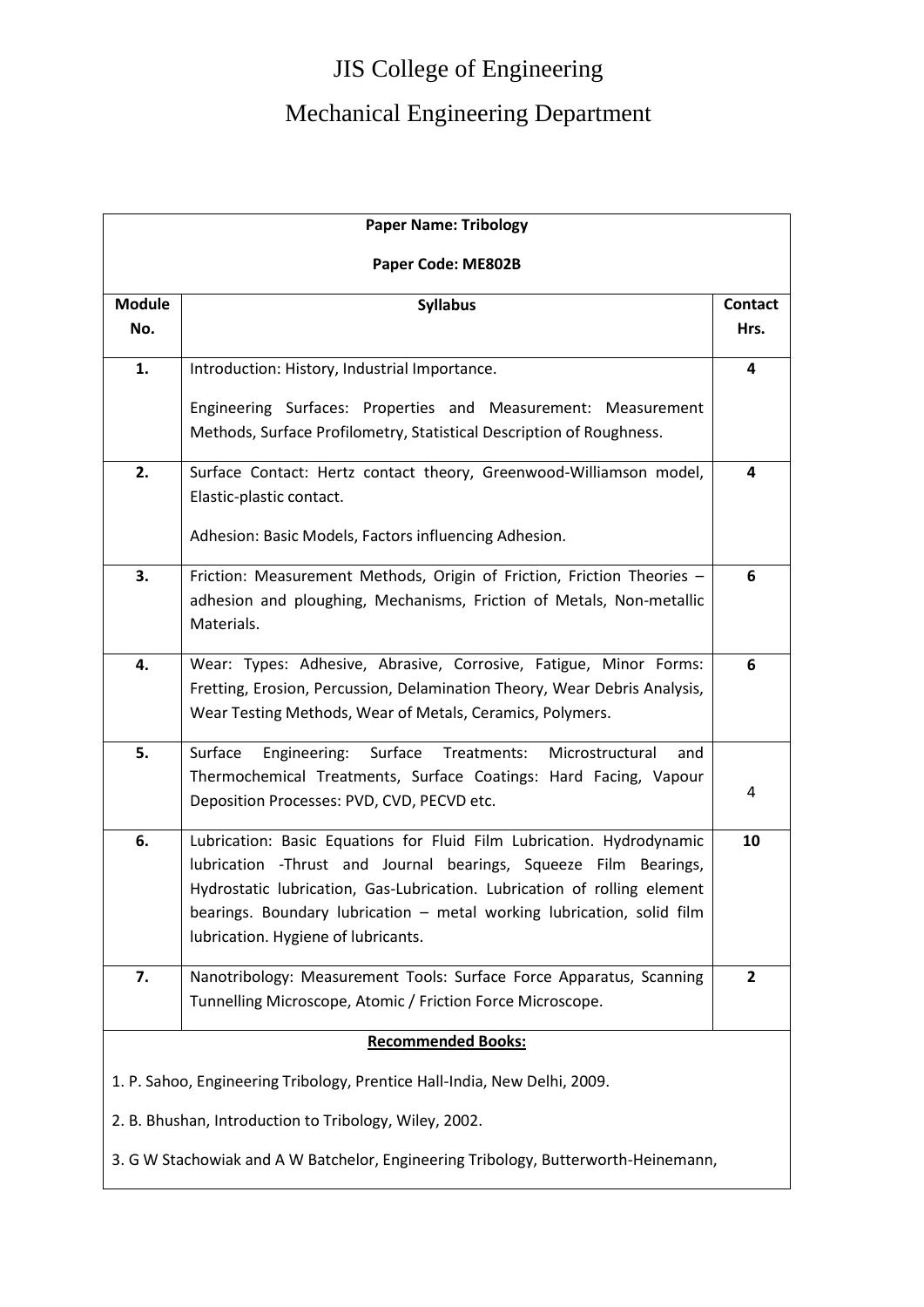Mechanical Engineering Department

2005.

4. S.K. Basu, S.N. Sengupta, B.B. Ahuja, Fundamentals of Tribology, Prentice Hall-

India, 2005.

5. B C Majumdar, Introduction to Tribology of Bearings, S Chand & Co, 2012.

#### **PROFESSIONAL ELECTIVE – III**

- 1. AUTOMATION & CONTROL (ME803A)
- 2. AUTOMOBILE ENGINEERING (ME803B)
- 3. QUALITY & RELIABILITY ENGINEERING (ME803C)
- 4. FINITE ELEMENT METHOD (ME803D)
- 5. FLUID POWER CONTROL (ME 803 E)

| <b>Paper Name: Automation &amp; Control</b> |                                                                                                                                                                                                                                                                                                                                                                                                                                                                                                                                                                                                                                                                                                                                                                                                                                                           |                        |
|---------------------------------------------|-----------------------------------------------------------------------------------------------------------------------------------------------------------------------------------------------------------------------------------------------------------------------------------------------------------------------------------------------------------------------------------------------------------------------------------------------------------------------------------------------------------------------------------------------------------------------------------------------------------------------------------------------------------------------------------------------------------------------------------------------------------------------------------------------------------------------------------------------------------|------------------------|
| Paper Code: ME803A                          |                                                                                                                                                                                                                                                                                                                                                                                                                                                                                                                                                                                                                                                                                                                                                                                                                                                           |                        |
| <b>Module</b><br>No.                        | <b>Syllabus</b>                                                                                                                                                                                                                                                                                                                                                                                                                                                                                                                                                                                                                                                                                                                                                                                                                                           | <b>Contact</b><br>Hrs. |
| 1.                                          | Introduction to control system: Concept of feedback and Automatic<br>control, Effects of feedback, Objectives of control system, Definition of<br>linear and nonlinear systems, Elementary concepts of sensitivity and<br>robustness. Types of control systems, Servomechanisms and regulators,<br>examples of feedback control systems. Transfer function concept. Pole<br>and Zeroes of a transfer function. Properties of Transfer function.<br>Mathematical modeling of dynamic systems: Translational systems,<br>Rotational systems, Mechanical coupling, Liquid level systems, Electrical<br>analogy of Spring-Mass-Dashpot system. Block diagram representation of<br>control systems. Block diagram algebra. Signal flow graph. Mason's gain<br>formula.<br>Control system components: Potentiometer, Synchros,<br>Resolvers, Position encoders. | 8                      |
| 2.                                          | Time domain analysis: Time domain analysis of a standard second order<br>closed loop system. Concept of undamped natural frequency, damping,<br>overshoot, rise time and settling time. Dependence of time domain<br>performance parameters on natural frequency and damping ratio. Step<br>and Impulse response of first and second order systems. Effects of Pole<br>and Zeros on transient response. Stability by pole location. Routh-Hurwitz                                                                                                                                                                                                                                                                                                                                                                                                         | 8                      |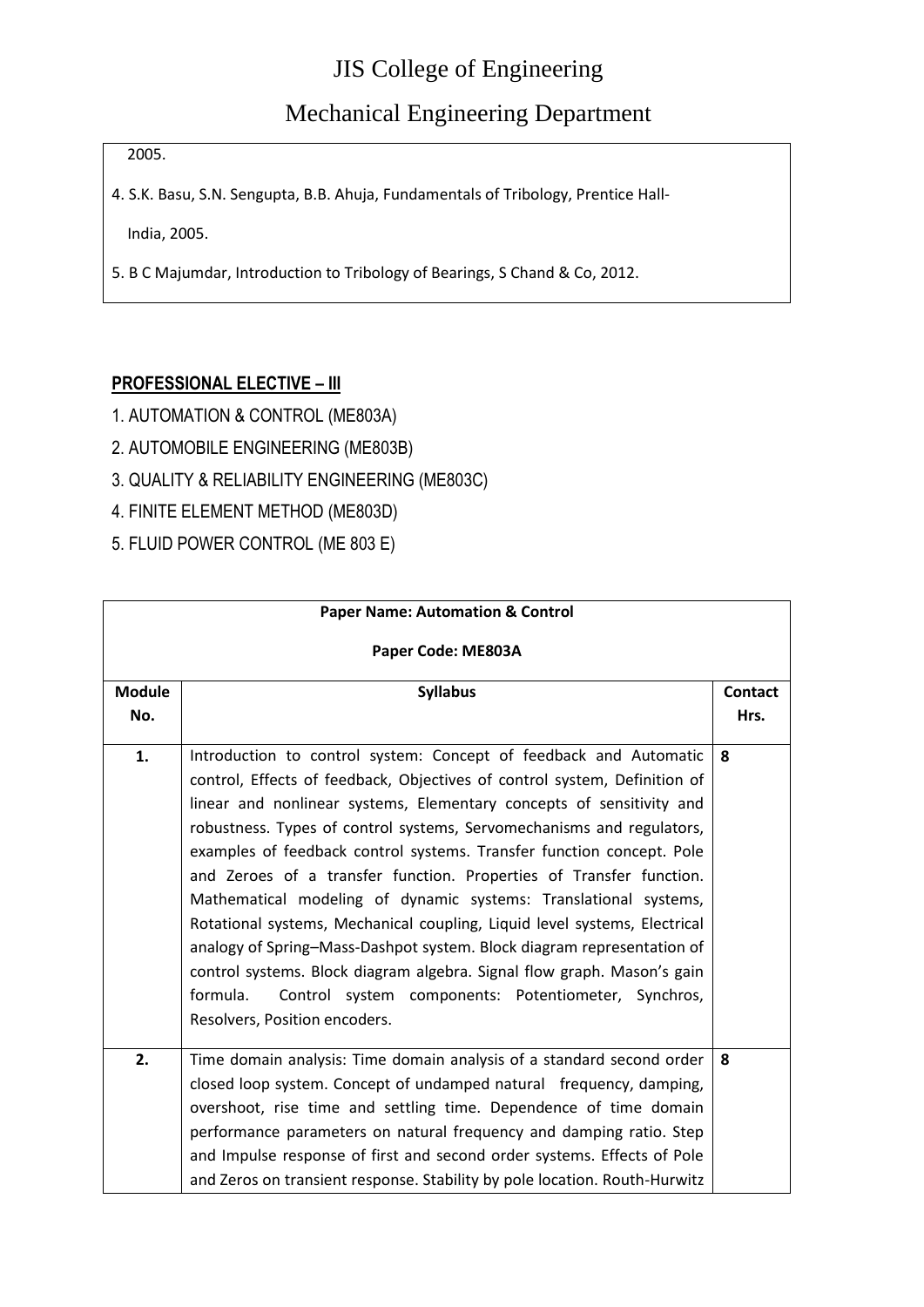|              | criteria and applications. Error Analysis: Steady state errors in control                                                                              |    |
|--------------|--------------------------------------------------------------------------------------------------------------------------------------------------------|----|
|              | systems due to step, ramp and parabolic inputs. Concepts of system types                                                                               |    |
|              | and error constants.                                                                                                                                   |    |
| 3.           | State variable Analysis: State variable model of Linear Time-invariant                                                                                 | 8  |
|              | system, properties of the State transition matrix, State transition                                                                                    |    |
|              | equation, Definition of transfer function & Characteristic equation,                                                                                   |    |
|              | definition of controllability and observability.                                                                                                       |    |
| 4.           | Stability Analysis using root locus: Importance of Root locus techniques,                                                                              | 12 |
|              | construction of Root Loci for simple systems. Effects ofgain on the                                                                                    |    |
|              | movement of Pole and Zeros. Frequency domain analysis of linear system:                                                                                |    |
|              | Bode plots, Polar plots, Nichols chart, Concept of resonance frequency of<br>peak magnification. Nyquist criteria, measure of relativestability, phase |    |
|              | and gain margin. Determination of margins in Bode plot. Nichols chart.                                                                                 |    |
|              | Mcircle and M-Contours in Nichols chart.                                                                                                               |    |
| 5.           | Control System performance measure: Improvement of system                                                                                              |    |
|              | performance through compensation. Lead, Lag<br>and Lead-<br>lag                                                                                        |    |
|              | compensation, PI, PD and PID control.                                                                                                                  | 4  |
|              | <b>Recommended Books:</b>                                                                                                                              |    |
|              |                                                                                                                                                        |    |
|              | 1. K. Ogata, Modern Control Engineering, 4 <sup>th</sup> Edition, Pearson Education.                                                                   |    |
|              |                                                                                                                                                        |    |
|              | 2. I. J. Nagrath and M. Gopal, Control System Engineering, New Age International                                                                       |    |
| Publication. |                                                                                                                                                        |    |
|              | 3. D. Roy Choudhury, Control System Engineering, PHI                                                                                                   |    |
|              | 4. B.C. Kuo and F. Golnaraghi, Automatic Control Systems, 8 <sup>th</sup> Edition, PHI                                                                 |    |
|              | 5. Bandyopadhyaya, Control Engineering Theory & Practice, PHI                                                                                          |    |
|              | 6. K.R. Varmah, Control Systems, Mc Graw hill                                                                                                          |    |
|              | 7. Norman Nise, Control System Engineering, 5 <sup>th</sup> Edition, John Wiley & Sons                                                                 |    |
|              | 8. R.C. Dorf and R.H. Bishop, Modern Control System, 11 <sup>th</sup> Edition, Pearson Education.                                                      |    |
|              | 9. C. G. Graham, F. Graebe, F. Stefan, S.E. Mario, Control System Design, PHI                                                                          |    |
|              | 10. Macia and Thaler, Modeling & Control of Dynamic System, Thompson                                                                                   |    |
|              | 11. C.T. Kilian, Modern Control Technology Components & Systems, 3rd edition,                                                                          |    |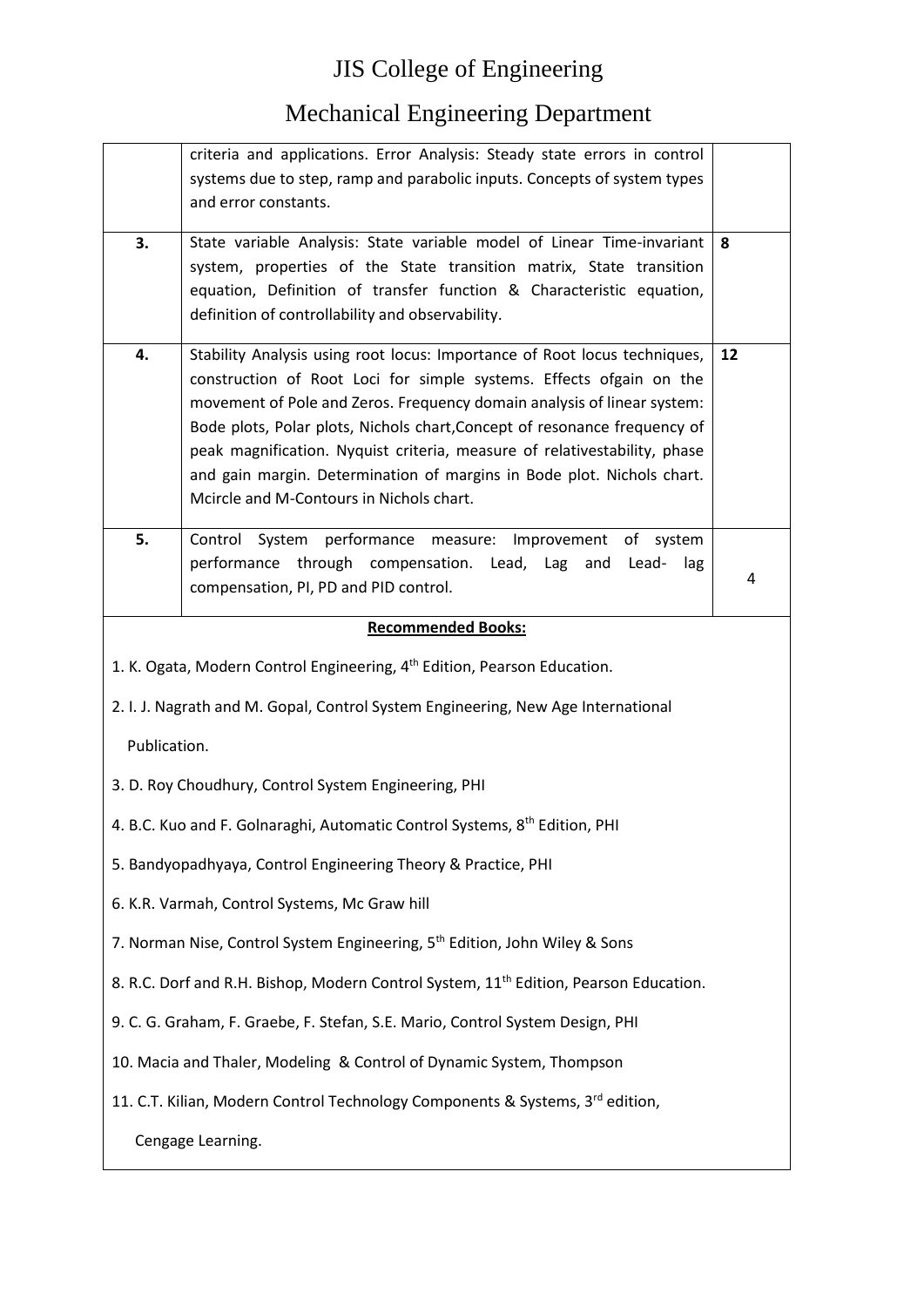#### Mechanical Engineering Department

12. Y. Singh and S. Janardhanan, Modern Control Engineering, Cengage Learning

13. R. Anandanatarajan and R. Ramesh Babu, Control System Engineering, SCITECH

14. A. William and Wolovich, Automatic Control system, Oxford

| <b>Paper Name: Automobile Engineering</b> |                                                                                                                                                                                                                                      |                 |
|-------------------------------------------|--------------------------------------------------------------------------------------------------------------------------------------------------------------------------------------------------------------------------------------|-----------------|
| Paper Code: ME803B                        |                                                                                                                                                                                                                                      |                 |
| <b>Module</b><br>No.                      | <b>Syllabus</b>                                                                                                                                                                                                                      | Contact<br>Hrs. |
| 1.                                        | Introduction: History & Development of Automobile. various sub system<br>of Automobile.                                                                                                                                              | $\mathbf{1}$    |
| 2.                                        | Prime Mover: Engine for Two -Wheeler & Three- Wheeler vehicles,<br>Engine for passenger cars, commercial and other vehicle, Fuel system for<br>carburetted engine, MPFI engine and Diesel engine, Lubrication and<br>cooling system. | 5               |
| 3.                                        | Auto Electrical: Electric Motor as prime mover, Battery, generator,<br>Ignition system, Starting system, lighting & signalling                                                                                                       | 6               |
| 4.                                        | Steering System: Devis steering & Ackerman steering system. Rack &<br>pinion, cam & lever, worm & sector system.                                                                                                                     | 3               |
| 5.                                        | Transmission System: Flywheel & clutch. Gearbox sliding and constant<br>mesh type, Automatic Transmission, Universal joint, Propeller shaft.                                                                                         | 6               |
| 6.                                        | Differential & Axle: Construction & function of differential, Different types<br>of front & rear axles.                                                                                                                              | 3               |
| 7.                                        | Suspension System: Conventional and independent suspension system,<br>application.                                                                                                                                                   | 3               |
| 8.                                        | Brake System: Disc & drum brake, Hydraulic brake, Parking brake.<br>Stopping distance.                                                                                                                                               | 3               |
| 9.                                        | Power Requirement: Various resistances such as air resistance, gradient<br>resistance, rolling resistance. Tractive effort. Torque- Speed curve. Horse<br>power calculation.                                                         | 4               |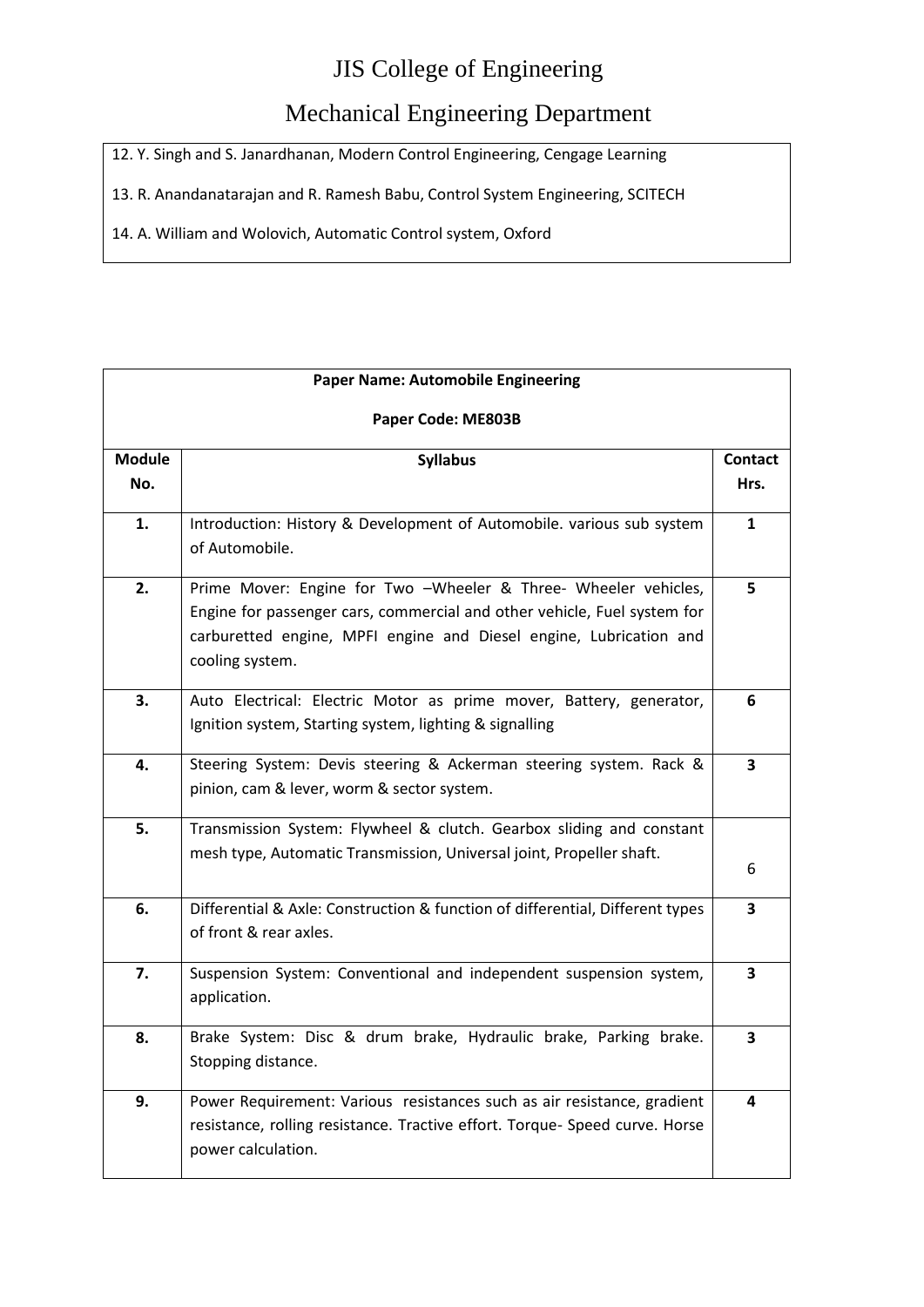| 10.                                                                         | Maintenance of Vehicle.                                                             | $\overline{2}$ |
|-----------------------------------------------------------------------------|-------------------------------------------------------------------------------------|----------------|
|                                                                             | <b>Recommended Books:</b>                                                           |                |
|                                                                             | 1. Motor Vehicle by Newton, Steed and Garrette 2 <sup>nd</sup> ed, Butter worth.    |                |
| 2. Automobile Mechanics by N.K.Giri, 7 <sup>th</sup> ed, Khanna Publishers. |                                                                                     |                |
|                                                                             | 3. Automobile Engineering by Amitosh De, Revised edition 2010, Galgotia Publication |                |
| Pvt. Ltd.                                                                   |                                                                                     |                |
|                                                                             | 4. Automobile Mechanics by Heitner Joseph, East West Press.                         |                |

| <b>Paper Name: Quality &amp; Reliability Engineering</b> |                                                                                                                                                                                                                                                                                                                                                  |                         |
|----------------------------------------------------------|--------------------------------------------------------------------------------------------------------------------------------------------------------------------------------------------------------------------------------------------------------------------------------------------------------------------------------------------------|-------------------------|
|                                                          | Paper Code: ME803C                                                                                                                                                                                                                                                                                                                               |                         |
| <b>Module</b>                                            | <b>Syllabus</b>                                                                                                                                                                                                                                                                                                                                  | <b>Contact</b>          |
| No.                                                      |                                                                                                                                                                                                                                                                                                                                                  | Hrs.                    |
| 1.                                                       | Management of Product Quality: Evolution of Quality Control; Changing<br>Quality Concepts; Modern Concept of Total Quality Management;<br>Contribution of Quality masters (Deming, Juran, Crosby, Ishikawa,<br>Taguchi);                                                                                                                         | $\overline{\mathbf{3}}$ |
| 2.                                                       | Creating Quality by Design: Assessment of Customer's needs; Formulation<br>of Design Specifications; Standardization; Costs of Quality; Quality Circles;<br>5-S concept;                                                                                                                                                                         | 4                       |
| 3.                                                       | Total Quality Management: Concept of Total Quality, Difference between<br>"Quality" Management and "Total Quality" Management, total quality<br>maintenance, total quality in service sector; Role of Customer and People<br>in Total Quality Management; Steps for Quality Improvement, Kaizen;<br>Organizing for effective Quality Management; | 4                       |
| 4.                                                       | Process Control: Control Charts; Statistical Quality Control Tools;<br>Statistical<br>Process Control and<br>Process Capability, Zero<br>defect<br>programme; Six - Sigma approach;                                                                                                                                                              | 4                       |
| 5.                                                       | Quality Management Systems: ISO 9000 Series of Standard; ISO 14000                                                                                                                                                                                                                                                                               |                         |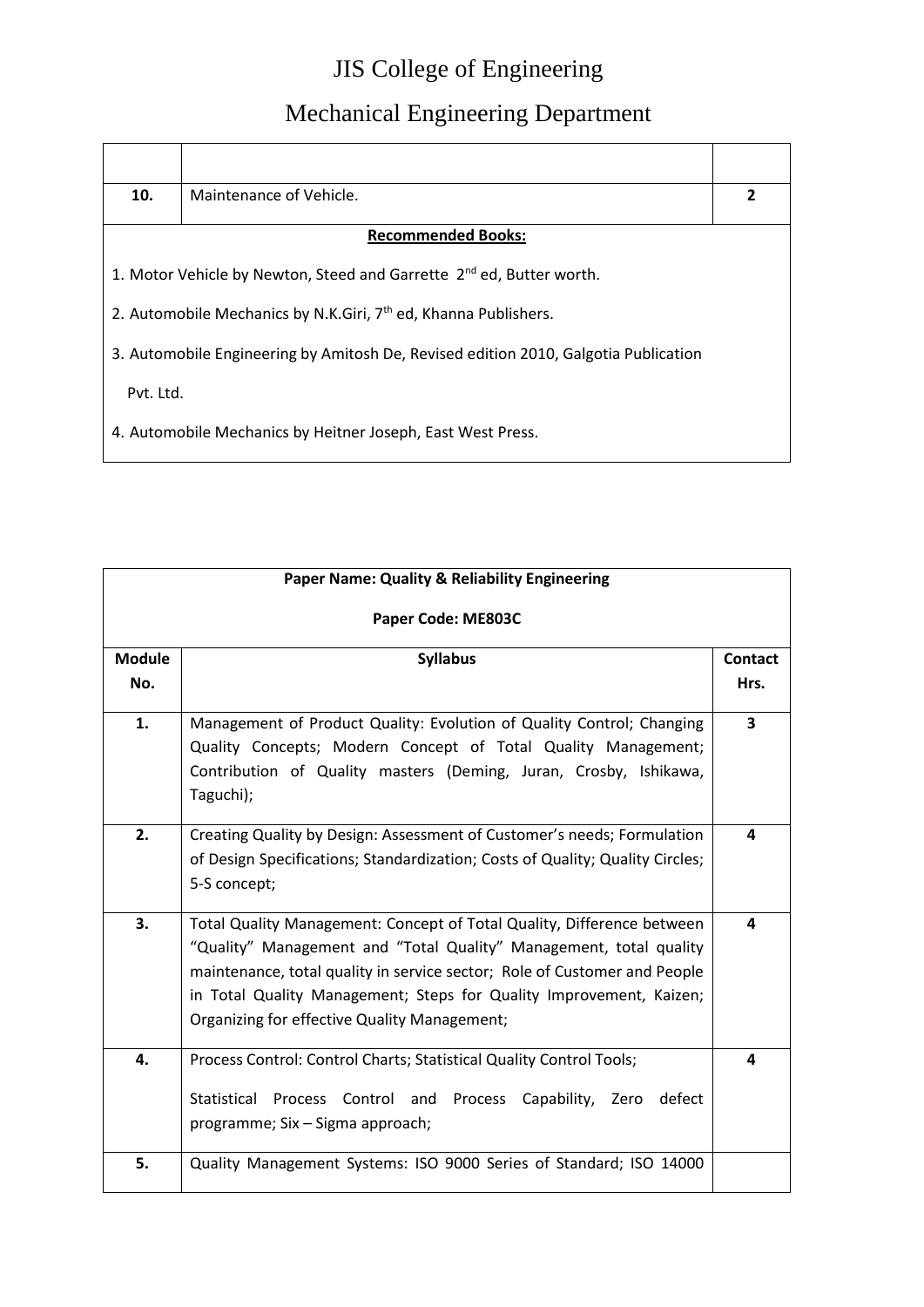|                                                                                                 | Series of Standards;                                                                                                                                                                                                                                                                                                                                                                                                                                                                                                                                                                                                                                                     | 4                       |
|-------------------------------------------------------------------------------------------------|--------------------------------------------------------------------------------------------------------------------------------------------------------------------------------------------------------------------------------------------------------------------------------------------------------------------------------------------------------------------------------------------------------------------------------------------------------------------------------------------------------------------------------------------------------------------------------------------------------------------------------------------------------------------------|-------------------------|
| 6.                                                                                              | Strategic tools and Techniques for TQM: Need for Tools and Techniques<br>in TQM; Commonly used Tools for TQM; Approaches and Deployment of<br>Tools for Quality Planning - Quality Function Deployment (QFD),<br>concurrent engineering; Tools for continuous Improvement - Deming's<br>Plan - Do - Check - Act (PDCA) cycle, Poka - Yoke (Mistake - Proofing),<br>Taguchi's Quality Loss Function.                                                                                                                                                                                                                                                                      | 5                       |
| 7.                                                                                              | Reliability: Concept and definition of reliability; Reliability Parameters:<br>Reliability as a function of time, failure rate as a function of time,<br>constant failure rate, mean time to failure (MTTF), MTTF as a function of<br>failure rate, mean time between failure (MTBF), mean down time (MDT),<br>maintainability & availability, increasing failure rate, bath-tub curve; Brief<br>discussion on hazard models: constant hazard model, linearly increasing<br>hazard model, nonlinear hazard model and weilbull distribution,<br>Advantages of weibull distribution; System reliability models: series<br>system, parallel system, series-parallel system. | $\overline{\mathbf{z}}$ |
| 8.                                                                                              | Risk Assessment & Reliability in Design: Causes of failures, Failure modes<br>& Effects Analysis (FMEA), faulty tree analysis (FTA); Tribological failure<br>and monitoring techniques; Design based on reliability, redundancy in<br>design.                                                                                                                                                                                                                                                                                                                                                                                                                            | 5                       |
|                                                                                                 | <b>Recommended Books:</b>                                                                                                                                                                                                                                                                                                                                                                                                                                                                                                                                                                                                                                                |                         |
| 1. H. Lal, Total Quality Management - A Practical Approach - New Age International              |                                                                                                                                                                                                                                                                                                                                                                                                                                                                                                                                                                                                                                                                          |                         |
| (P) Ltd. Publishers                                                                             |                                                                                                                                                                                                                                                                                                                                                                                                                                                                                                                                                                                                                                                                          |                         |
|                                                                                                 | 2. S. K. Mondal - Total Quality Management Principles and Practice - Vikas Publishing                                                                                                                                                                                                                                                                                                                                                                                                                                                                                                                                                                                    |                         |
| House Pvt. Ltd.                                                                                 |                                                                                                                                                                                                                                                                                                                                                                                                                                                                                                                                                                                                                                                                          |                         |
|                                                                                                 | 3. A. V. Feigenbum-Total Quality Control, Mcgraw-Hill Book Company                                                                                                                                                                                                                                                                                                                                                                                                                                                                                                                                                                                                       |                         |
| 4. Juran's Quality Control Handbook -McGraw Hill Book Company                                   |                                                                                                                                                                                                                                                                                                                                                                                                                                                                                                                                                                                                                                                                          |                         |
| 5. Amitava Mitra, Fundamentals of quality Control and Improvement - PHI                         |                                                                                                                                                                                                                                                                                                                                                                                                                                                                                                                                                                                                                                                                          |                         |
| 6. Grant and Leavenworth-Statistical Quality Control, 7 <sup>th</sup> Edition, Tata Mcgraw Hill |                                                                                                                                                                                                                                                                                                                                                                                                                                                                                                                                                                                                                                                                          |                         |
| 7. E. Balaguruswamy, Reliability Engineering - TMH                                              |                                                                                                                                                                                                                                                                                                                                                                                                                                                                                                                                                                                                                                                                          |                         |
| 8. Bhadury and Basu- Terotechnology: Reliability Engineering and Maintenance                    |                                                                                                                                                                                                                                                                                                                                                                                                                                                                                                                                                                                                                                                                          |                         |